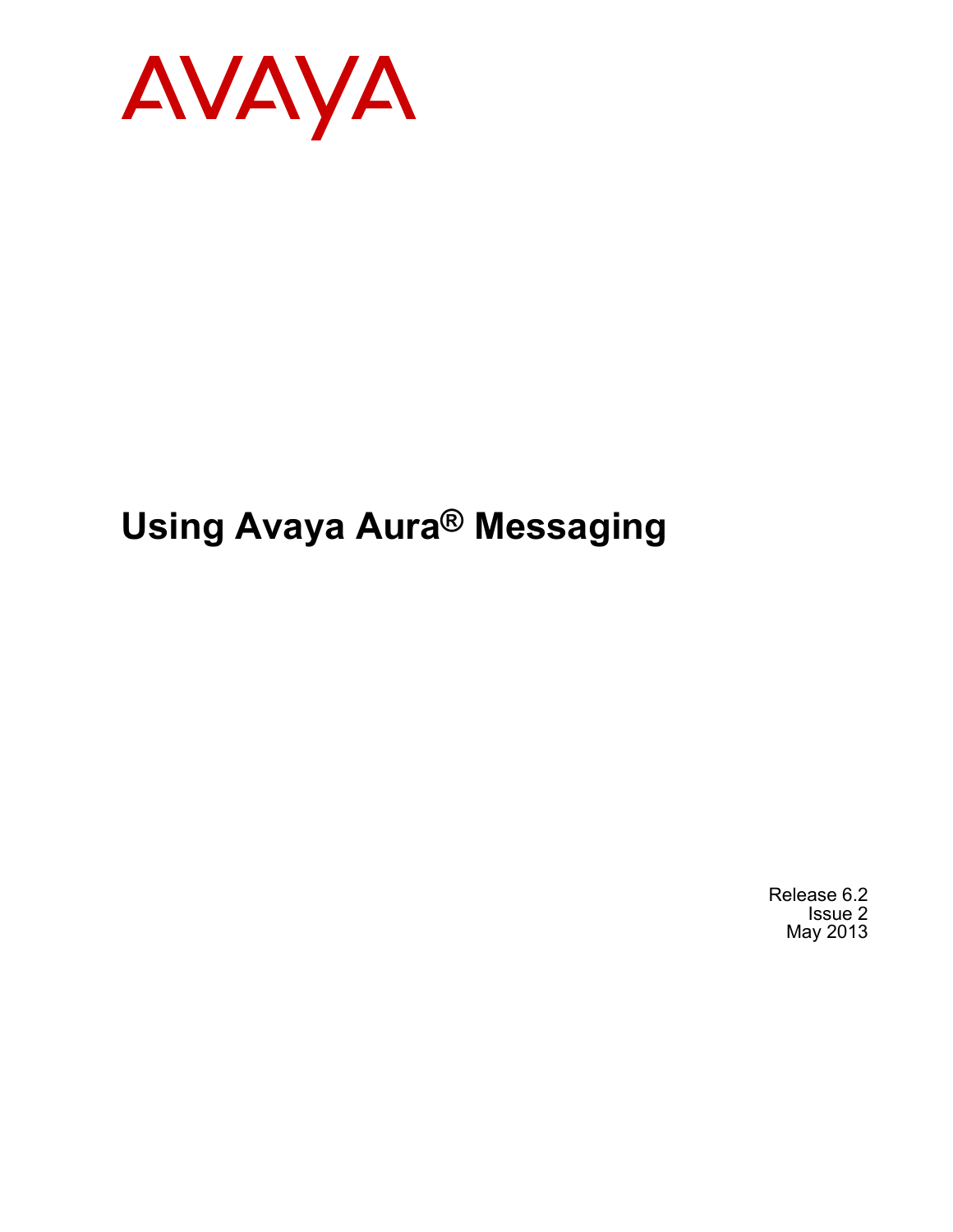All Rights Reserved.

#### **Notice**

While reasonable efforts have been made to ensure that the information in this document is complete and accurate at the time of printing, Avaya assumes no liability for any errors. Avaya reserves the right to make changes and corrections to the information in this document without the obligation to notify any person or organization of such changes.

#### **Documentation disclaimer**

"Documentation" means information published by Avaya in varying mediums which may include product information, operating instructions and performance specifications that Avaya generally makes available to users of its products. Documentation does not include marketing materials. Avaya shall not be responsible for any modifications, additions, or deletions to the original published version of documentation unless such modifications, additions, or deletions were performed by Avaya. End User agrees to indemnify and hold harmless Avaya, Avaya's agents, servants and employees against all claims, lawsuits, demands and judgments arising out of, or in connection with, subsequent modifications, additions or deletions to this documentation, to the extent made by End User.

#### **Link disclaimer**

Avaya is not responsible for the contents or reliability of any linked websites referenced within this site or documentation provided by Avaya. Avaya is not responsible for the accuracy of any information, statement or content provided on these sites and does not necessarily endorse the products, services, or information described or offered within them. Avaya does not guarantee that these links will work all the time and has no control over the availability of the linked pages.

#### **Warranty**

Avaya provides a limited warranty on its hardware and Software ("Product(s)"). Refer to your sales agreement to establish the terms of the limited warranty. In addition, Avaya's standard warranty language, as well as information regarding support for this Product while under warranty is available to Avaya customers and other parties through the Avaya Support website: [http://support.avaya.com.](http://support.avaya.com/) Please note that if you acquired the Product(s) from an authorized Avaya reseller outside of the United States and Canada, the warranty is provided to you by said Avaya reseller and not by Avaya. "Software" means computer programs in object code, provided by Avaya or an Avaya Channel Partner, whether as stand-alone products or pre-installed on hardware products, and any upgrades, updates, bug fixes, or modified versions.

#### **Licenses**

THE SOFTWARE LICENSE TERMS AVAILABLE ON THE AVAYA WEBSITE, [HTTP://SUPPORT.AVAYA.COM/LICENSEINFO](http://www.avaya.com/support/LicenseInfo) ARE APPLICABLE TO ANYONE WHO DOWNLOADS, USES AND/OR INSTALLS AVAYA SOFTWARE, PURCHASED FROM AVAYA INC., ANY AVAYA AFFILIATE, OR AN AUTHORIZED AVAYA RESELLER (AS APPLICABLE) UNDER A COMMERCIAL AGREEMENT WITH AVAYA OR AN AUTHORIZED AVAYA RESELLER. UNLESS OTHERWISE AGREED TO BY AVAYA IN WRITING, AVAYA DOES NOT EXTEND THIS LICENSE IF THE SOFTWARE WAS OBTAINED FROM ANYONE OTHER THAN AVAYA, AN AVAYA AFFILIATE OR AN AVAYA AUTHORIZED RESELLER; AVAYA RESERVES THE RIGHT TO TAKE LEGAL ACTION AGAINST YOU AND ANYONE ELSE USING OR SELLING THE SOFTWARE WITHOUT A LICENSE. BY INSTALLING, DOWNLOADING OR USING THE SOFTWARE, OR AUTHORIZING OTHERS TO DO SO, YOU, ON BEHALF OF YOURSELF AND THE ENTITY FOR WHOM YOU ARE INSTALLING, DOWNLOADING OR USING THE SOFTWARE (HEREINAFTER REFERRED TO INTERCHANGEABLY AS "YOU" AND "END USER"), AGREE TO THESE TERMS AND CONDITIONS AND CREATE A BINDING CONTRACT BETWEEN YOU AND AVAYA INC. OR THE APPLICABLE AVAYA AFFILIATE ("AVAYA").

Avaya grants you a license within the scope of the license types described below, with the exception of Heritage Nortel Software, for which the scope of the license is detailed below. Where the order documentation does not expressly identify a license type, the applicable license will be a Designated System License. The applicable number of licenses and units of capacity for which the license is granted will be one (1), unless a different number of licenses or units of capacity is specified in the documentation or other materials available to you. "Designated Processor" means a single stand-alone computing device. "Server" means a Designated Processor that hosts a software application to be accessed by multiple users.

#### **License types**

Designated System(s) License (DS). End User may install and use each copy of the Software only on a number of Designated Processors up to the number indicated in the order. Avaya may require the Designated Processor(s) to be identified in the order by type, serial number, feature key, location or other specific designation, or to be provided by End User to Avaya through electronic means established by Avaya specifically for this purpose.

Concurrent User License (CU). End User may install and use the Software on multiple Designated Processors or one or more Servers, so long as only the licensed number of Units are accessing and using the Software at any given time. A "Unit" means the unit on which Avaya, at its sole discretion, bases the pricing of its licenses and can be, without limitation, an agent, port or user, an e-mail or voice mail account in the name of a person or corporate function (e.g., webmaster or helpdesk), or a directory entry in the administrative database utilized by the Software that permits one user to interface with the Software. Units may be linked to a specific, identified Server.

Named User License (NU). You may: (i) install and use the Software on a single Designated Processor or Server per authorized Named User (defined below); or (ii) install and use the Software on a Server so long as only authorized Named Users access and use the Software. "Named User", means a user or device that has been expressly authorized by Avaya to access and use the Software. At Avaya's sole discretion, a "Named User" may be, without limitation, designated by name, corporate function (e.g., webmaster or helpdesk), an e-mail or voice mail account in the name of a person or corporate function, or a directory entry in the administrative database utilized by the Software that permits one user to interface with the Software.

Shrinkwrap License (SR). You may install and use the Software in accordance with the terms and conditions of the applicable license agreements, such as "shrinkwrap" or "clickthrough" license accompanying or applicable to the Software ("Shrinkwrap License").

#### **Copyright**

Except where expressly stated otherwise, no use should be made of materials on this site, the Documentation, Software, or hardware provided by Avaya. All content on this site, the documentation and the Product provided by Avaya including the selection, arrangement and design of the content is owned either by Avaya or its licensors and is protected by copyright and other intellectual property laws including the sui generis rights relating to the protection of databases. You may not modify, copy, reproduce, republish, upload, post, transmit or distribute in any way any content, in whole or in part, including any code and software unless expressly authorized by Avaya. Unauthorized reproduction, transmission, dissemination, storage, and or use without the express written consent of Avaya can be a criminal, as well as a civil offense under the applicable law.

#### **Third Party Components**

"Third Party Components" mean certain software programs or portions thereof included in the Software that may contain software (including open source software) distributed under third party agreements ("Third Party Components"), which contain terms regarding the rights to use certain portions of the Software ("Third Party Terms"). Information regarding distributed Linux OS source code (for those Products that have distributed Linux OS source code) and identifying the copyright holders of the Third Party Components and the Third Party Terms that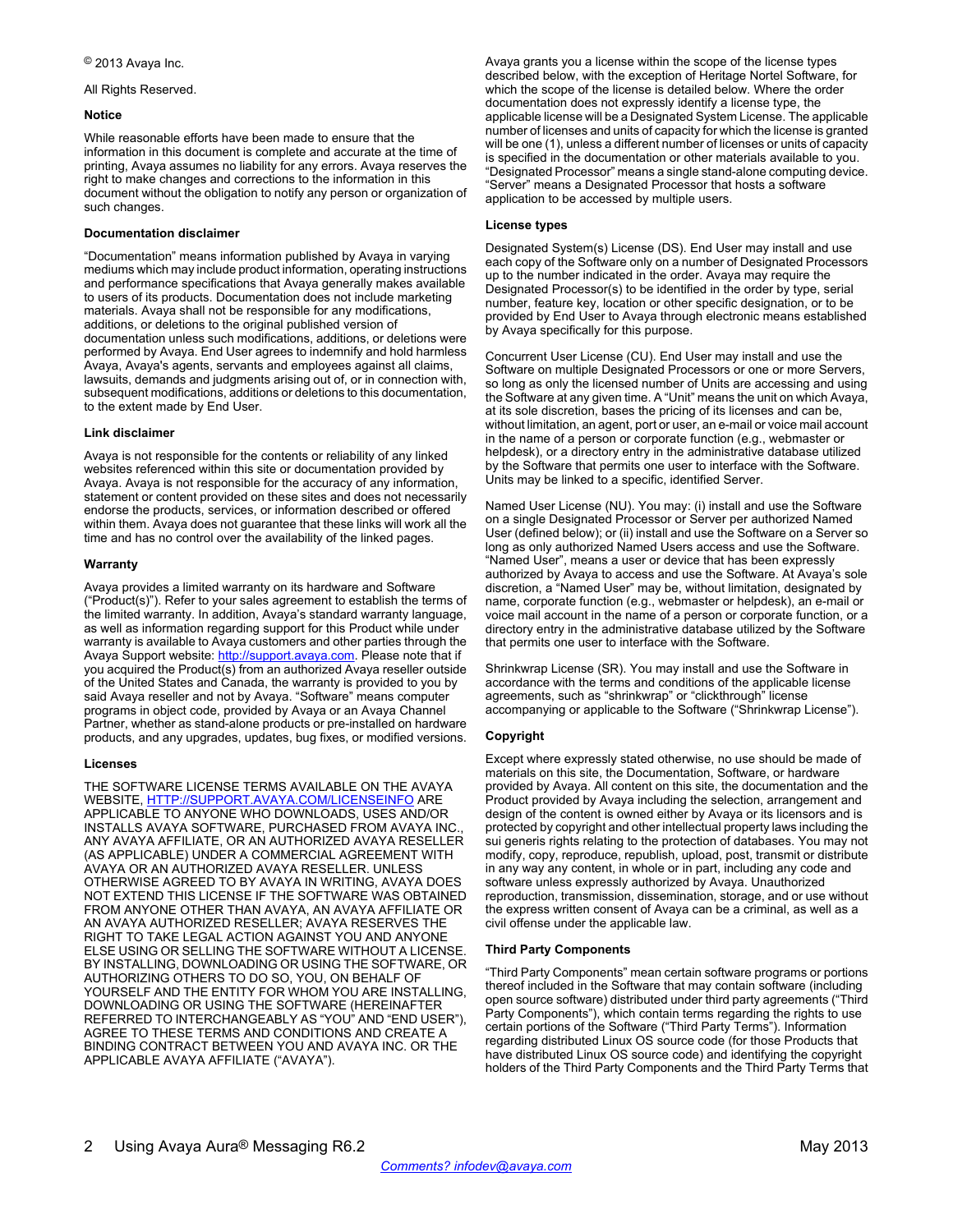apply is available in the Documentation or on Avaya's website at: [http://](http://support.avaya.com/Copyright) [support.avaya.com/Copyright](http://support.avaya.com/Copyright). You agree to the Third Party Terms for any such Third Party Components.

#### **Preventing Toll Fraud**

"Toll Fraud" is the unauthorized use of your telecommunications system by an unauthorized party (for example, a person who is not a corporate employee, agent, subcontractor, or is not working on your company's behalf). Be aware that there can be a risk of Toll Fraud associated with your system and that, if Toll Fraud occurs, it can result in substantial additional charges for your telecommunications services.

#### **Avaya Toll Fraud intervention**

If you suspect that you are being victimized by Toll Fraud and you need technical assistance or support, call Technical Service Center Toll Fraud Intervention Hotline at +1-800-643-2353 for the United States and Canada. For additional support telephone numbers, see the Avaya Support website: <http://support.avaya.com>. Suspected security vulnerabilities with Avaya products should be reported to Avaya by sending mail to: securityalerts@avaya.com.

#### **Trademarks**

The trademarks, logos and service marks ("Marks") displayed in this site, the Documentation and Product(s) provided by Avaya are the registered or unregistered Marks of Avaya, its affiliates, or other third parties. Users are not permitted to use such Marks without prior written consent from Avaya or such third party which may own the Mark. Nothing contained in this site, the Documentation and Product(s) should be construed as granting, by implication, estoppel, or otherwise, any license or right in and to the Marks without the express written permission of Avaya or the applicable third party.

Avaya, Avaya one-X, Octel, Audix, and Avaya Aura are registered trademarks of Avaya Inc.

All non-Avaya trademarks are the property of their respective owners, and "Linux" is a registered trademark of Linus Torvalds.

Mutare Message Mirror™ is a trademark of Mutare, Inc.

#### **Downloading Documentation**

For the most current versions of Documentation, see the Avaya Support website: <http://support.avaya.com>.

#### **Contact Avaya Support**

See the Avaya Support website:<http://support.avaya.com>for product notices and articles, or to report a problem with your Avaya product. For a list of support telephone numbers and contact addresses, go to the Avaya Support website: <http://support.avaya.com>, scroll to the bottom of the page, and select Contact Avaya Support.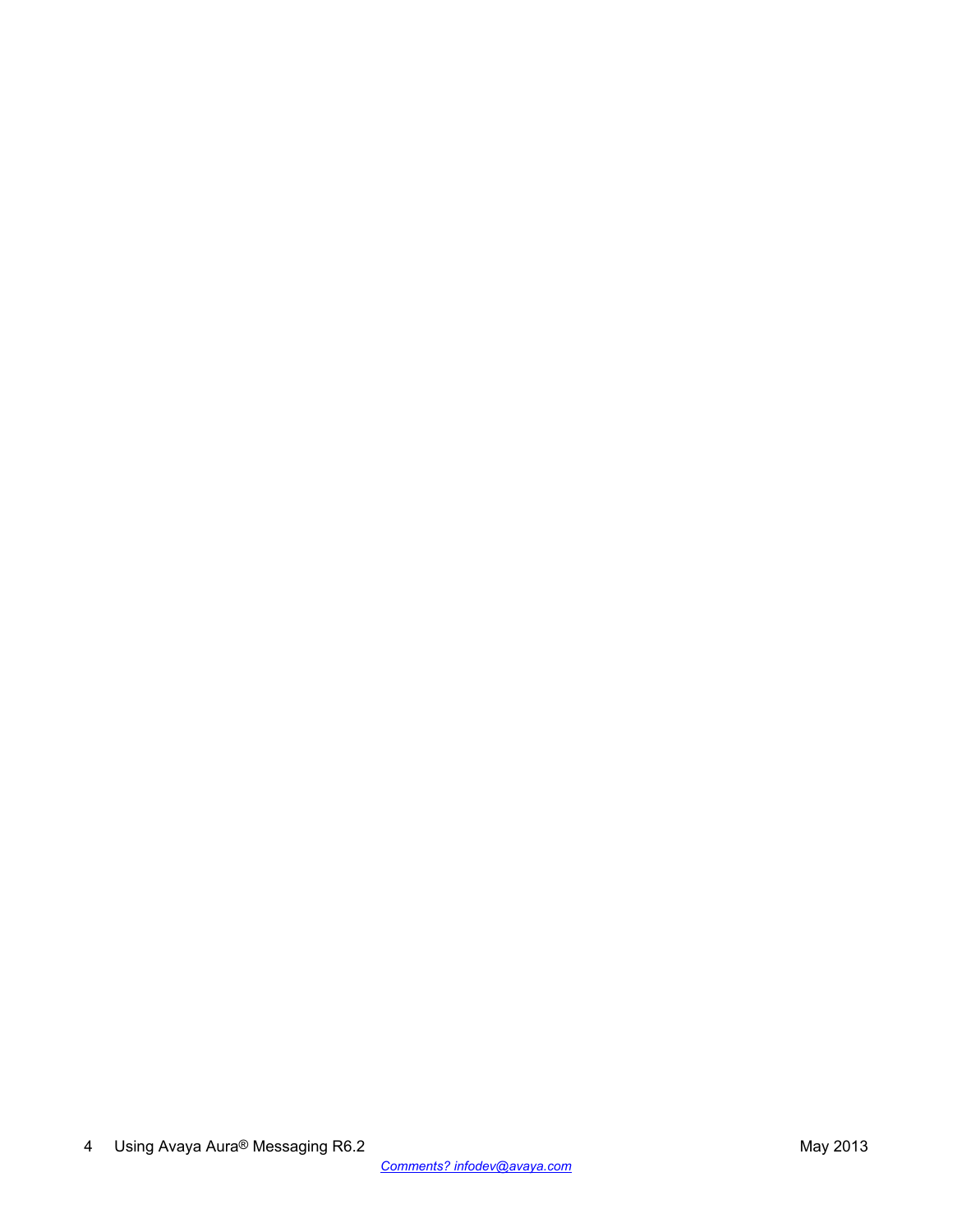### **Contents**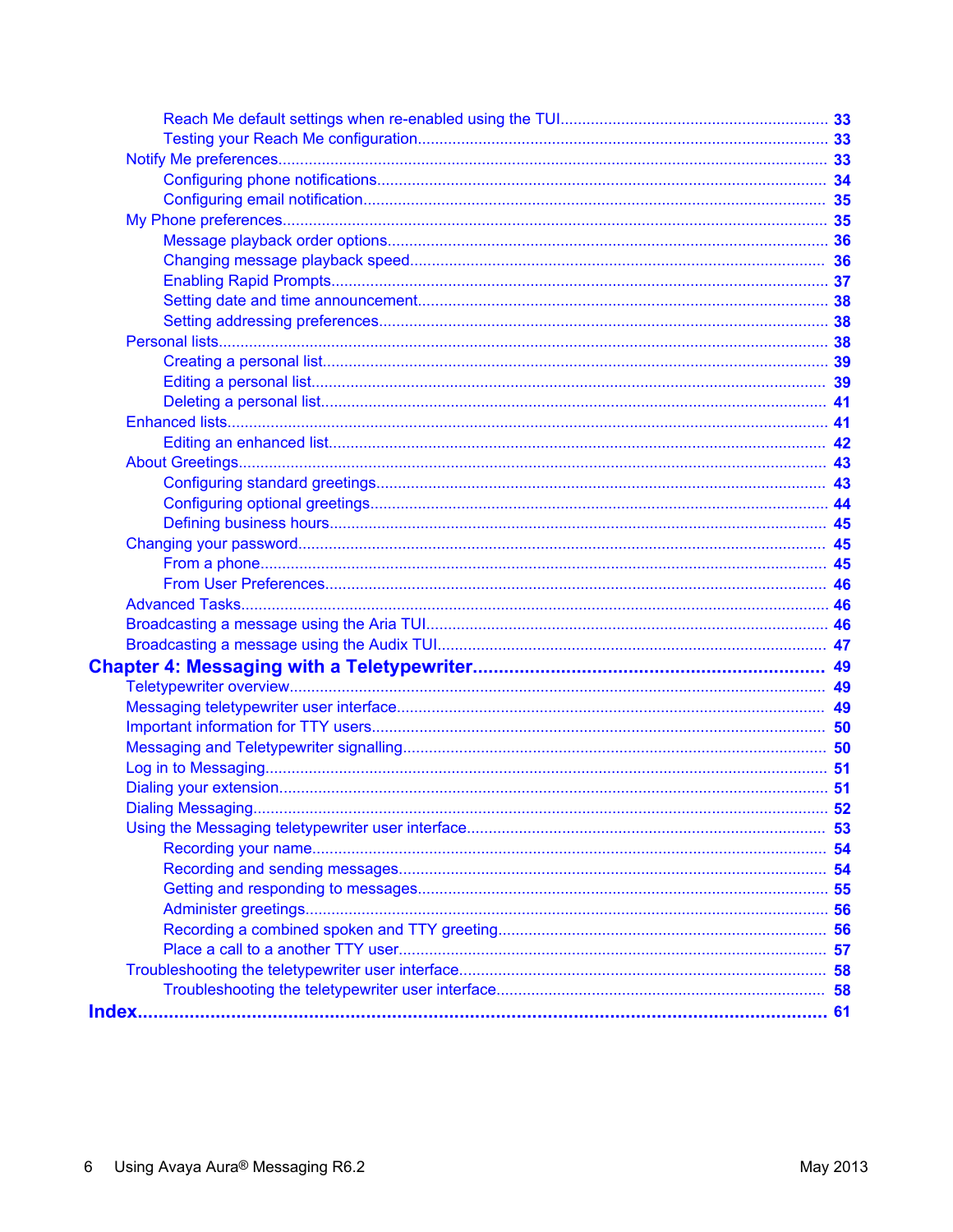# <span id="page-6-0"></span>**Chapter 1: Getting Started**

# **What you need**

Your administrator provides you with the following Messaging information:

- Messaging access number.
- Your mailbox number and temporary password.
- URL to access Avaya Aura Messaging User Preferences web page.

# **About the telephone user interfaces**

Messaging offers the following telephone user interfaces (TUIs):

- *Aria TUI for Messaging*: The Aria TUI supports many of the features and menus of traditional Octel Aria systems.
- *Audix TUI for Messaging*: The Audix TUI supports many of the features and menus of traditional Audix and Intuity Audix systems.

### **Note:**

Your TUI preferences only take affect after you log in to Messaging.

# **Accessing help for your TUI**

For information on how to use your Telephone User Interface (TUI), refer to one of the following documents:

- *The Quick Reference Guide for Avaya Aura® Messaging (Aria)*
- *The Quick Reference Guide for Avaya Aura® Messaging (AUDIX)*

Both these guides are available at the [Messaging User Guides section at the Avaya Support](https://support.avaya.com/css/Products/P0792/User%20Guides) [Web site.](https://support.avaya.com/css/Products/P0792/User%20Guides) If you do not know which TUI you use, contact your administrator.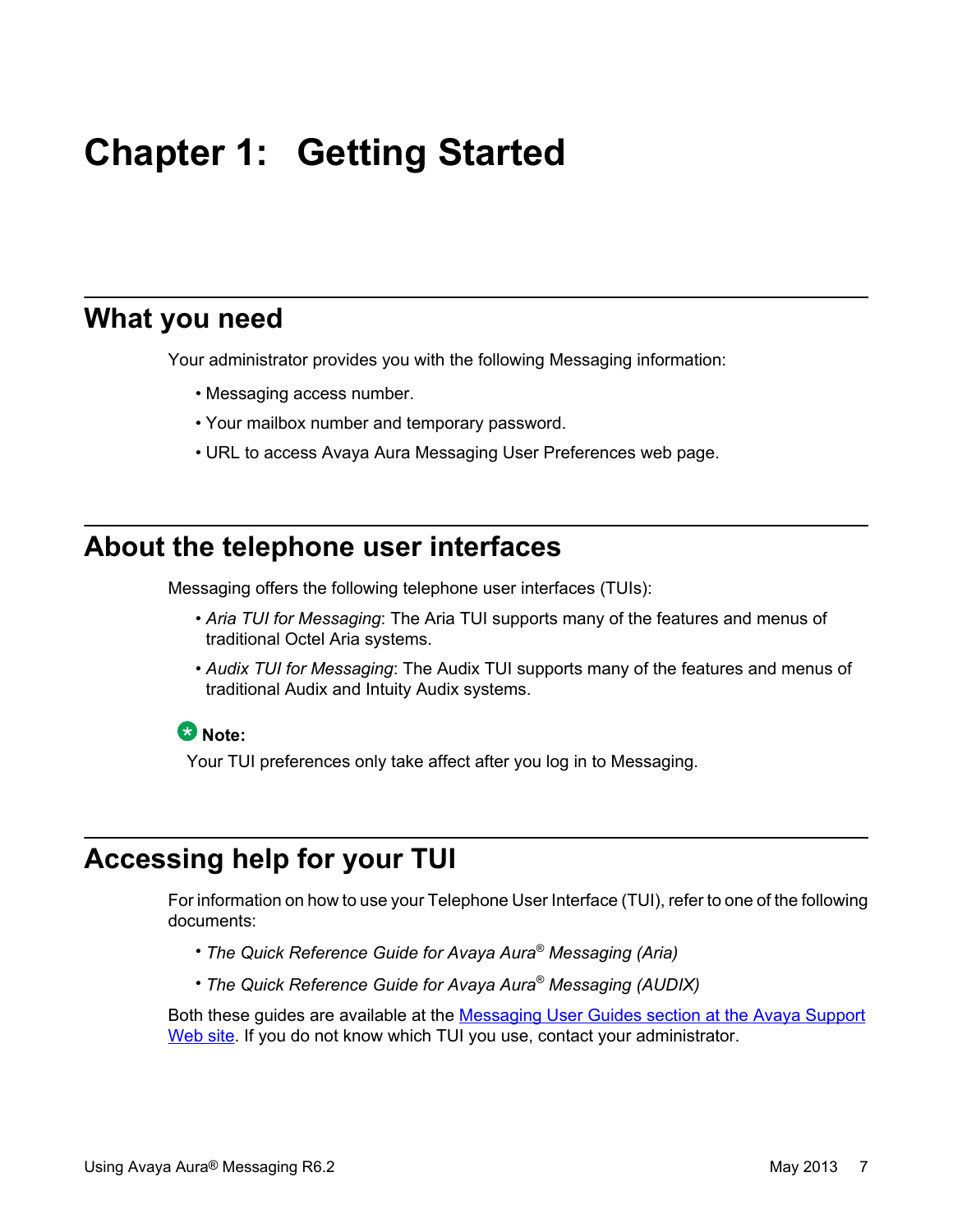# <span id="page-7-0"></span>**Mailbox access using a phone**

To access your voice messages:

- Press the message button if your desk phone or soft phone has one, or
- Call the internal or external Messaging Access number.

#### **Related topics:**

Accessing the mailbox from your desk phone or soft phone on page 8 Accessing your mailbox from any phone on page 8

# **Accessing the mailbox from your desk phone or soft phone**

### **Procedure**

- 1. From your office desk phone or soft phone, do one of the following:
	- Press the **Voice mail** or **Message** button.
	- Dial the Messaging access number (internal). If you do not know your Messaging access number, contact your administrator.

The system announces your name and prompts you for your password.

2. Enter your Messaging password and then press the pound key (**#**).

# **Accessing your mailbox from any phone**

### **About this task**

You can access your mailbox from anywhere by dialing one of the Messaging access numbers or dialing the Automated Attendant, if it has been configured to allow access to the Messaging system in your organization.

- 1. Perform one of the following actions:
	- From any external phone, dial the Messaging access number (external) and press the pound key (**#**).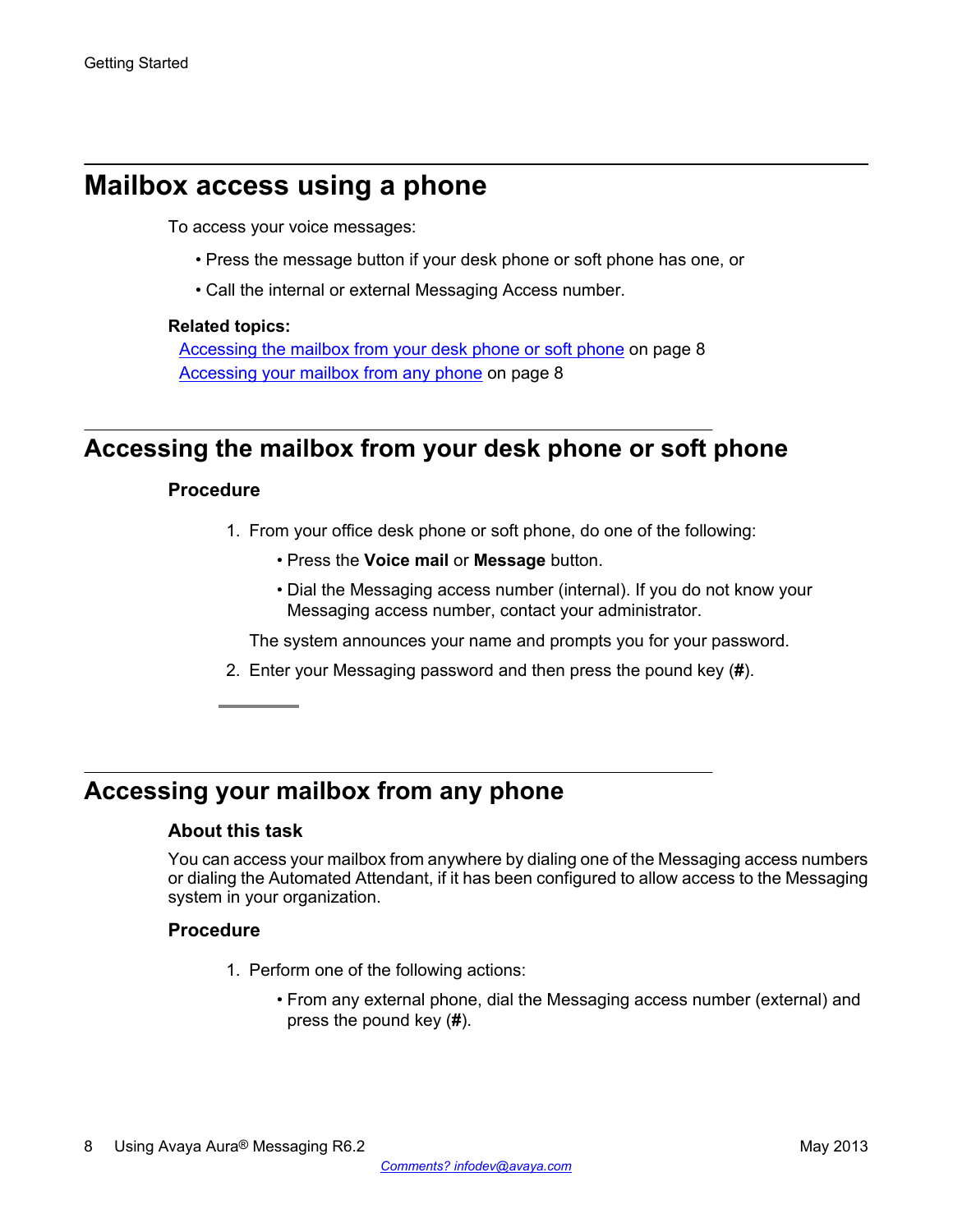- <span id="page-8-0"></span>• If you use a phone belonging to another Messaging user within your organization, dial the Messaging access number and press \*.
- Dial the Automated Attendant number for your organization and press the pound key (**#**).
- 2. Enter your mailbox number and press the pound key (**#**). The system announces your name and prompts you to enter your password.
- 3. Enter your password and press the pound key (**#**).

# **Initializing your mailbox**

### **About this task**

During the initialization process, you customize your greetings and set a new password. However, your mailbox remains operational even if you do not complete initialization. You can complete initialization the next time you access your mailbox.

You initialize your mailbox when you:

- Change your temporary password.
- Record your name: The system uses your recorded name to identify you to other Messaging users when the users send you a voice message. The system also uses your recorded name in a system generated greeting that is played when callers reach your mailbox. If your organization uses the Messaging automatic attendant, your recorded name is played before the attendant transfers callers to your extension.
- Record your personal greeting: The system plays this greeting to callers when your phone is busy or you do not answer a call. If you do not record a greeting, the system uses your recorded name.

### **Procedure**

- 1. Call the Messaging system.
- 2. Enter your temporary password and press the pound key (**#**).

Your temporary password is the password assigned by Administrator while creating your mailbox. If you have already changed your temporary password on the Password page in User Preferences, then enter your regular password.

- 3. Follow the prompts to change your password (if required).
- 4. Record your name. You can complete this step later.
	- If you use the Aria TUI, follow the system prompts.
	- If you use the AUDIX TUI, press 5 on your keypad and then follow the system prompts.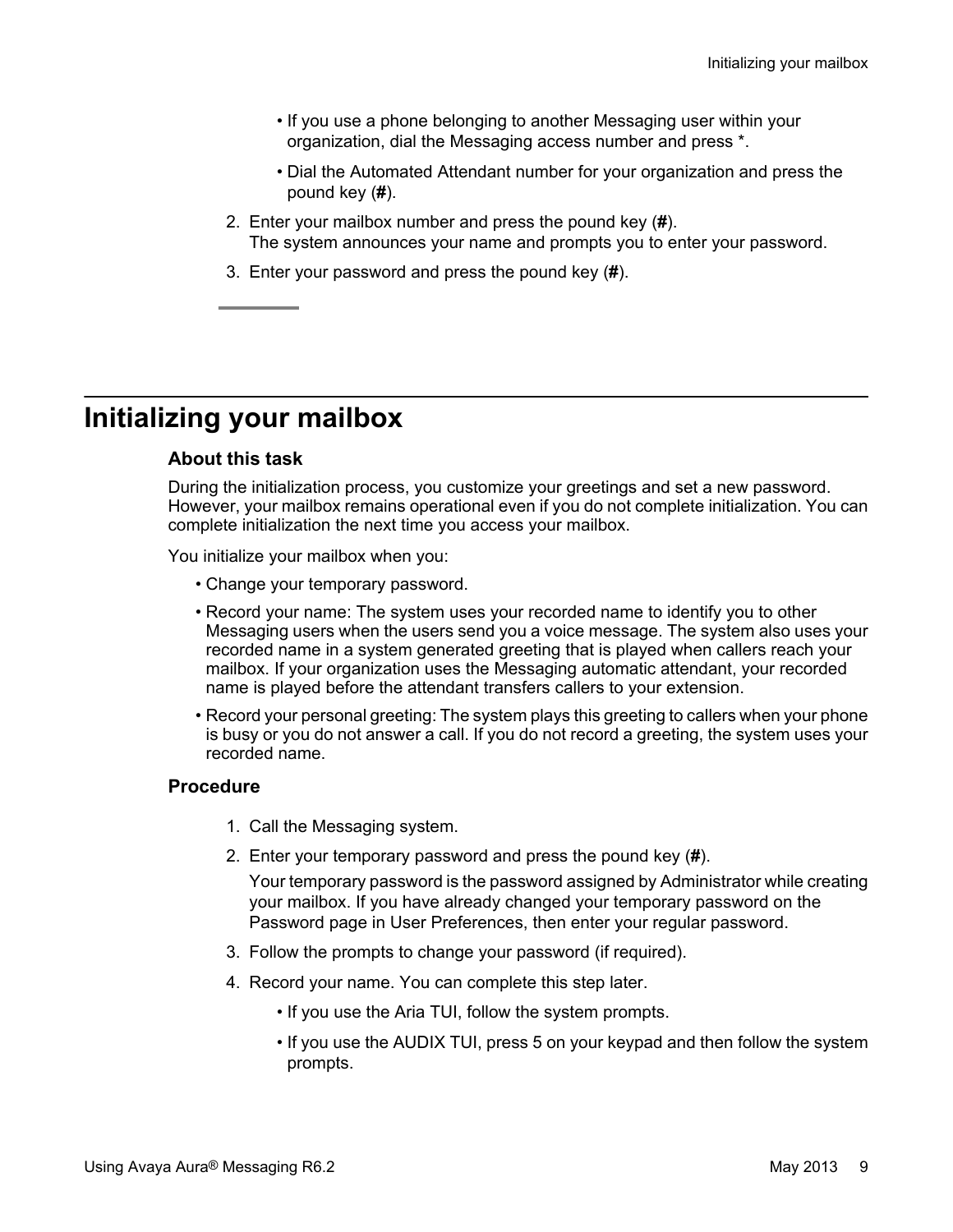- <span id="page-9-0"></span>5. Record your personal greeting. You can complete this step later.
	- If you use the Aria TUI, follow the system prompts.
	- If you use the AUDIX TUI, press 3 on your keypad and then follow the system prompts.

#### **Related topics:**

[Accessing help for your TUI](#page-6-0) on page 7 [Mailbox access using a phone](#page-7-0) on page 8

# **Logging in to User Preferences**

### **About this task**

You can configure options for various Messaging features in the User Preferences Web pages.

### **Procedure**

- 1. To open the User Preferences Web pages,
	- Click **User Preferences** on the Messaging toolbar in Outlook, or
	- Open a web browser, type<http://avayamsg/user>in the address bar, and press enter. This address may be different in your organization.

The system displays the Messaging User Preferences login page. Perform the remaining steps on the login page.

- 2. In the **Mailbox number** field, enter your mailbox number.
- 3. In the **Messaging password** field, enter your password.
- 4. Click **Log In**.

The system displays the User Preferences General Web page.

### **Next steps**

Configure your Messaging. For details, see [General preferences](#page-25-0) on page 26.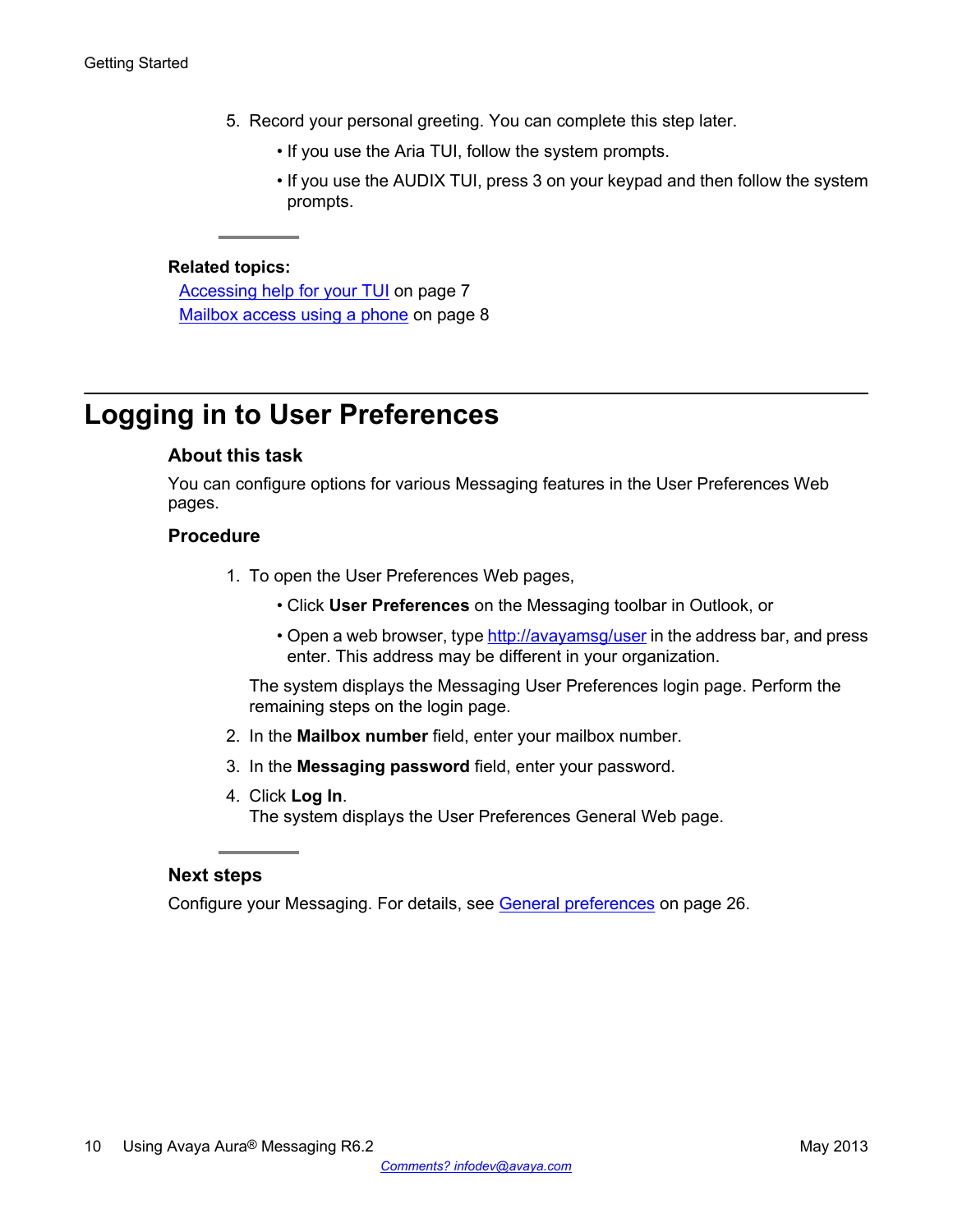# <span id="page-10-0"></span>**Chapter 2: Messaging from your e-mail client**

# **The Messaging toolbar**

The Messaging toolbar is a set of feature buttons that you can use to access your voice messages from your Outlook email client.

The Messaging toolbar is only available for voice messages created by Avaya Aura® Messaging. If you set up your User Preferences to receive a Notify Me email copy of each voice message, the copies will appear in your designated email Inbox, but the Messaging toolbar will not be available for these emails.

The Messaging toolbar has the following features:

- Play on PC
- Play on Phone
- Voice Reply
- Voice Forward
- Call Sender
- User Preferences
- Help

**Related topics:**

[Prerequisite for playing a voice message](#page-11-0) on page 12 [Play on PC](#page-11-0) on page 12 [Play on Phone](#page-11-0) on page 12 [Voice Reply](#page-13-0) on page 14 [Voice Forward](#page-14-0) on page 15 [Call Sender](#page-15-0) on page 16 [Call progress](#page-15-0) on page 16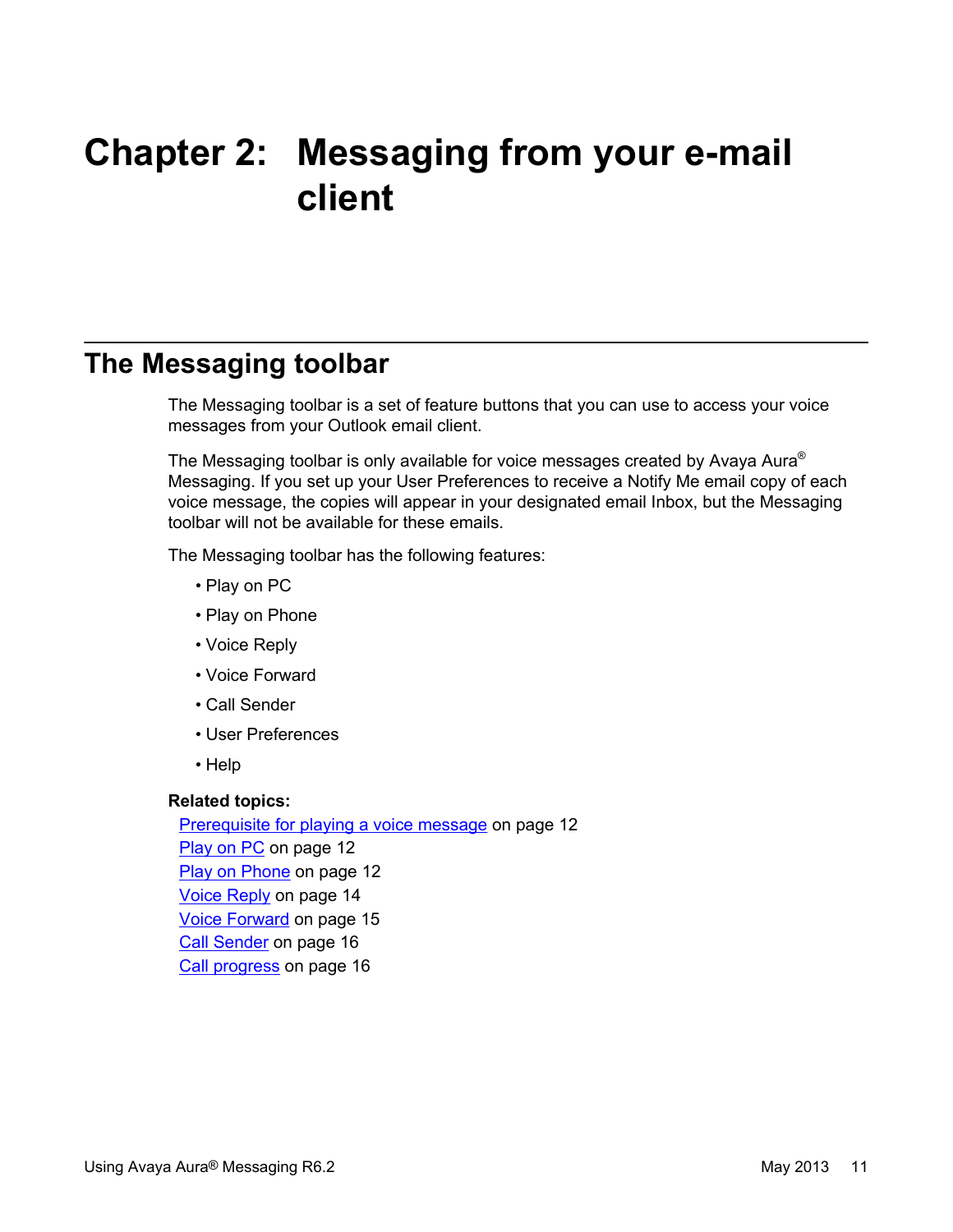# <span id="page-11-0"></span>**Prerequisite for playing a voice message**

Ensure that your web browser has pop-ups enabled for internal web servers, since some features (Play on Phone, Voice Reply, Voice Forward, and Call Sender) require pop-ups.

# **Play on PC**

Play on PC allows you to play a voice message on your computer.

## **Using Play on PC**

### **Before you begin**

Ensure that Windows Media Player 9 or above is installed on your system. To update or install the latest version of Windows Media Player, see [http://www.microsoft.com/windows/](http://www.microsoft.com/windows/windowsmedia/) [windowsmedia/](http://www.microsoft.com/windows/windowsmedia/).

### **Procedure**

In an open voice message, click **Play on PC** on the Messaging toolbar. Use the Pause/Resume, Stop, Rewind, and Forward buttons to control playback. The Rewind and Forward buttons either rewind or advance the message by ten seconds. Adjust the volume on your computer speakers or headset as required.

# **Play on Phone**

Use Play on Phone to listen to your voice message on a telephone.

### **Using Play on Phone for the first time**

When you use Play on Phone for the first time, you may need to provide your Messaging mailbox number to associate it with your email identity. If so, you need to perform this task only once.

- 1. In the **Mailbox number** field, type your mailbox number.
- 2. Click **Save**.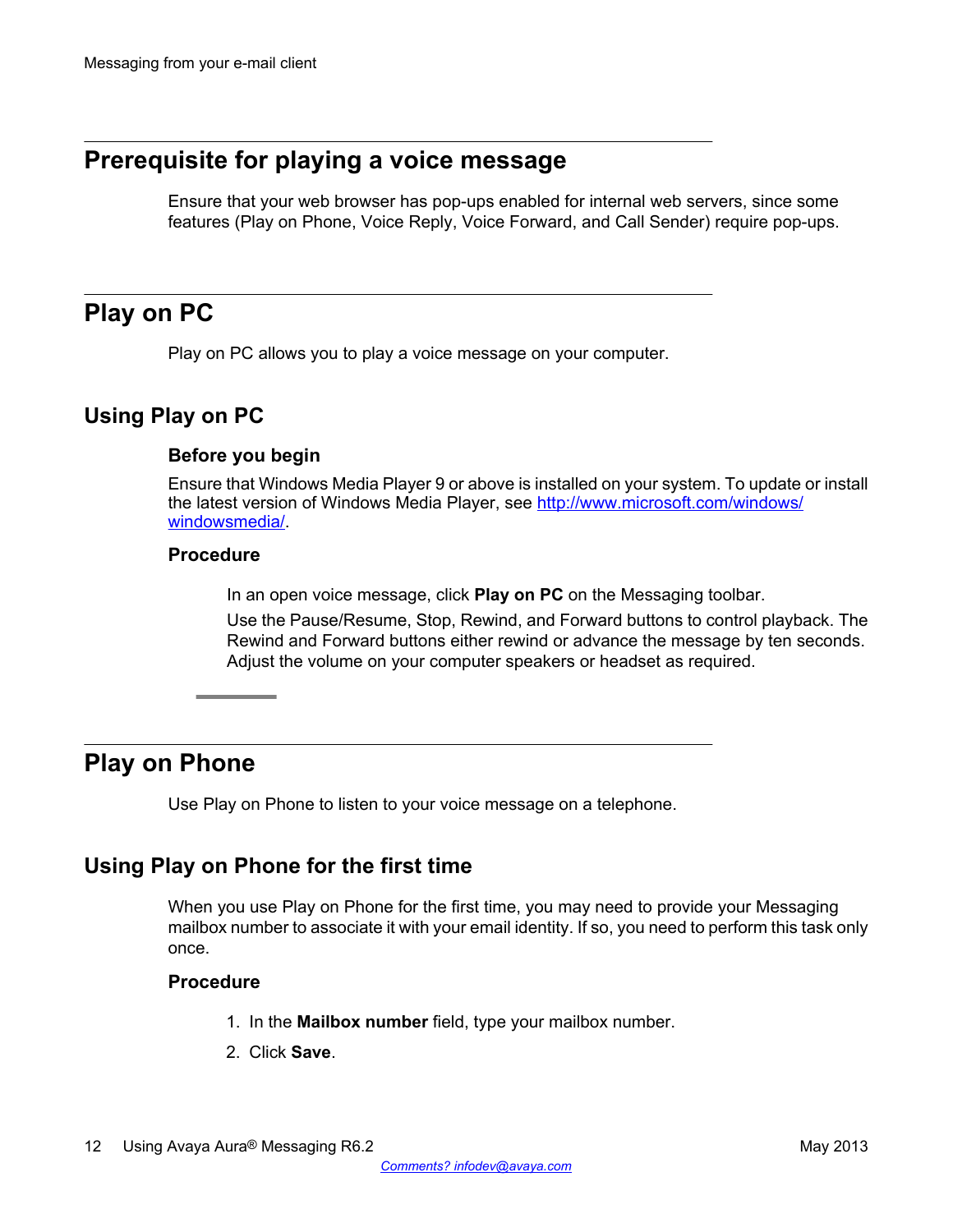### **Note:**

If you need to clear this association, select **Clear** in the Advanced page of the User Preferences. Once you clear this association, you will be prompted for your mailbox number the next time you use Play on Phone. For more information, see [Advanced Tasks](#page-45-0) on page 46.

# **Using Play on Phone**

### **About this task**

If this is the first time you are using **Play on Phone**, use the following procedure: [Using Play](#page-11-0) [on Phone for the first time](#page-11-0) on page 12.

### **Procedure**

- 1. Use your email client to open your voice message and then navigate to the Messaging toolbar.
- 2. Click **Play on Phone**.

The system displays the **Phone number selection** window (unless you previously selected **Always use this phone number**. See step 3).

- 3. Select the phone you want to use to play the message.
	- Select **Extension** to use your extension.
	- Select **Mobile** to use your mobile phone. You can choose this option only if your administrator has populated the mobile phone field in the internal Messaging directory.
	- Select **Other Mobile** to use another mobile phone. You can choose this option if you have entered a mobile number on the **Other mobile phone or pager** field on the **User Preferences > General** page.

### **Note:**

Avaya Aura® Messaging supports only email based (SMTP) pager notifications.

• Select **Other** to manually enter a number.

Select **Always use this phone number** to always use your selected phone number for Messaging toolbar feature operations. You may reset this option on the **User Preferences > General** page, **Play on Phone** section.

4. Click **Call**.

The system calls the selected number and displays the **Call Progress** window.

5. Answer the phone and enter your password, when prompted.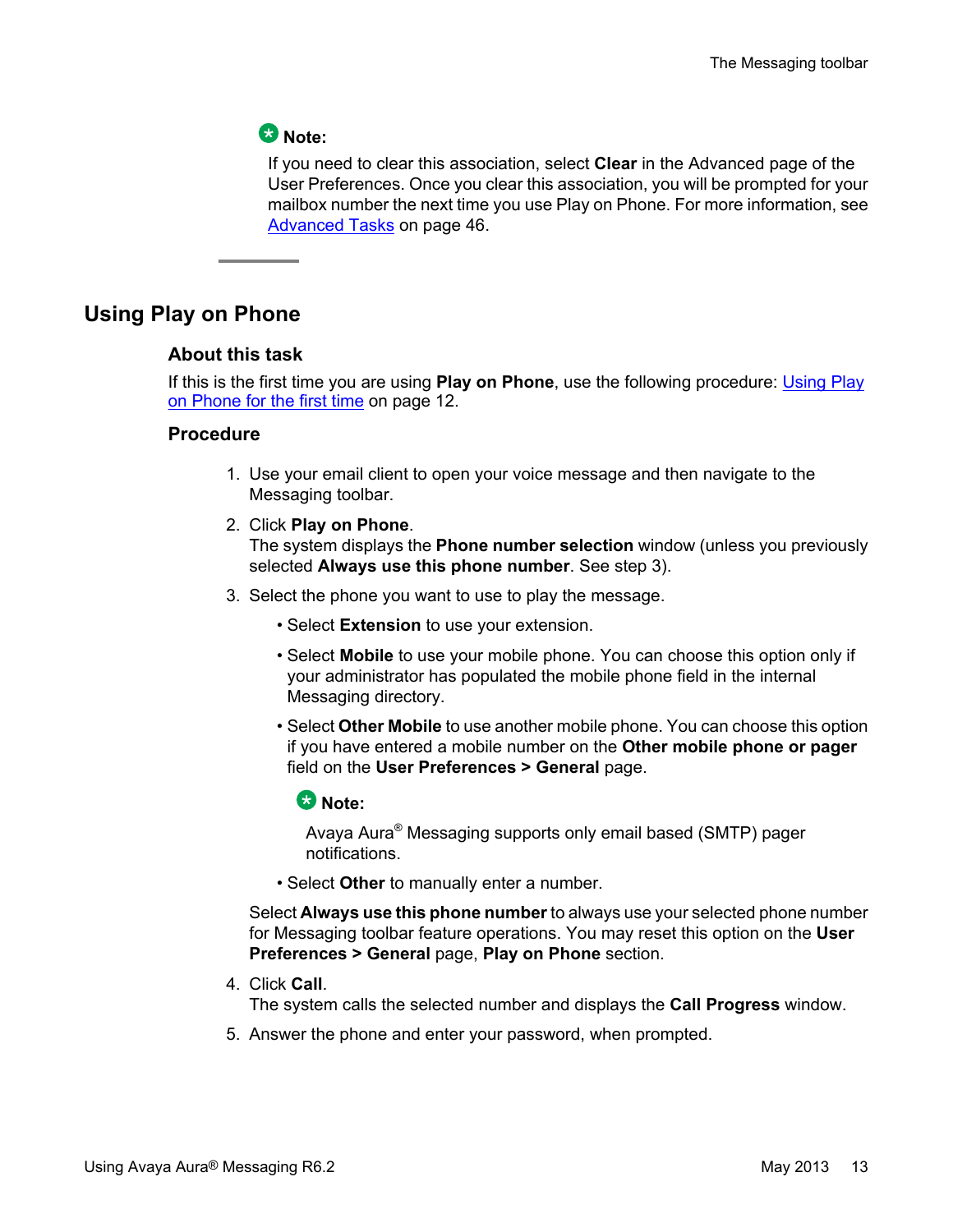The system plays the voice message.

# <span id="page-13-0"></span>**Voice Reply**

Use the Voice Reply feature to reply to voice messages received from users in your organization's voice mail system.

### **Using Voice Reply**

### **Procedure**

- 1. Use your email client to open your voice message and then navigate to the Messaging toolbar.
- 2. Click **Voice Reply**.

The system displays the **Phone number selection** window (unless you previously selected **Always use this phone number**. See step 3).

- 3. Select the phone you want to use to send a voice reply.
	- Select **Extension** to use your extension.
	- Select **Mobile** to use your mobile phone. You can choose this option only if your administrator has populated the mobile phone field in the internal Messaging directory.
	- Select **Other Mobile** to use another mobile phone. You can choose this option if you have entered a mobile number on the **Other mobile phone or pager** field on the **User Preferences > General** page.

### **Note:**

Avaya Aura® Messaging supports only email based (SMTP) pager notifications.

• Select **Other** to manually enter a number.

Select **Always use this phone number** to always use your selected phone number for Messaging toolbar feature operations. You may reset this option on the **User Preferences > General** page, **Play on Phone** section.

4. Click **Call**.

The system calls the selected number and displays the **Call Progress** window.

- 5. Answer the phone and enter your password, when prompted.
- 6. Record your voice reply.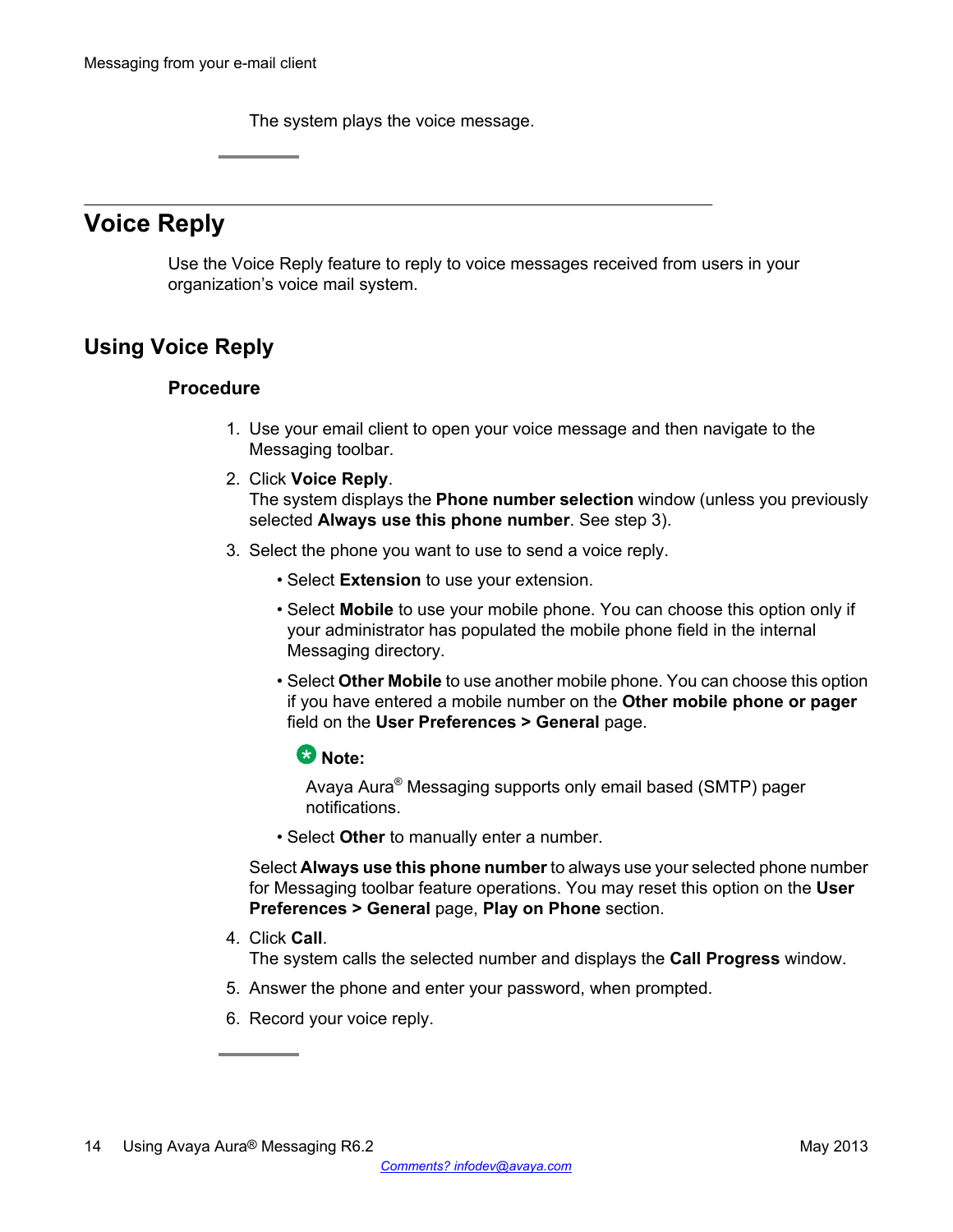# <span id="page-14-0"></span>**Voice Forward**

Use the Voice Forward feature to forward voice messages to callers in your organization's voicemail system. You can attach a voice introduction to the message being forwarded.

## **Using Voice Forward**

### **Procedure**

- 1. Use your email client to open your voice message and then navigate to the Messaging toolbar.
- 2. Click **Voice Forward**.

The system displays the **Phone number selection** window (unless you previously selected **Always use this phone number**. See step 3).

- 3. Select the phone you want to use to forward a voice message.
	- Select **Extension** to use your extension.
	- Select **Mobile** to use your mobile phone. You can choose this option only if your administrator has populated the mobile phone field in the internal Messaging directory.
	- Select **Other Mobile** to use another mobile phone. You can choose this option if you have entered a mobile number on the **Other mobile phone or pager** field on the **User Preferences > General** page.

### **Note:**

Avaya Aura® Messaging supports only email based (SMTP) pager notifications.

• Select **Other** to manually enter a number.

Select **Always use this phone number** to always use your selected phone number for Messaging toolbar feature operations. You may reset this option on the **User Preferences > General** page, **Play on Phone** section.

4. Click **Call**.

The system calls the selected number and displays the **Call Progress** window.

- 5. Answer the phone and enter your password, when prompted.
- 6. Select your recipient(s) and follow the prompts to forward your message.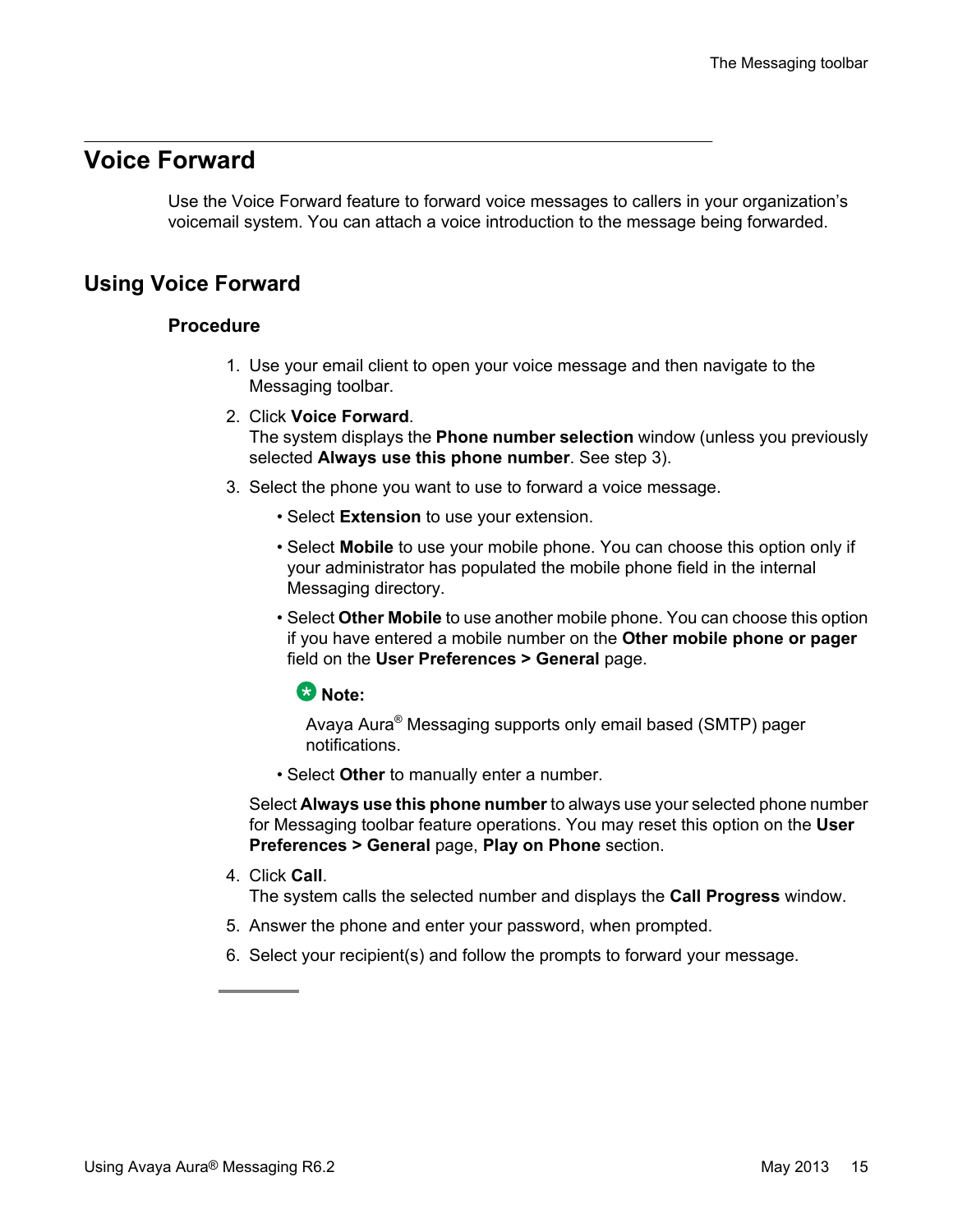# <span id="page-15-0"></span>**Call Sender**

Use the Call Sender feature to call the person who left you the voice message.

## **Using Call Sender**

### **Procedure**

- 1. Use your email client to open your voice message and then navigate to the Messaging toolbar.
- 2. Click **Call Sender**.

The system displays the **Phone number selection** window (unless you previously selected **Always use this phone number**. See step 3).

- 3. Select the phone you want to use to call the sender.
	- Select **Extension** to use your extension.
	- Select **Mobile** to use your mobile phone. You can choose this option only if your administrator has populated the mobile phone field in the internal Messaging directory.
	- Select **Other Mobile** to use another mobile phone. You can choose this option if you have entered a mobile number on the **Other mobile phone or pager** field on the **User Preferences > General** page.

### **Note:**

Avaya Aura® Messaging supports only email based (SMTP) pager notifications.

• Select **Other** to manually enter a number.

Select **Always use this phone number** to always use your selected phone number for Messaging toolbar feature operations. You may reset this option on the **User Preferences > General** page, **Play on Phone** section.

4. Click **Call**.

The system calls the selected number and displays the **Call Progress** window.

5. Answer the phone and enter your password, when prompted. The system calls the sender.

# **Call progress**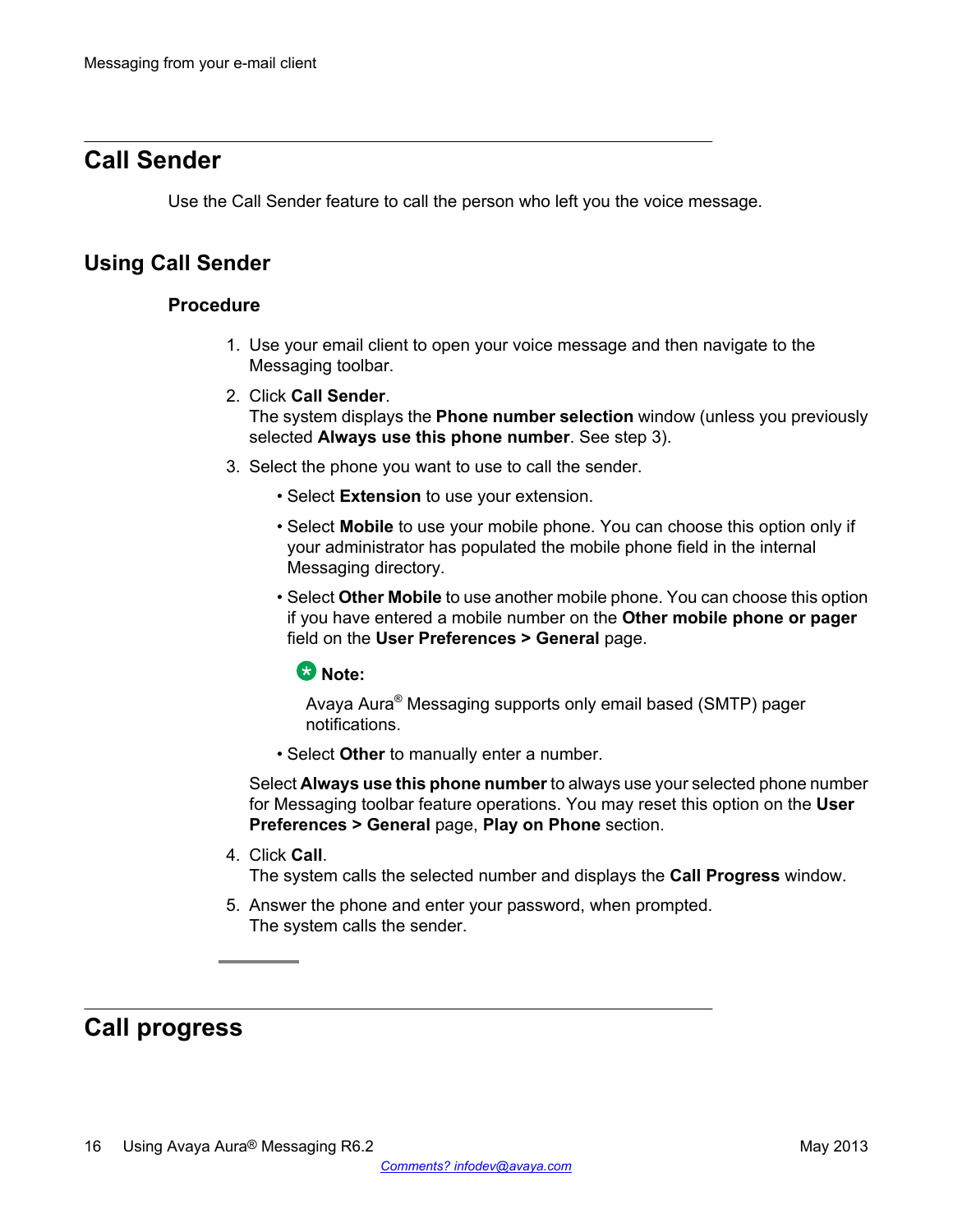<span id="page-16-0"></span>Call progress is automatically reported when you use Play on Phone, Voice Reply, Voice Forward, or Call Sender.

The Call progress window automatically closes after 10 seconds.

If the call fails, the reason for the failure is displayed. The possible reasons for a call failure are:

- No outgoing line is available.
- Called number is busy or does not answer.
- Dial out privileges are not sufficient.
- Specified number is not a valid number.

# **Configuring your email client (Outlook)**

Messaging supports the following message stores:

- Avaya message store
- Exchange server

For voice message access, Outlook can be used with the Avaya Message Store or with Exchange server. The procedure for configuring Outlook in each of these cases differs as follows:

• *Outlook with Avaya Message Store:* In this case, you need to set up an IMAP email account in Outlook to begin using voice messages.

The procedures for configuring Outlook 2010, Outlook 2007, and Outlook 2003 with Avaya message store are listed here:

- Configuring Outlook 2010 for Avaya message store on page 17.
- [Configuring Outlook 2007 for Avaya message store](#page-18-0) on page 19.
- [Configuring Outlook 2003 for Avaya message store](#page-20-0) on page 21.
- *Outlook with Exchange server as message store:* You can directly use your designated email account in Outlook without any additional configuration in order to access voice messages

# **Configuring Outlook 2010 for Avaya message store**

### **Before you begin**

Ensure that the Messaging store type (provided by your administrator) is an Avaya message store. Do not use this procedure if the Messaging store type is an Exchange server.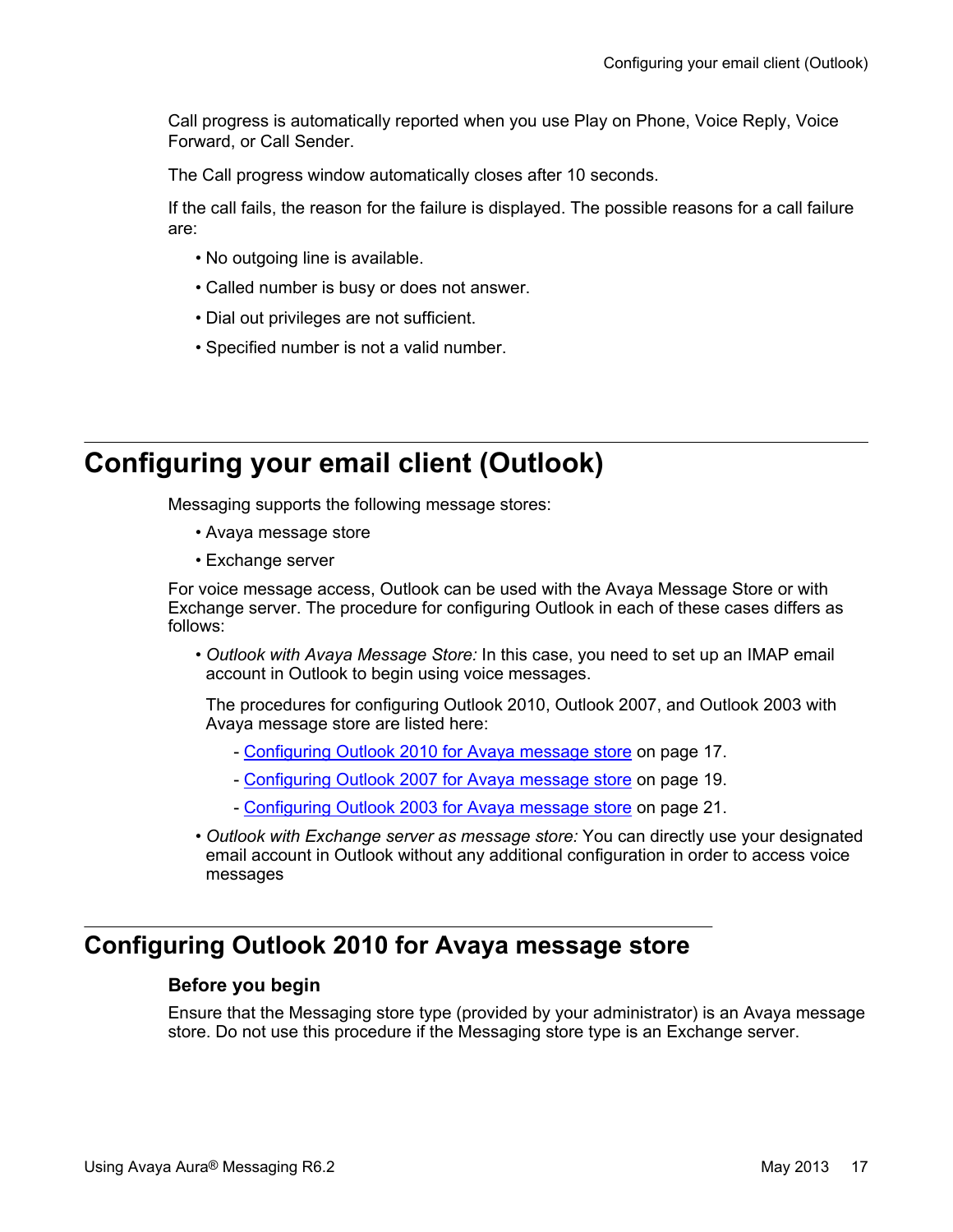### **About this task**

To configure Microsoft Office Outlook 2010, perform the following steps:

### **Procedure**

- 1. Start Outlook.
- 2. On the **Files** menu, click **Info** and then click **Add Account**. The system displays the Auto Account Setup dialog box.
- 3. Select the **Manually configure server settings or additional server types** check box, and then click **Next**. The system displays the Choose Service dialog box.
- 4. Select the **Internet E-Mail** check box, and then click **Next**. The system displays the Internet E-mail Settings dialog box.
- 5. In the **Your Name** box, type your name, for example Michael J. Smith.
- 6. In the **E-mail Address** box, type the email address that you use for your Exchange email.
- 7. In the **Server Information** section, select **IMAP** for **Account Types**.
- 8. In the **Incoming mail server** box, type the Messaging server address provided by your administrator.
- 9. In the **Outgoing mail server (SMTP)** box, type the name of your Messaging server address provided by your administrator. This is the same server as mentioned in the previous step.

### **Note:**

The Outgoing mail server (SMTP) is to be used by Messaging only. Do not send emails using this account. To send emails, use your designated email account. To reply to voice messages or to forward them, use the Messaging toolbar.

- 10. In the **User Name** box, type your Messaging mailbox number. For example, 4085557096.
- 11. In the **Password** box, type your Messaging password.
- 12. Click **More Settings…**.
	- a. On the **General** tab, replace the default name for the mail account with Avaya Aura Messaging or a similar designation to indicate that this is your voice messages mailbox.
	- b. On the **General** tab, under **Purge Options**, select the **Purge items when switching folders while online** check box.

### **Note:**

By default, Outlook does not purge deleted messages automatically. This can lead users to unexpectedly run out of space in their mailboxes. You can configure Microsoft Outlook so that when you switch between folders, any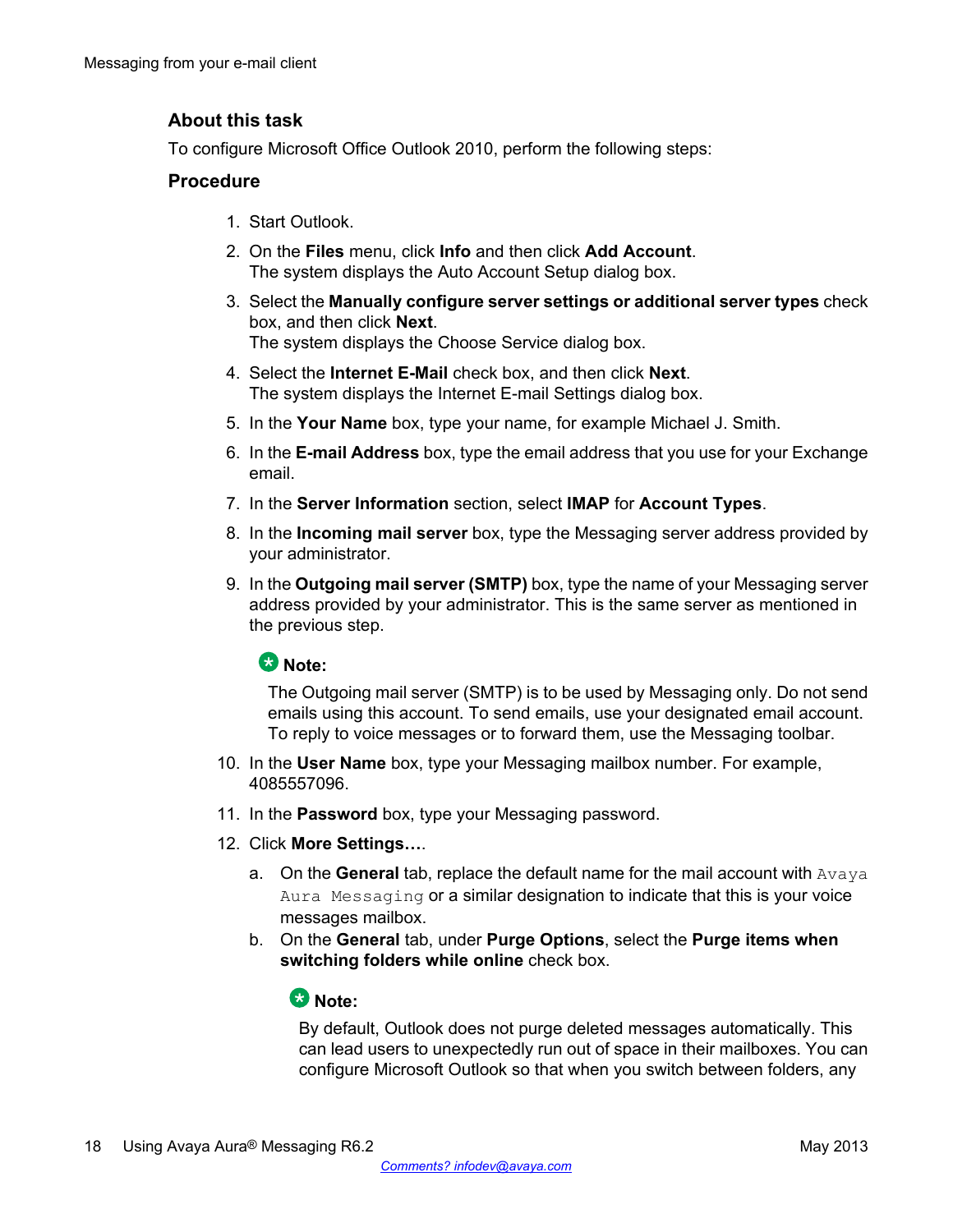items you have marked for deletion are purged from the IMAP server. To enable this feature, you must be working online and be connected to the server.

- <span id="page-18-0"></span>c. Click the **Advanced** tab.
- d. Select **Auto** for **Use the following type of encrypted connection** for both Incoming and Outgoing servers in the Server Port Numbers section.
- e. Click the **Outgoing Server** tab.
- f. Select the **My outgoing server (SMTP) requires authentication** check box.
- g. Select the **Use same settings as my incoming mail server** option.
- h. Click **OK**.
- 13. Click **Next** when you finish entering this configuration information, and then click **Finish**.
- 14. (Optional), You can also add your voice messages mailbox as a favorite folder:
	- a. In Outlook, click the mail folder.
	- b. To expand the folder, click the plus sign (**+**).
	- c. Select **Inbox**.
	- d. Right-click **Inbox**, and then select **Add to Favorite Folders**.

## **Configuring Outlook 2007 for Avaya message store**

### **Before you begin**

Ensure that the Messaging store type (provided by your administrator) is an Avaya message store. Do not use this procedure if the Messaging store type is an Exchange server.

#### **Procedure**

- 1. Start Outlook.
- 2. On the **Tools** menu, click **Account Settings...**.
- 3. On the **E-mail** tab, click **New**. The system displays the Choose E-mail Service dialog box.
- 4. Select the **Microsoft Exchange, POP3, IMAP, or HTTP** check box, and then click **Next**.

The system displays the Auto Account Setup dialog box.

5. Select the **Manually configure server settings or additional server types** check box, and then click **Next**. The System displays the Choose E-mail Service dialog box.

6. Select the **Internet E-mail** check box, and then click **Next**.

The System displays the Internet E-mail Settings dialog box.

7. In the **Your Name** box, type your name, for example Michael J. Smith.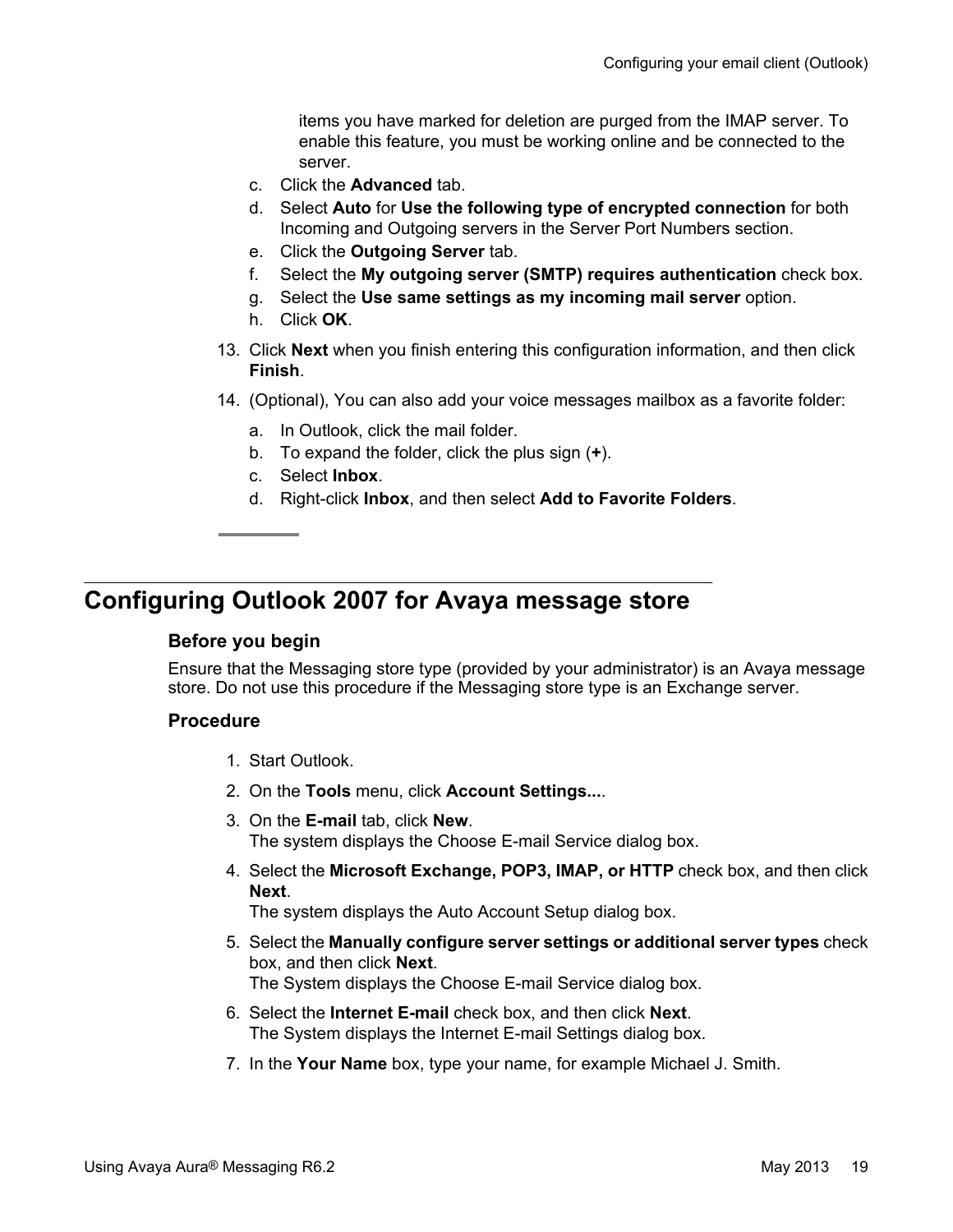- 8. In the **E-mail Address** box, type the email address that you use for your Exchange email.
- 9. In the **Server Information** section, select **IMAP** for **Account Types**.
- 10. In the **Incoming mail server** box, type the Messaging server address provided by your administrator.
- 11. In the **Outgoing mail server (SMTP)** box, type the name of your Messaging server address provided by your administrator. This is the same server as mentioned in the previous step.

### **Note:**

The Outgoing mail server (SMTP) is to be used by Messaging only. Do not send e-mails using this account. To send e-mails, use your designated email account. To reply to voice messages or to forward them, use the Messaging Toolbar.

- 12. In the **User Name** box, type your Messaging mailbox number. For example, 4085557096.
- 13. In the **Password** box, type your Messaging password.
- 14. Click **More Settings…**.
	- a. On the **General** tab, replace the default name for the mail account with Avaya Aura Messaging or a similar designation to indicate that this is your voice messages mailbox.
	- b. On the **General** tab, under **Purge Options**, select the **Purge items when switching folders while online** check box.

### **Note:**

By default, Outlook does not purge deleted messages automatically. This can lead users to unexpectedly run out of space in their mailboxes. You can configure Microsoft Outlook so that when you switch between folders, any items you have marked for deletion are purged from the IMAP server. To enable this feature, you must be working online and be connected to the server.

- c. Click **OK**.
- 15. Click **Next** when you finish entering this configuration information, and then click **Finish**.
- 16. (Optional), You can also add your voice messages mailbox as a favorite folder:
	- a. In Outlook, click the mail folder.
	- b. To expand the folder, click the plus sign (**+**).
	- c. Select **Inbox**.
	- d. Right-click **Inbox**, and then select **Add to Favorite Folders**.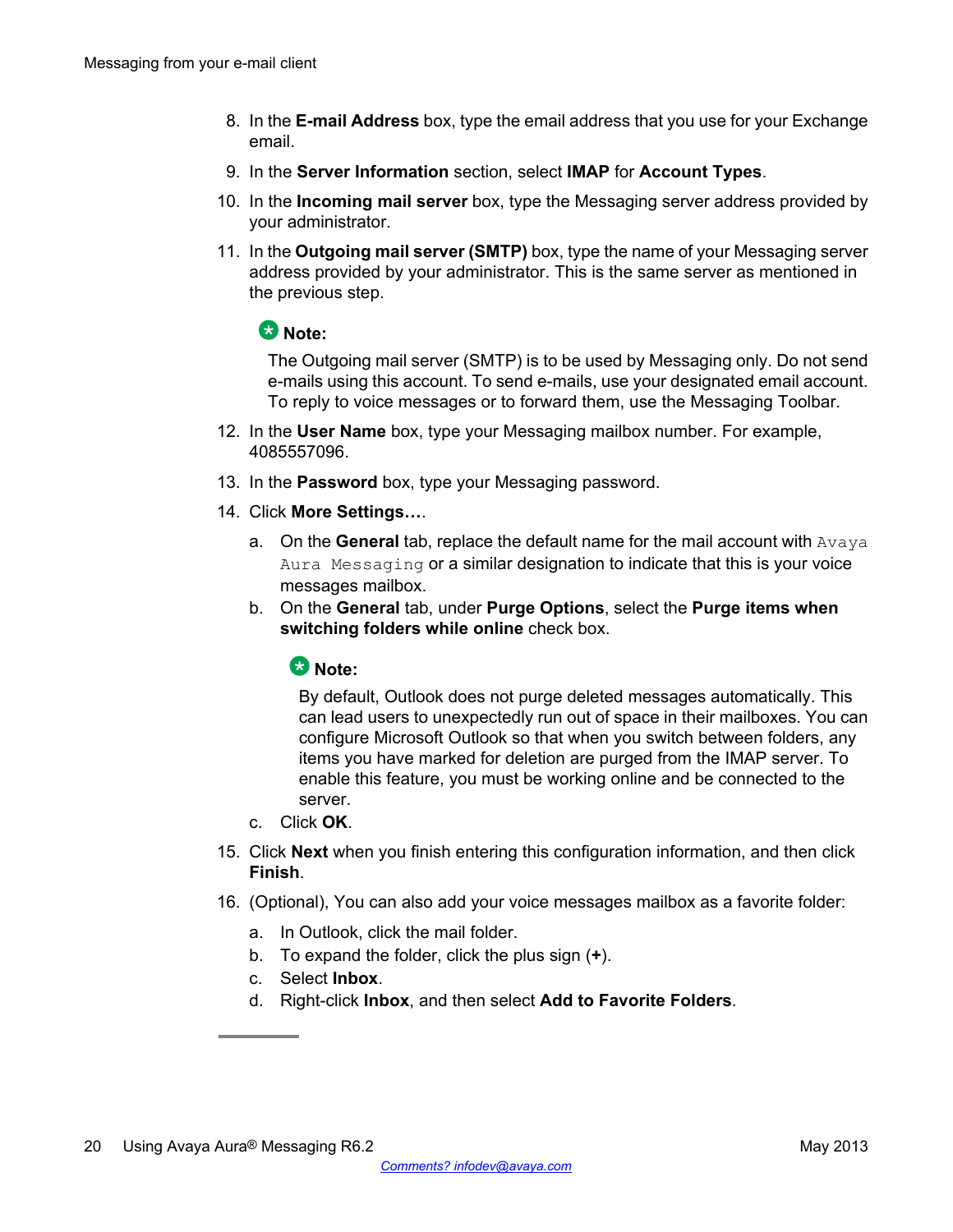# <span id="page-20-0"></span>**Configuring Outlook 2003 for Avaya message store**

### **Before you begin**

Ensure that the Messaging store type (provided by your administrator) is an Avaya message store. Do not use this procedure if the Messaging store type is an Exchange server.

### **About this task**

To configure Microsoft Office Outlook 2003 and earlier versions of Outlook, perform the following steps:

### **Procedure**

- 1. Start Outlook.
- 2. On the **Tools** menu, click **E-mail Accounts...**. The system displays the E-mail Accounts dialog box.
- 3. Select the **Add a new e-mail account** check box under **E-mail**, and then click **Next**.

The system displays the Server Type dialog box.

- 4. Select **IMAP** as the type of account that you are creating, and then click **Next**. The system displays the Internet E-mail Settings (IMAP) dialog box.
- 5. In the **Your Name** box, type your name, for example Michael J. Smith.
- 6. In the **E-mail Address** box, type the email address that you use for your Exchange email.
- 7. In the **User Name** box, type your Messaging mailbox number. For example, 4085557096.
- 8. In the **Password** box, type your Messaging mailbox password.
- 9. In the **Incoming mail server** box, type the Messaging server address provided by your administrator.
- 10. In the **Outgoing mail server (SMTP)** box, type the name of your Messaging server address provided by your administrator. This is the same server as mentioned in the previous step.

### **Note:**

The Outgoing mail server (SMTP) is to be used by Messaging only. Do not send emails using this account. To send emails, use your designated email account. To reply to voice messages or to forward them, use the Messaging toolbar.

- 11. Click **More Settings…**.
	- a. On the **General** tab, replace the default name for the mail account with Avaya Aura Messaging or a similar designation to indicate that this is your voice messages mailbox.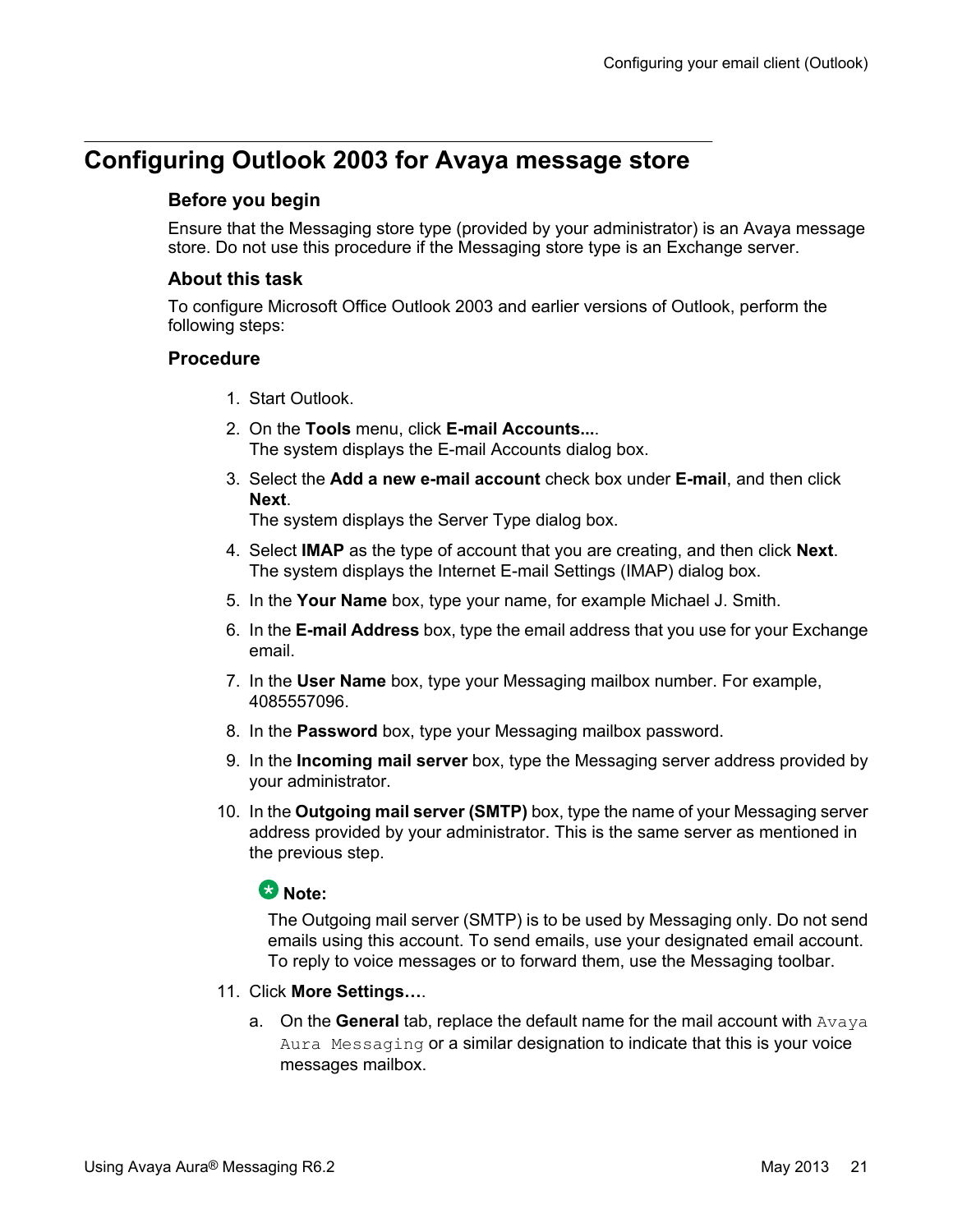<span id="page-21-0"></span>b. On the **General** tab, under **Purge Options**, select the **Purge items when switching folders while online** check box.

### **Note:**

By default, Outlook does not purge deleted messages automatically. This can lead users to unexpectedly run out of space in their mailboxes. You can configure Microsoft Outlook so that when you switch between folders, any items you have marked for deletion are purged from the IMAP server. To enable this feature, you must be working online and be connected to the server.

- c. Click **OK**.
- 12. Click **Next** when you finish entering this configuration information, and then click **Finish**.
- 13. (Optional), You can also add your voice messages mailbox as a favorite folder:
	- a. In Outlook, click the mail folder.
	- b. To expand the folder, click the plus sign (**+**).
	- c. Select **Inbox**.
	- d. Right-click **Inbox**, and then select **Add to Favorite Folders**.

# **Voice messages**

### **MWI and message status**

Voice messages appear as unread until they are accessed over the phone or are marked as read in your email client. The message waiting indicator (MWI) light on your desk phone remains switched on as long as one or more voice messages in your Messaging Inbox are marked as Unread. The MWI light is turned off when all voice messages in your Inbox are marked as Read.

### **MWI behavior with the Aria TUI**

- If you skip a message by pressing # before ten seconds of message playback has elapsed, the message remains marked as Unread and the MWI lamp remains switched on.
- If you skip a message by pressing # after ten seconds of message playback has elapsed, the message is marked as Read.
- From Messaging 6.1 Service Pack 1 onwards, if you save a message, it is marked as Read even if the message played back for less than ten seconds.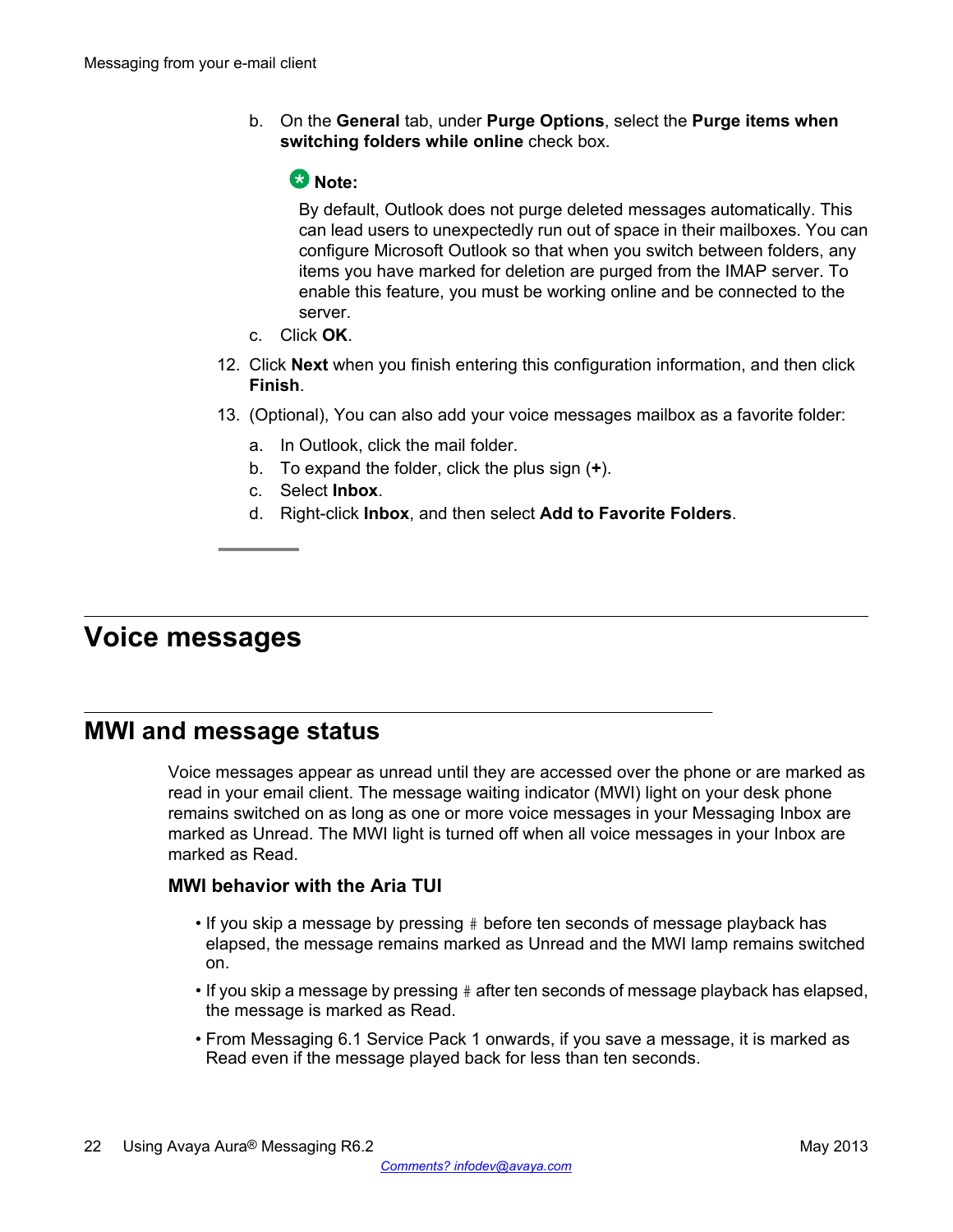### <span id="page-22-0"></span>**MWI behavior with the Audix TUI**

- As soon as you start reviewing a message, it is marked as Read.
- From Messaging 6.1 Service Pack 1 onwards, if you save a message, it is marked as Read even if the message played back for less than ten seconds.

### **MWI behavior with Outlook**

If Outlook is in cached mode when you delete a message, the MWI light switches off only after the next synchronization between Outlook and Exchange .The MWI light is switched off when there is any change in Outlook that influences the MWI, such as read or unread status change, deletion of a message, or moving a message to another folder.

### **Private messages**

If you need to protect your outgoing message from being forwarded by the recipient, mark it as Private. When Avaya Message Store is the storage destination for Messaging:

- Recipients of a Private voice message can only access it from a phone.
- Private voice messages cannot be forwarded.

When Exchange is the storage destination, Private messages are flagged as private but otherwise not protected.

### **Moved messages**

Voice messages can be moved from your inbox to other folders like any other email. Once a message is moved, it is no longer available over the phone.

# **Non Delivery Report notification**

You receive a Non Delivery Report (NDR) or Delivery Status Notification (DSN) when the system exhausts all attempts to deliver a voice mail to the listed recipients. NDRs are not presented for Exchange users. NDRs may not include the original message information and a recording of the original message sent.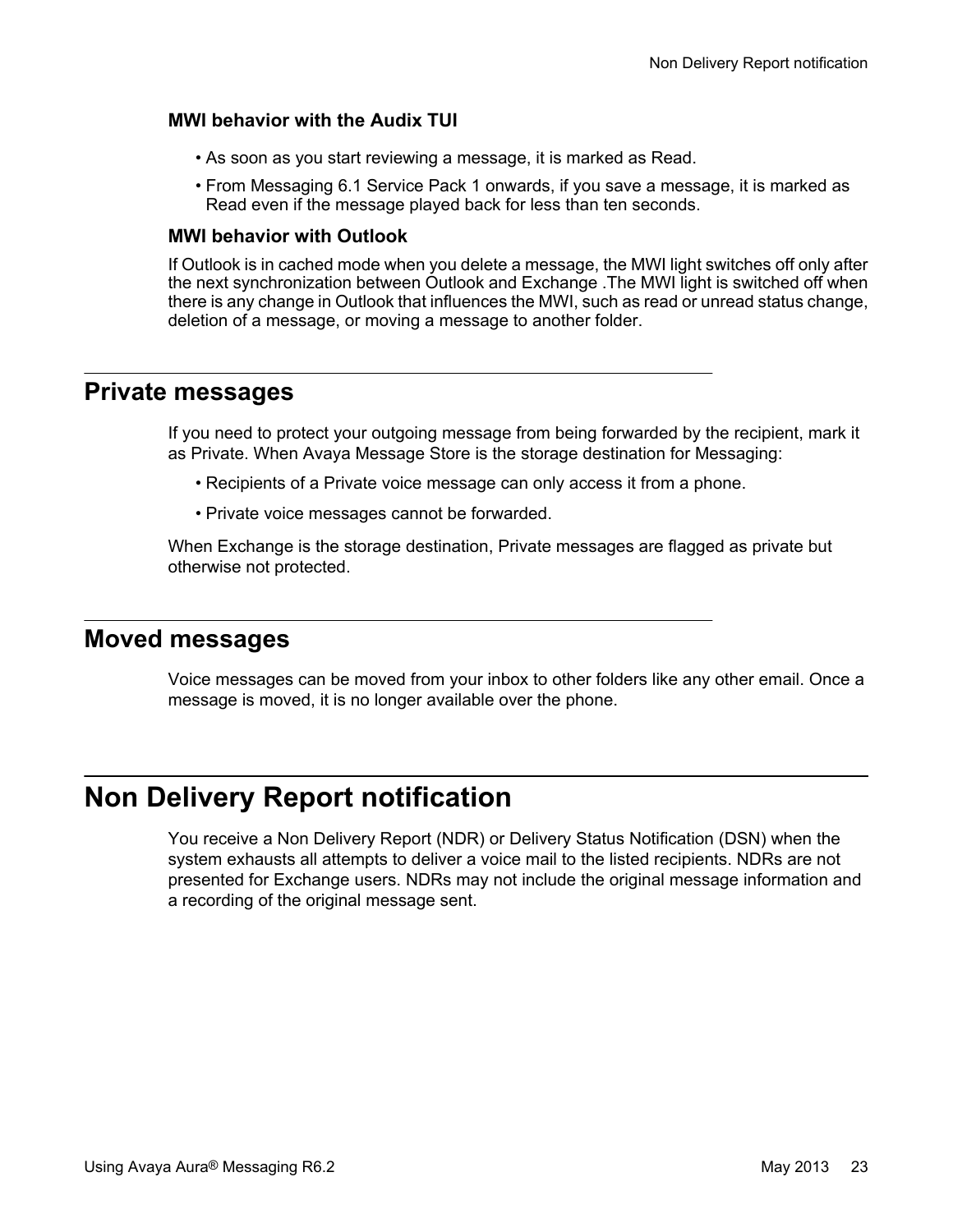Messaging from your e-mail client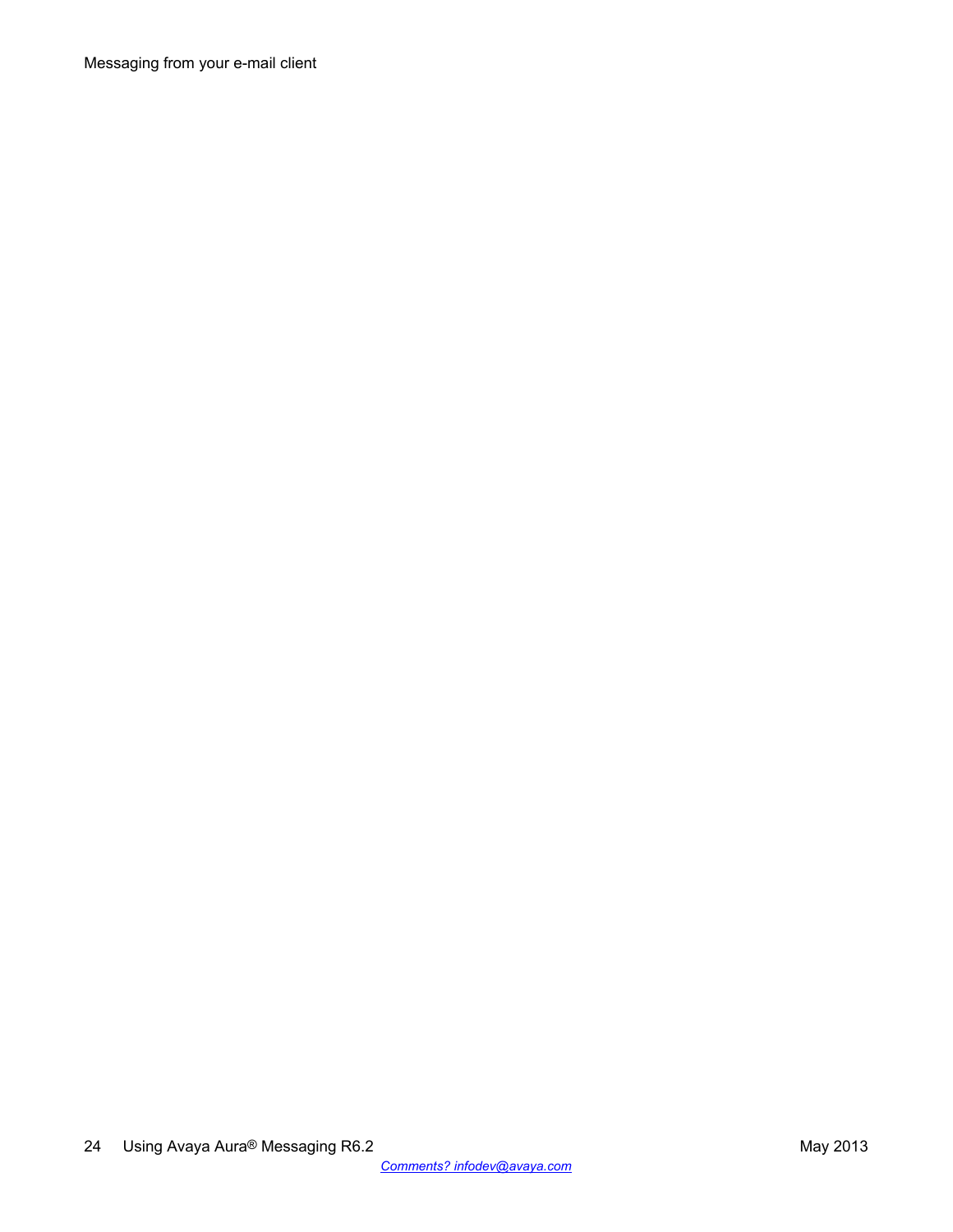# <span id="page-24-0"></span>**Chapter 3: Customizing Messaging**

# **About User Preferences**

User Preferences is a web-based tool to customize settings for Messaging.

### **Note:**

Some of these features may not be available in your organization. For details, contact your administrator.

# **Logging in to User Preferences**

### **About this task**

You can configure options for various Messaging features in the User Preferences Web pages.

### **Procedure**

- 1. To open the User Preferences Web pages,
	- Click **User Preferences** on the Messaging toolbar in Outlook, or
	- Open a web browser, type<http://avayamsg/user>in the address bar, and press enter. This address may be different in your organization.

The system displays the Messaging User Preferences login page. Perform the remaining steps on the login page.

- 2. In the **Mailbox number** field, enter your mailbox number.
- 3. In the **Messaging password** field, enter your password.
- 4. Click **Log In**.

The system displays the User Preferences General Web page.

### **Next steps**

Configure your Messaging. For details, see [General preferences](#page-25-0) on page 26.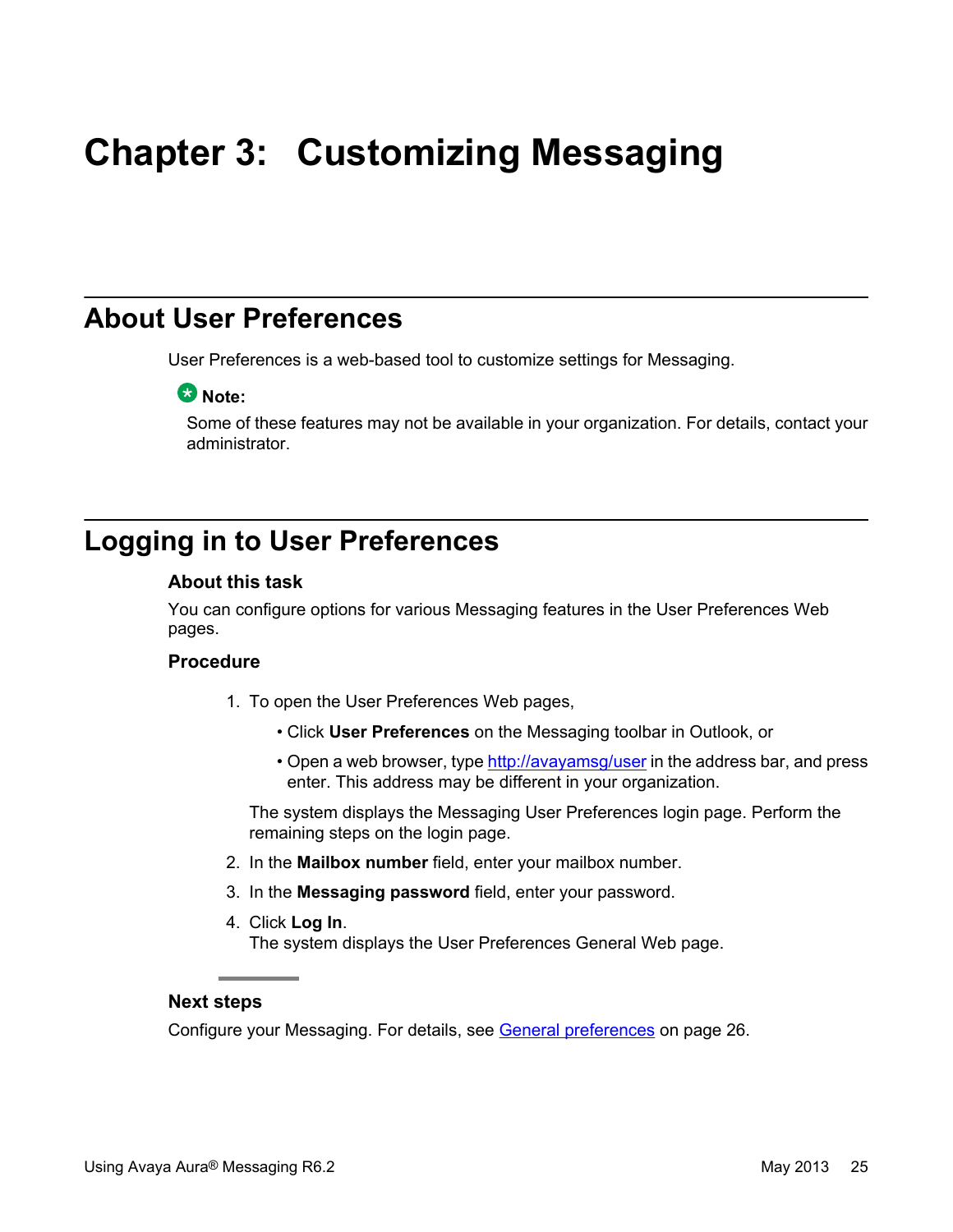# <span id="page-25-0"></span>**General preferences**

The following User Preference features are found on the General Web page:

- Messaging access number
- Account information
- Location and language
- Mobile phone or pager
- Fax
- Play on phone
- Attendant

### **Note:**

Some of these features may not be available in your organization. For details, contact your administrator.

#### **Related topics:**

Messaging access number on page 26 [Account Information](#page-26-0) on page 27 [Location and Language](#page-26-0) on page 27 [Mobile Phone or Pager](#page-26-0) on page 27 [Fax](#page-27-0) on page 28 [Play On Phone](#page-27-0) on page 28 [Attendant](#page-27-0) on page 28

# **Messaging access number**

Messaging access numbers (internal and external) are used to access Messaging. Use the internal number to dial from inside the office. The external number is the one that you dial from outside the office. The internal and external Messaging access numbers are available on the **User Preferences > General** page.

If you see more than one Messaging access number (internal or external), use the number that is assigned to a language that you know.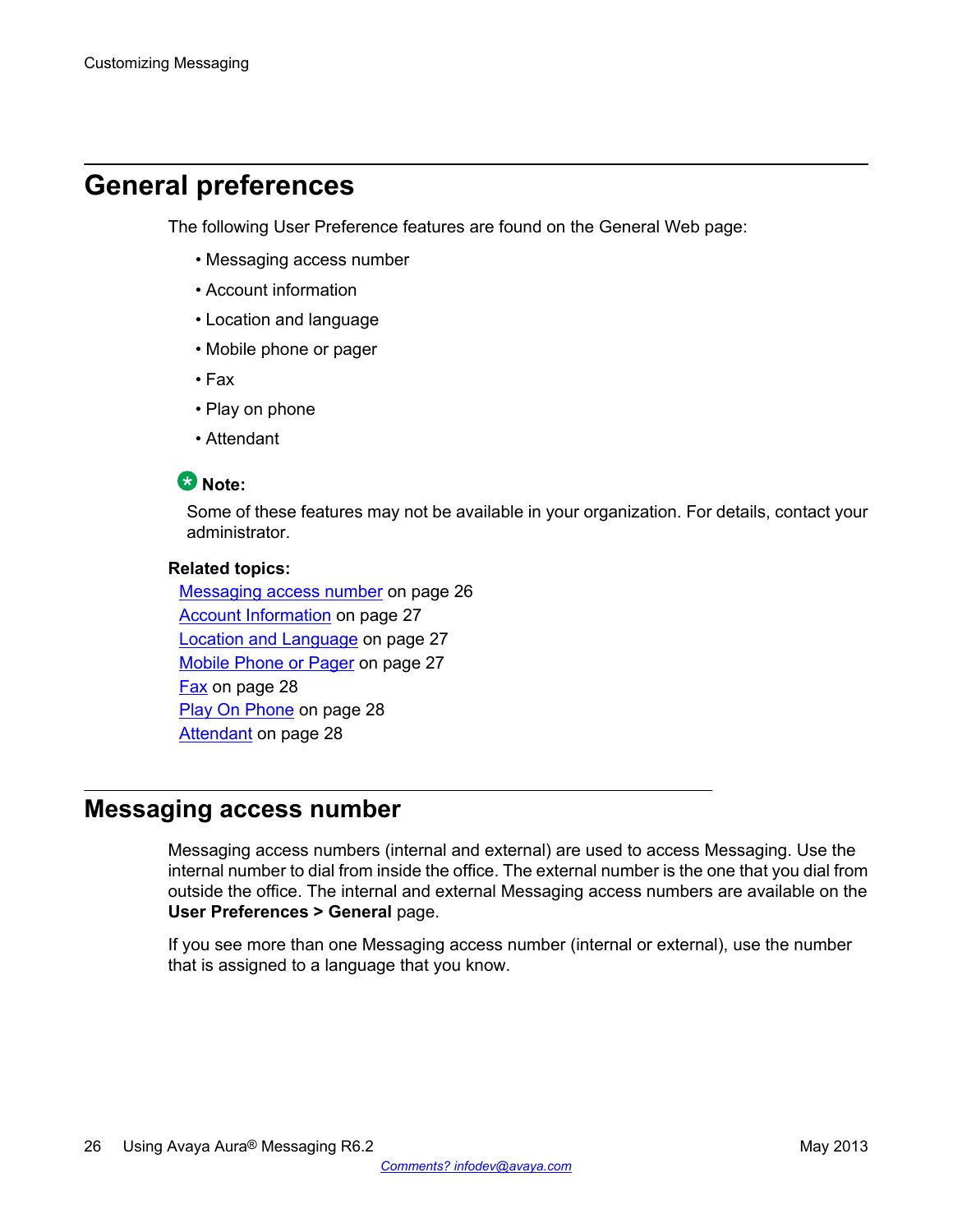# <span id="page-26-0"></span>**Account Information**

Account information displays the following fields:

- **Mailbox**: Displays your assigned voice messaging mailbox number.
- **Extension**: Displays your assigned phone extension.
- **Additional Extensions**: Displays any additional phone extensions associated with your mailbox. If the **Additional extensions** field is not displayed, no additional extensions are configured for your mailbox.

# **Location and Language**

Select your preferred time zone and language in the Location and Language section.

#### **Time zone**

Selecting a time zone affects the date and time announcement that is played when you listen to a voice message using the telephone user interface. Changes to the time zone also impact the **Reach Me Schedule** on the Reach Me screen.

### **Language**

You can select the preferred language you want to use in the voice messaging system. If this field is grayed out, only the default language is available. This setting affects the following:

- The language of the voice prompts you hear when accessing your Messaging mailbox through the telephone user interface.
- The language used for your User Preferences Web screens.

### **Mobile Phone or Pager**

You can use **Mobile Phone or Pager** for features such as:

- Notify Me (if enabled).
- Reach Me forwarding number.
- Other mobile phone when using **Play on Phone**, **Voice Reply**, **Voice Forward**, and **Call Sender** in your email client.

For **Mobile Phone or Pager**: Select the **Use this mobile phone or pager for "Notify Me" and other features** check box, and specify an alternate mobile phone or pager number.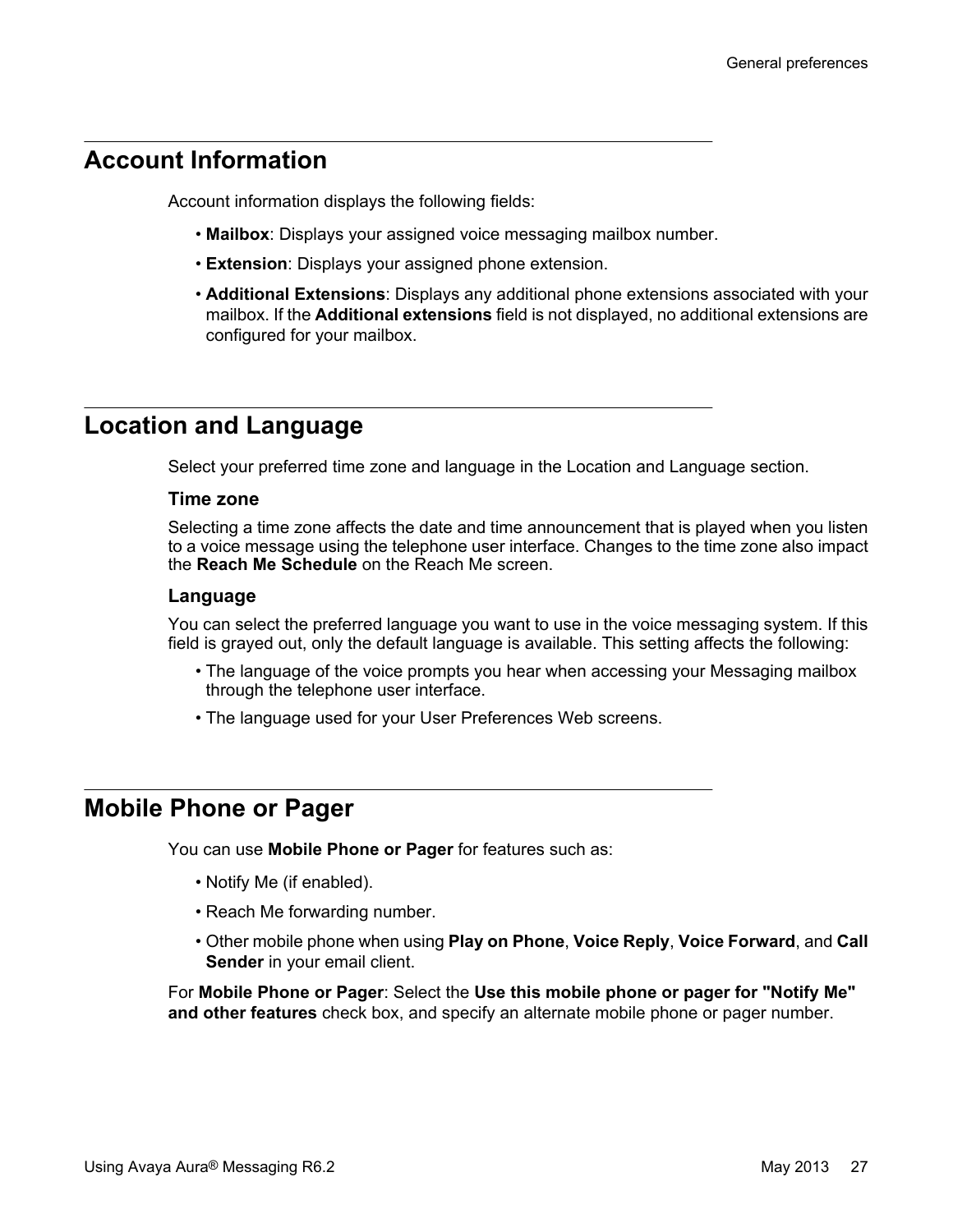### <span id="page-27-0"></span> **Note:**

Avaya Aura® Messaging supports only email based (SMTP) pager notifications.

# **Fax**

Faxes are sent to a designated email address. They are not stored in the voice messaging system and hence, cannot be accessed by the TUI. Newly received faxes do not light the Message Waiting Indicator. You can choose to receive the fax messages either at the email address specified in your organization's internal directory or at an email address of your choice.

The following option is available for **Fax**: Select **Forward fax messages to** and specify an email address of your choice, other than the one present in the internal directory.

### **Note:**

If you do not have the fax options on the General Web page, it implies that fax features have been disabled at the system administration level.

# **Play On Phone**

When you click Play on Phone, Voice Reply, Voice Forward, or Call Sender on the Messaging toolbar, the system displays a pop-up window where you need to specify which phone is to be used for the requested action. The Play on Phone settings on the User Preferences General page provide options to manage this pop-up as follows:

- **Always use this phone**: Use this option to specify a phone number that you want to use for Play on Phone, Voice Reply, Voice Forward, or Call Sender. This phone number will automatically be used every time it is needed, and you will not be prompted with a popup for this purpose.
- **Ask me every time which phone to use**: Use this option to restore the default setting where the system displays a pop-up that prompts you to select a phone each time you use Play on Phone, Voice Reply, Voice Forward, or Call Sender.

# **Attendant**

Attendant settings define where calls are forwarded when a caller presses 0 while listening to your voice message greeting.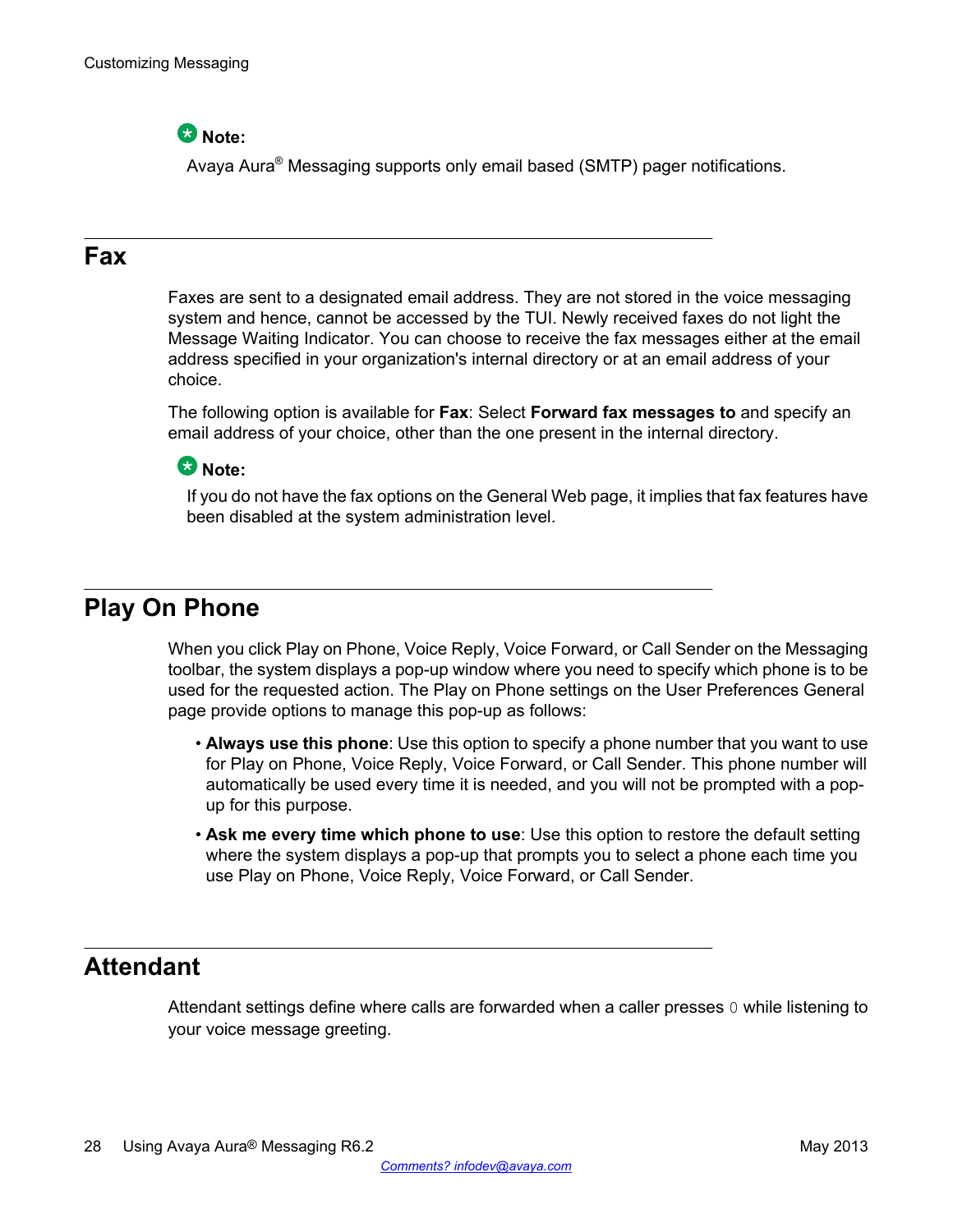<span id="page-28-0"></span>The options available for Attendant are:

- **Default attendant (operator)**: Calls are routed to the system attendant (operator).
- **Personal attendant/assistant**: Calls are routed to another phone number. You must enter the phone number, which can be internal (typically a phone extension) or external (any phone number formatting is acceptable).

# **Reach Me preferences**

Reach Me settings are located on the Reach Me Web page in your User Preferences.

The Reach Me feature allows callers an opportunity to reach you on an alternate phone when you do not answer or when your primary extension is busy. The Reach Me feature manages how your incoming calls are forwarded based on the following:

- Caller priority A priority status over other callers is given to the callers in the internal directory.
- Call screening You can screen the call before deciding to answer by asking the callers to record their name.
- Forwarding numbers For any incoming call, you can forward calls to up to three Reach Me numbers.
- Schedule You can forward calls during certain hours and on certain days defined by you.

### **Note:**

If you do not have a Reach Me Web page, the Reach Me features have been disabled at the system administration level.

#### **Related topics:**

[Configuring Reach Me](#page-29-0) on page 30 [Caller Categories](#page-29-0) on page 30 [Call Handling](#page-29-0) on page 30 [Defining your Reach Me numbers](#page-31-0) on page 32 [Defining a Reach Me schedule](#page-31-0) on page 32 [Reach Me default settings when re-enabled using the TUI](#page-32-0) on page 33 [Testing your Reach Me configuration](#page-32-0) on page 33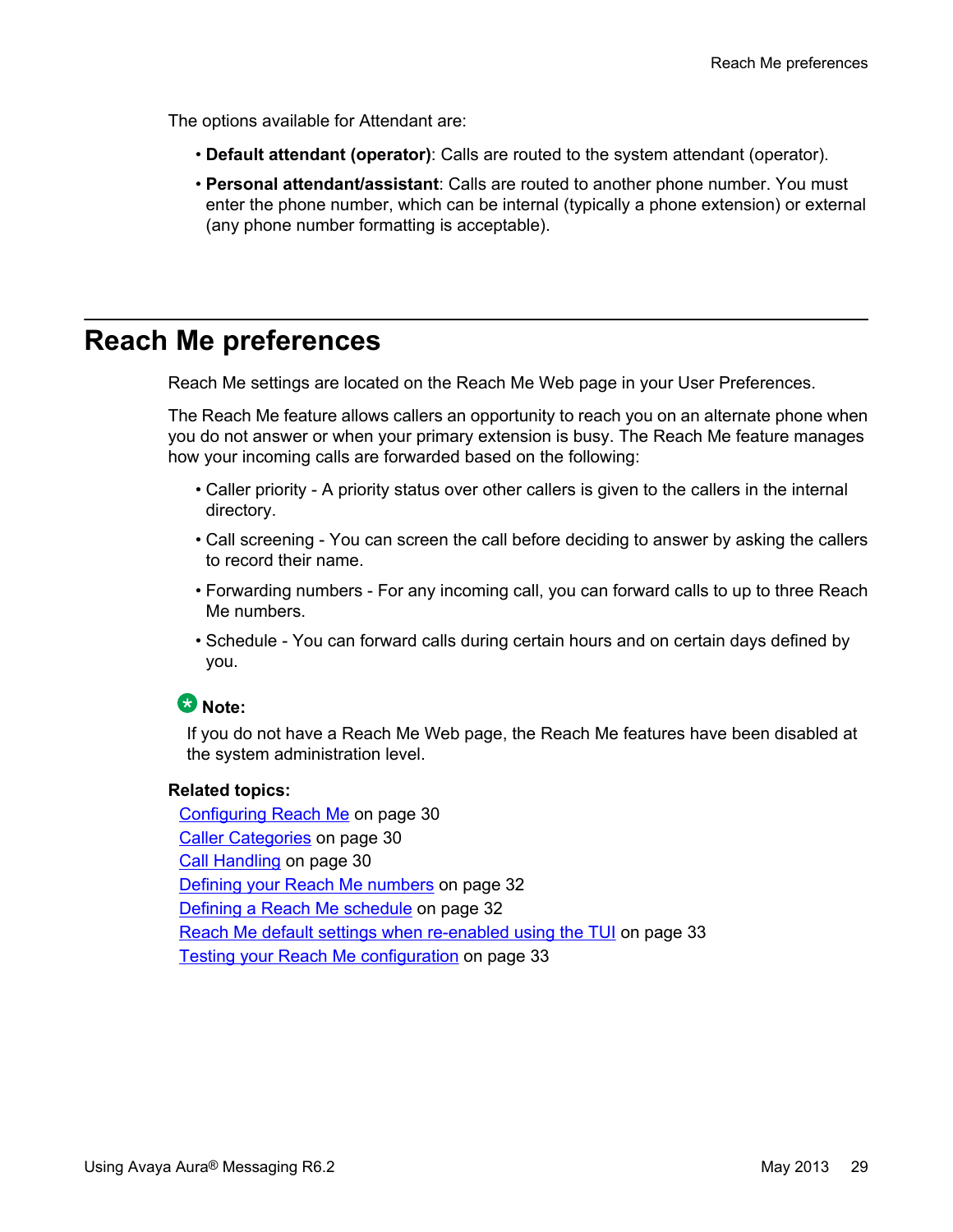# <span id="page-29-0"></span>**Configuring Reach Me**

### **Procedure**

- 1. Categorize Your Callers
- 2. Define Incoming Call Handling
- 3. Define Your Reach Me Numbers
- 4. Define a Reach Me Schedule
- 5. Test Your Reach Me Preferences

# **Caller Categories**

You can let the Reach Me feature handle all calls in an identical fashion, or define different call handling actions for priority callers and other callers. Priority callers are all the voice messaging users in the internal directory of the Messaging system.

To define caller categories:

- 1. Navigate to the **User Preferences > Reach Me** page.
- 2. Under the **Caller Categories** section
	- Select **Treat all callers the same** if you want to set the same call handling action for all callers.
	- Select **Distinguish between priority callers and other callers** to setup different call handling actions for regular callers and priority callers.

# **Call Handling**

Call Handling settings are where:

- Reach Me is enabled, allowing you to forward your incoming calls.
- Call Screening is enabled, requesting that callers record their name so that you can decide to accept or reject a forwarded call.

### **Related topics:**

[Configuring incoming call handling when treating all callers the same](#page-30-0) on page 31 [Configuring incoming call handling with priority callers](#page-30-0) on page 31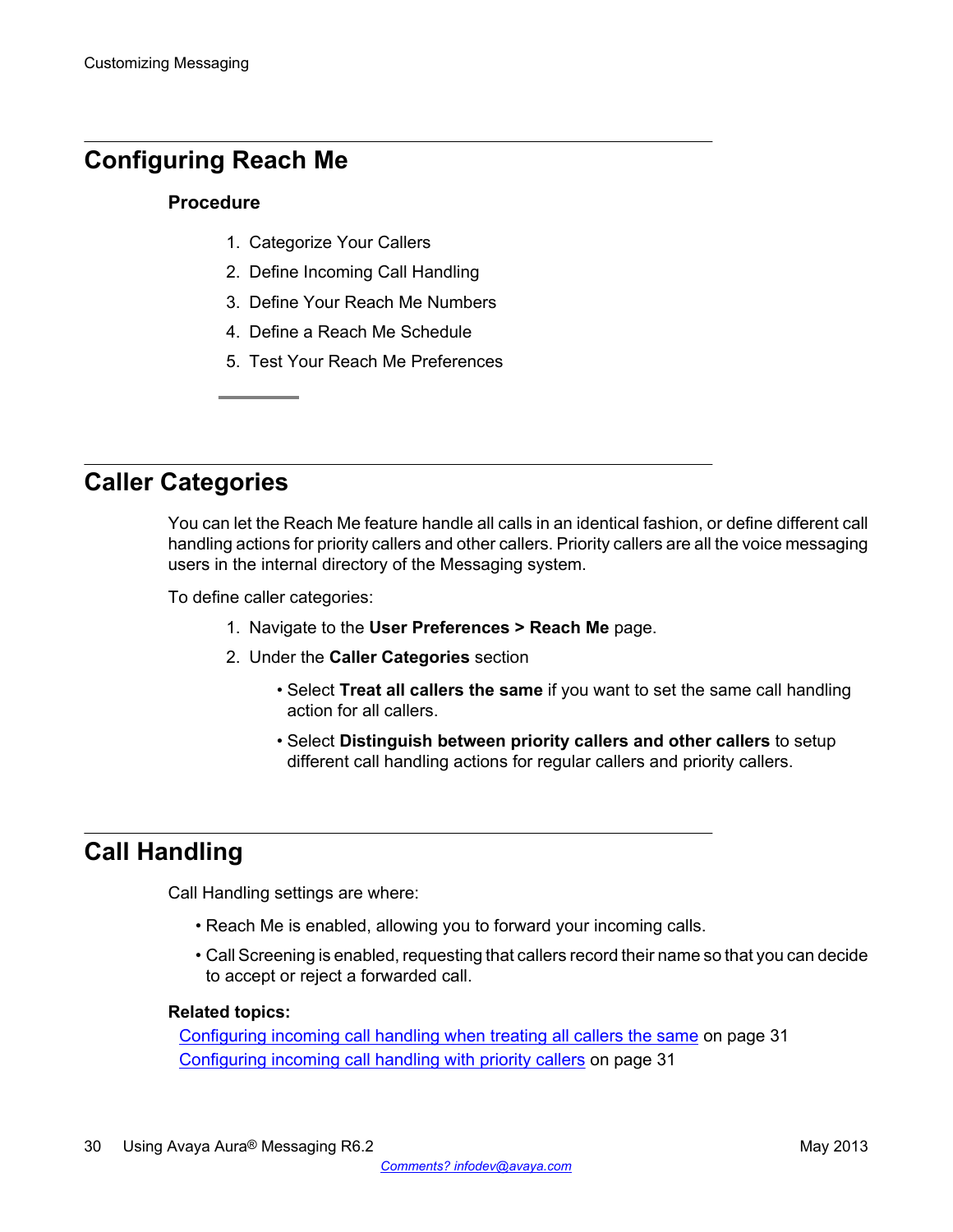[Call screening](#page-31-0) on page 32

### <span id="page-30-0"></span>**Configuring incoming call handling when treating all callers the same**

### **About this task**

Options for Call Handling differ depending on how you chose to categorize your users. If you selected the option to treat all callers the same:

### **Procedure**

- 1. To enable Reach Me, select **Forward calls to the Reach Me numbers below** .
- 2. When Reach Me is enabled, you can use call screening. To enable Call Screening, select the **Before forwarding, ask callers to record their name so I can screen the call** check box.
- 3. To disable Reach Me, select **Go to voice messaging**.

### **Configuring incoming call handling with priority callers**

### **About this task**

Options for Call Handling differ depending on how you chose to categorize your users. If you chose to distinguish between priority callers and other callers, the system presents you with options to define call handling for priority callers and other callers separately.

### **Procedure**

- 1. To enable Reach Me for either priority callers, other callers or both, select **Forward calls to the Reach Me numbers below**.
- 2. When Reach Me is enabled, you can use call screening.

To enable Call Screening for either priority callers, other callers or both, select **Before forwarding, ask callers to record their name so I can screen the call** check box.

3. If you do not want Reach Me enabled, select **Go to voice messaging**.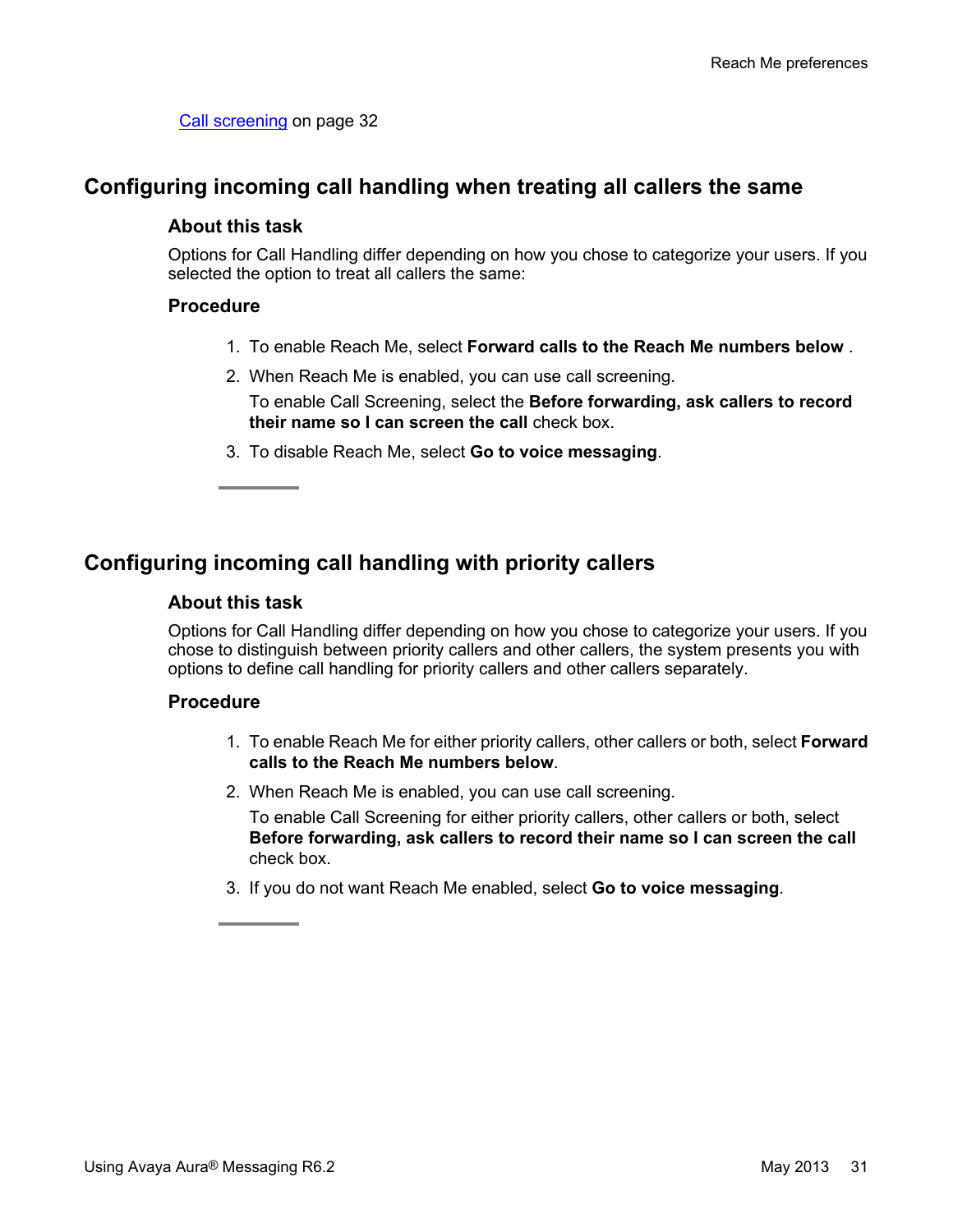# <span id="page-31-0"></span>**Call screening**

Call Screening is part of the Reach Me feature and is enabled under the Call Handling section found on the Reach Me Web page in your User Preferences. When Call Screening is enabled:

- callers are prompted to record their name before a call is forwarded.
- the recorded name is played when you receive the forwarded call, and you can accept or reject the call.

If rejected, the caller is told that you are unavailable and is routed to your Messaging mailbox.

# **Defining your Reach Me numbers**

### **Before you begin**

These settings are applicable only when Reach Me is enabled.

#### **About this task**

With Reach Me enabled, incoming calls can be forwarded to up to three numbers. The Messaging system tries to reach you at all your Reach Me numbers, by dialling them one at a time, before forwarding a call to your Messaging mailbox.

To define Reach Me numbers:

### **Procedure**

- 1. From the drop-down boxes, select the forwarding numbers.
- 2. For each Reach Me Number, specify a ring threshold. For most phones, 3 rings is a good choice.

# **Defining a Reach Me schedule**

### **Before you begin**

These settings are applicable only when Reach Me is enabled.

#### **About this task**

When you enable Reach Me, you can set up a Reach Me schedule to forward calls during a certain time period and for specific days of the week. By default, calls are forwarded between 9:00 AM and 5:00 PM, Monday through Friday.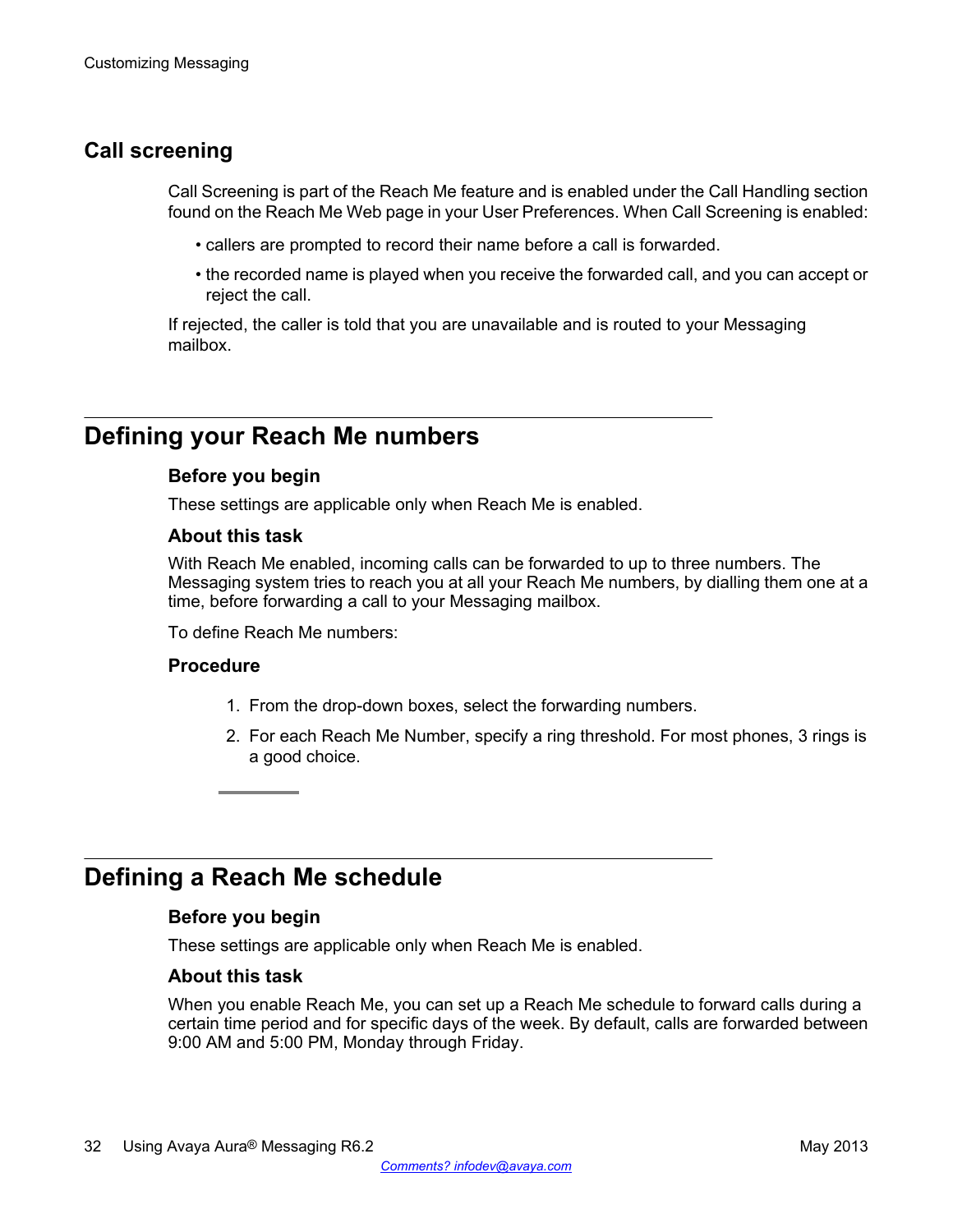<span id="page-32-0"></span>To set up a Reach Me schedule:

### **Procedure**

- 1. Select **Forward calls only between**.
- 2. Select a start and stop time.
- 3. Select the days that you would like the schedule to be in effect.

The system does not forward calls outside the schedule. If your extension rings and you do not answer, the call is routed to your mailbox.

# **Reach Me default settings when re-enabled using the TUI**

You can enable or disable Reach Me by using the TUI or by using the User Preferences Web pages. If you use the TUI to re-enable Reach Me, the system:

- Enables call forwarding to previously defined Reach Me numbers.
- Enables the 'Treat all callers the same' option.
- Disables call screening.
- Enables Reach Me scheduling.

# **Testing your Reach Me configuration**

After you configure your Reach Me settings, call your extension from a separate phone to experience exactly what your callers experience. This is important for testing defined ring thresholds and forwarding settings.

You have successfully configured your Reach Me settings if your test call is forwarded to all specified phone numbers, one by one and then finally, to your Messaging mailbox.

# **Notify Me preferences**

Notify Me settings are located on the Notify Me Web page in your User Preferences.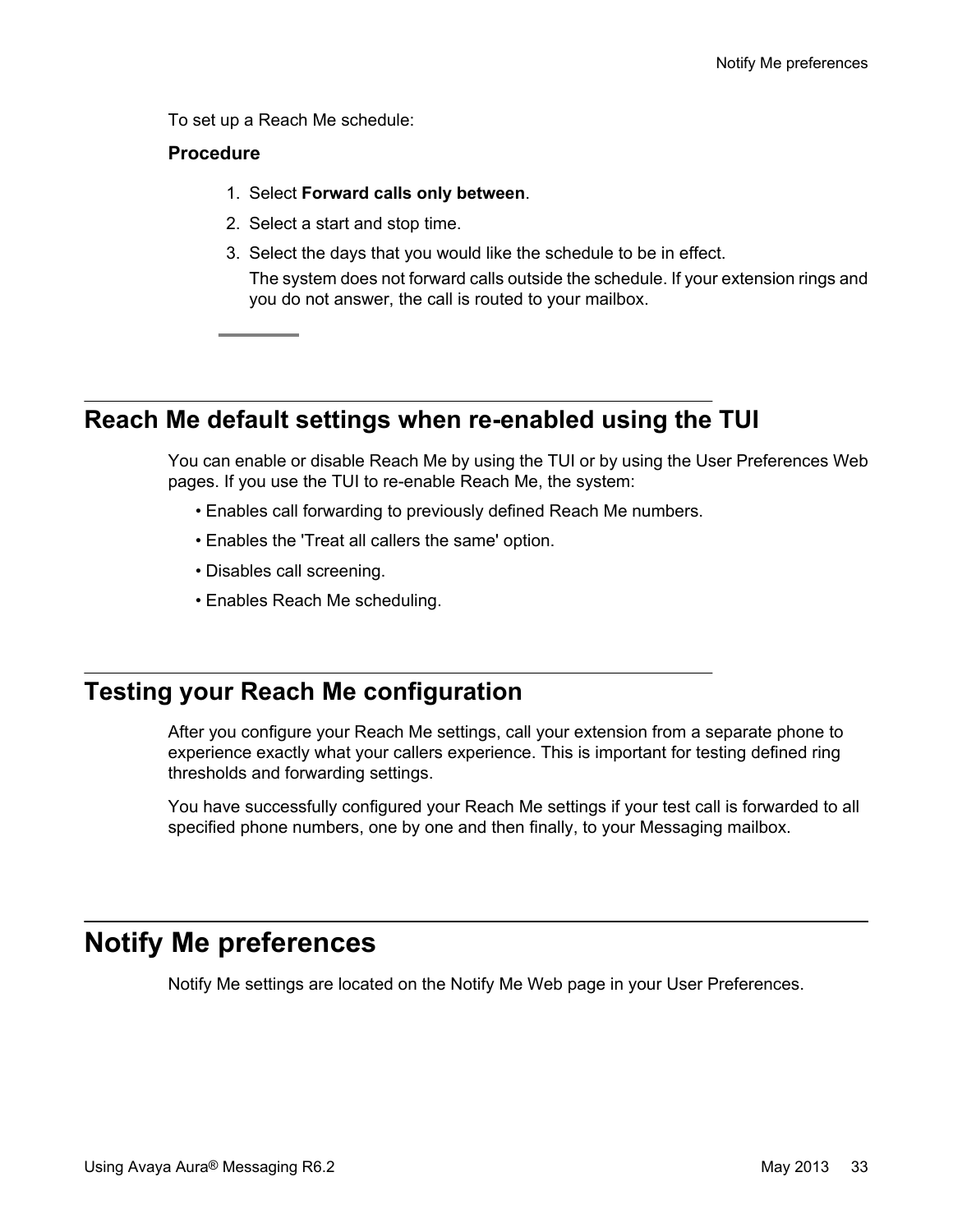<span id="page-33-0"></span>The Notify Me feature sends you a notification when you receive a new voice message. You receive the notification by:

- Text message to your mobile phone.
- Phone call to your mobile phone.
- Page notification to your pager.
- Email notification to your email address.

### **Note:**

- If you do not have a Notify Me Web page, notification features have been disabled at the system administration level. Similarly, if one of the described notification options is not available, it has been disabled by the administrator.
- Avaya Aura® Messaging supports only email based (SMTP) pager notifications.

#### **Related topics:**

Configuring phone notifications on page 34 [Configuring email notification](#page-34-0) on page 35

# **Configuring phone notifications**

### **Before you begin**

To enable text message or page notifications you must define a mobile phone or pager number. To set up your mobile phone or pager number, specify the phone number in the Mobile Phone or Pager section in General preferences. Avaya Aura® Messaging supports only email based (SMTP) pager notifications.

### **About this task**

To configure phone notifications, perform the following steps on the Notify Me Web page of your User Preferences:

- 1. On the Notify Me Web page of User Preferences, under **Phone Notifications** select **Notify me when a new voice message arrives**.
- 2. Select one of the following notification options:
	- a. To receive notifications through a phone call, select **With a phone call to**: The system displays the phone number you specified in the **Other mobile phone or pager** field on the General Web page.
	- b. To receive notifications as text message or pager notifications, select **With a text message or page to**: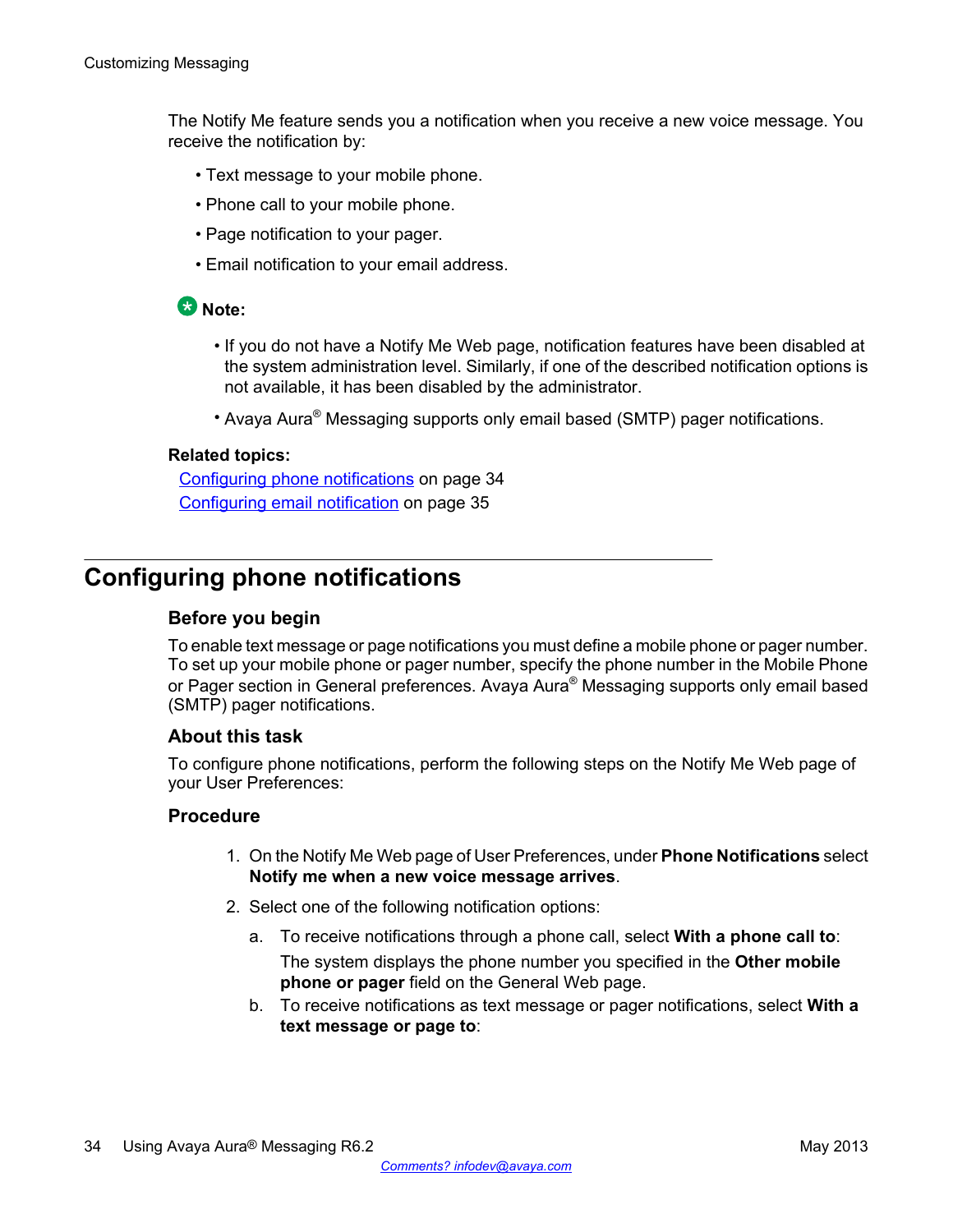<span id="page-34-0"></span>The system displays the phone number you specified in the **Other mobile phone or pager** field on the General Web page.

If you choose this option, you must select your service provider from the **Mobile provider** drop-down list. Contact your system administrator if the system does not display your mobile provider in the drop-down list.

c. Select **Only for important messages** if you want to receive notifications for voice messages that the caller specifies as important in the respective TUI.

The Aria TUI provides two additional delivery options wherein the caller can mark the voice messages as private and for future delivery.

3. Click **Save**.

# **Configuring email notification**

You can receive an email notification of a new voice message to a specified email account. For email notifications, the Messaging toolbar is not available.

### **Procedure**

- 1. On the Notify Me Web page of User Preferences, under **Email Notifications**, select the **Email me a notification for each voice message** check box.
- 2. In the **To email address** text box, enter the email address to which email notifications need to be sent.
- 3. Select the **Include the recording** check box if you want to include the recording of the voice message. For Private messages, the voice message recording may not be included even if this check box is selected, depending on the system configuration.

# **My Phone preferences**

User preferences on the My Phone Web page allows you to customize your preferences when using the telephone user interface.

The following user preference features are found on the My Phone Web page:

- Message Playback Order
- Message Playback Speed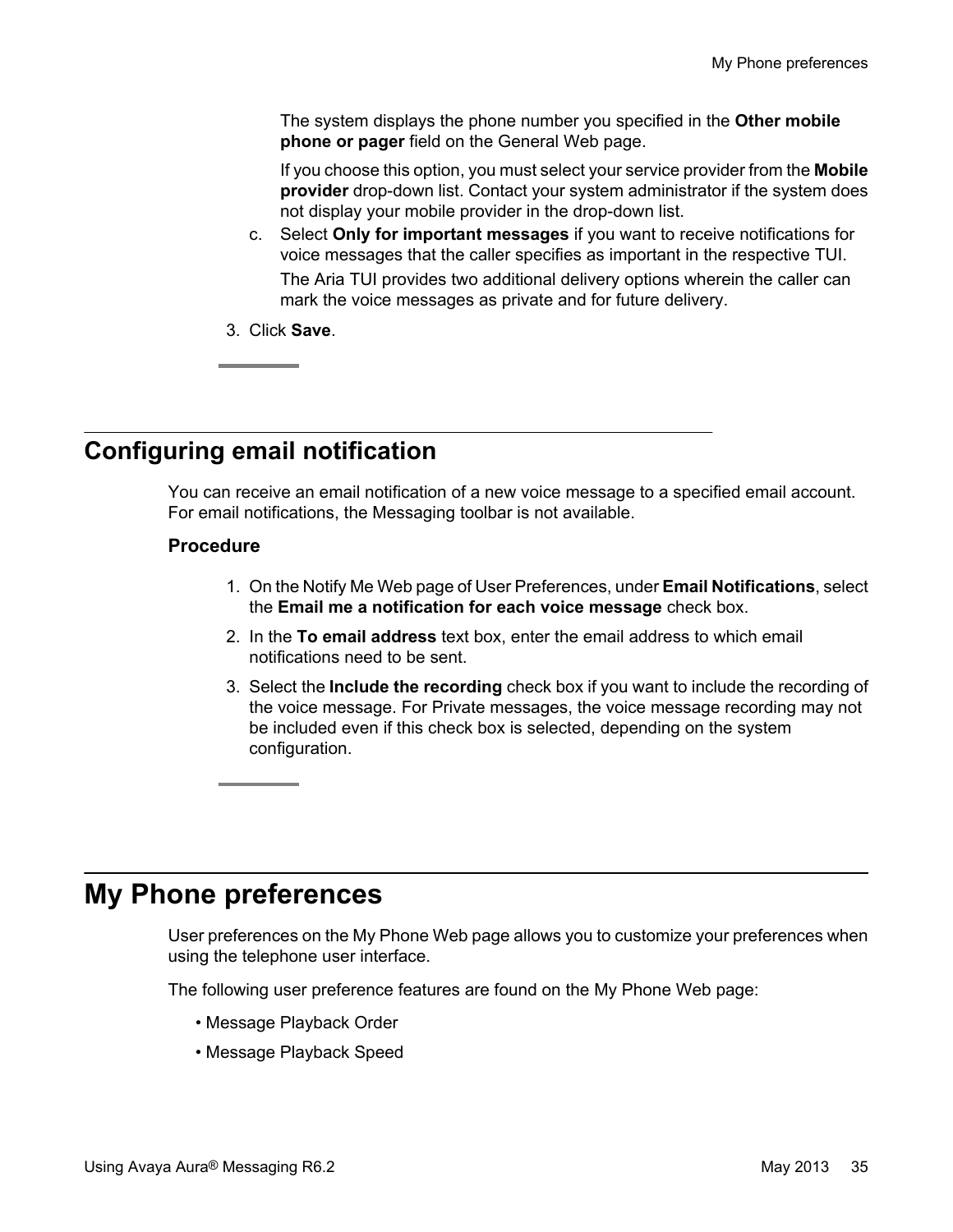- <span id="page-35-0"></span>• Prompt Level
- Date and Time Announcement
- Voice Recognition for Addressing Preferences

### **Note:**

If one of the described phone preference features is not available on the My Phone Web page, it has been disabled by the administrator.

### **Related topics:**

Message playback order options on page 36 Changing message playback speed on page 36 [Enabling Rapid Prompts](#page-36-0) on page 37 [Setting date and time announcement](#page-37-0) on page 38 [Setting addressing preferences](#page-37-0) on page 38

# **Message playback order options**

When reviewing messages using the phone, you can change the order in which you hear messages. By default, messages are played starting with the newest message. You can set the Message playback order independently for unread, read, and saved messages.

For unread messages, read messages and saved messages:

- 1. Select **Play newest first** to hear messages starting with the newest message first.
- 2. Select **Play oldest first** to hear messages starting with the oldest message first.
- 3. Select **Play important messages before others** is selected to hear urgent messages first.

# **Changing message playback speed**

### **About this task**

When reviewing messages using the phone, by default, they are initially played at normal speed, or 100%. Telephone keypad options are available to speed up or slow down the message during review. By setting the Message Playback Speed, you can choose a slower or faster default speed at which all messages are initially played. After setting a slower or faster default playback speed, the telephone keypad options are still available to further speed up or slow down an individual message during review.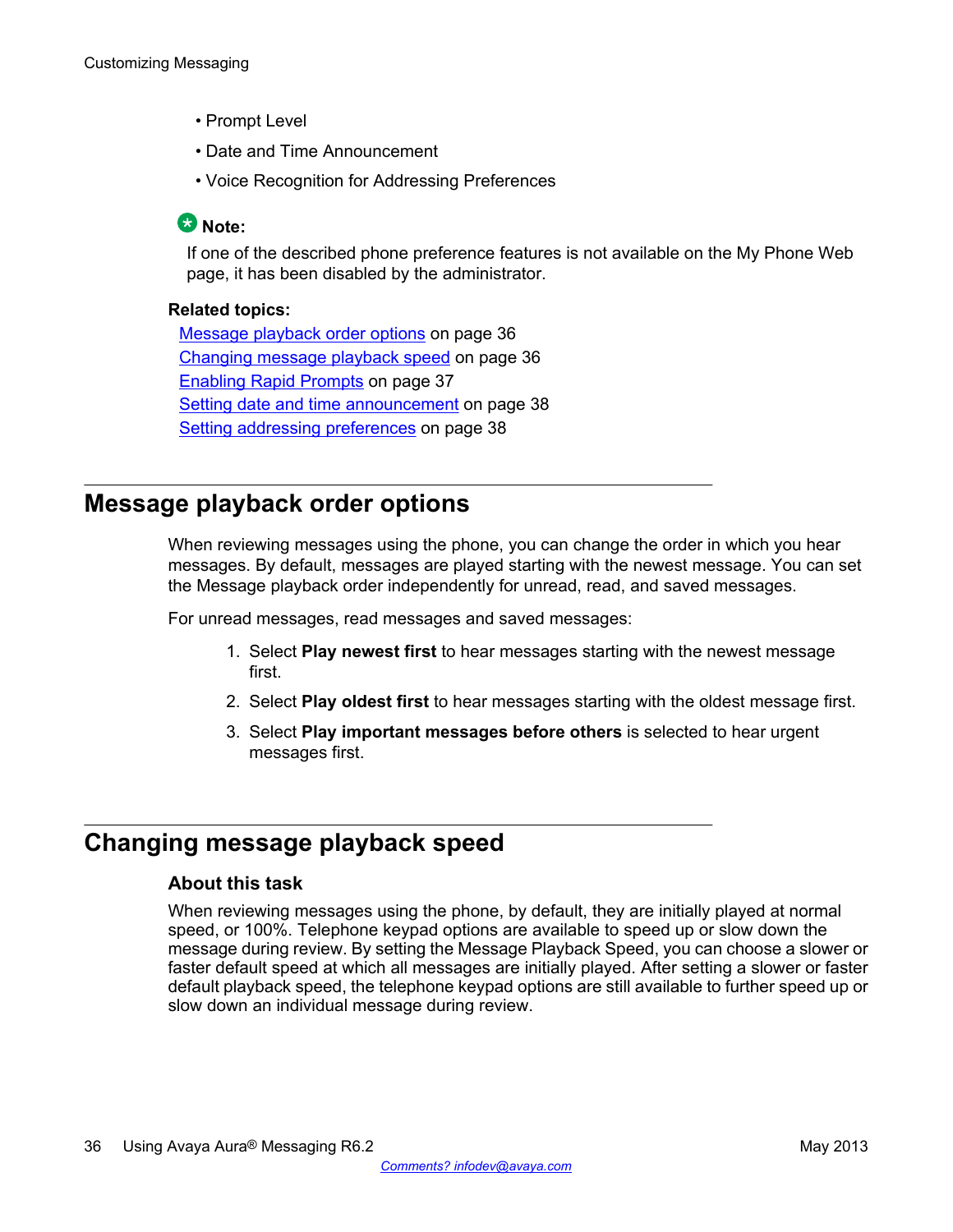### <span id="page-36-0"></span>**Procedure**

- 1. To hear messages at a slower than normal speed, choose one of the following (in order of slowest to fastest):
	- $•70%$
	- 85%
	- 90%
- 2. To hear messages at a faster than normal speed, choose one of the following (in order of slowest to fastest):
	- 125%
	- 175%
- 3. To return to normal speed, select 100%.

# **Enabling Rapid Prompts**

### **About this task**

Rapid prompts are a set of short, condensed phone prompts that replace the standard phone prompts. Because they are much shorter, rapid prompts help you save time. For example, for the standard prompt 'Message sent. Only your introduction will be heard before the original message', the corresponding rapid prompt is 'Sent'.

Use rapid prompts only if you are familiar with the standard prompts and do not need to hear instructions in detail each time you use Messaging. If you cannot see the **Use Rapid Prompts** check box on the **My Phone** page in **User Preferences**, your administrator has not setup rapid prompts on the Messaging system or you have not selected a language that supports rapid prompts on the **General** page in **User Preferences**.

Rapid prompts are currently only available in US English for the Aria TUI .

To enable rapid prompts on your phone:

### **Procedure**

1. Enable the **Use Rapid Prompts** check box on the **My Phone** page in **User Preferences**.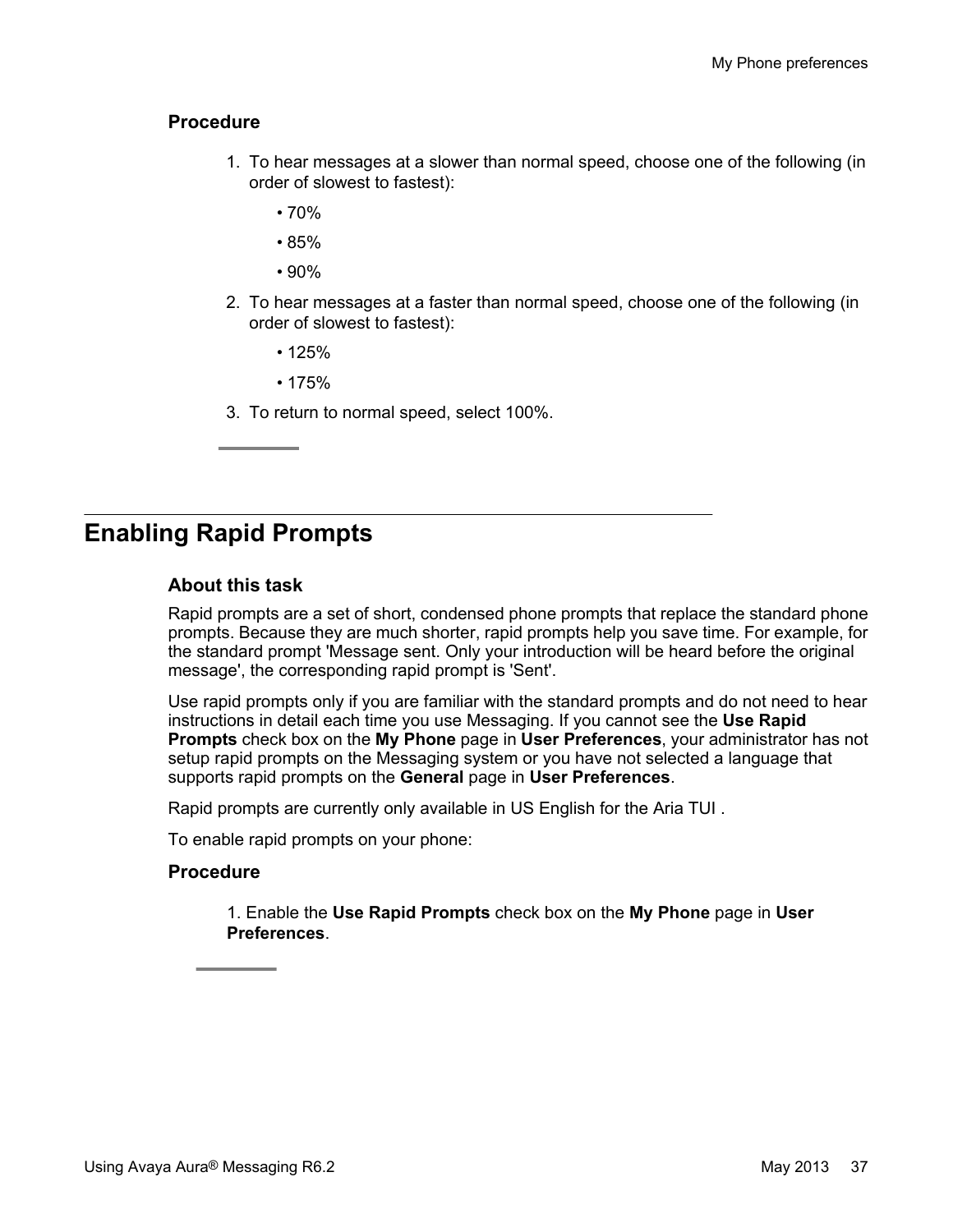## <span id="page-37-0"></span>**Setting date and time announcement**

#### **Procedure**

1. Select **Announce date and time for each message** to hear the date and time that a message was received before reviewing it from the telephone user interface.

# **Setting addressing preferences**

#### **About this task**

Messaging provides the following options to select recipients for a message:

- 1. Voice recognition: You can use Voice recognition to select recipients or distribution lists by speaking their full name (as listed in the internal directory or as defined by you for your personal lists).
- 2. Telephone keypad: You can use the telephone keypad to select recipients or distribution list by using the keypad to spell their name or enter their mailbox number.

#### **Procedure**

- 1. To set your addressing preferences, select one of the following options:
- Select **Using voice or keypad** to use both voice recognition and the telephone keypad to select voice message recipients.
- Select **Using keypad only** to use only the telephone keypad to select voice message recipients.

### **Note:**

Some of these features may not be available in your organization. For details, contact your administrator.

# **Personal lists**

When you want to send a voice message to many voice messaging recipients, you can create one or more personal distribution lists in the Personal Lists page of your User Preferences Web page.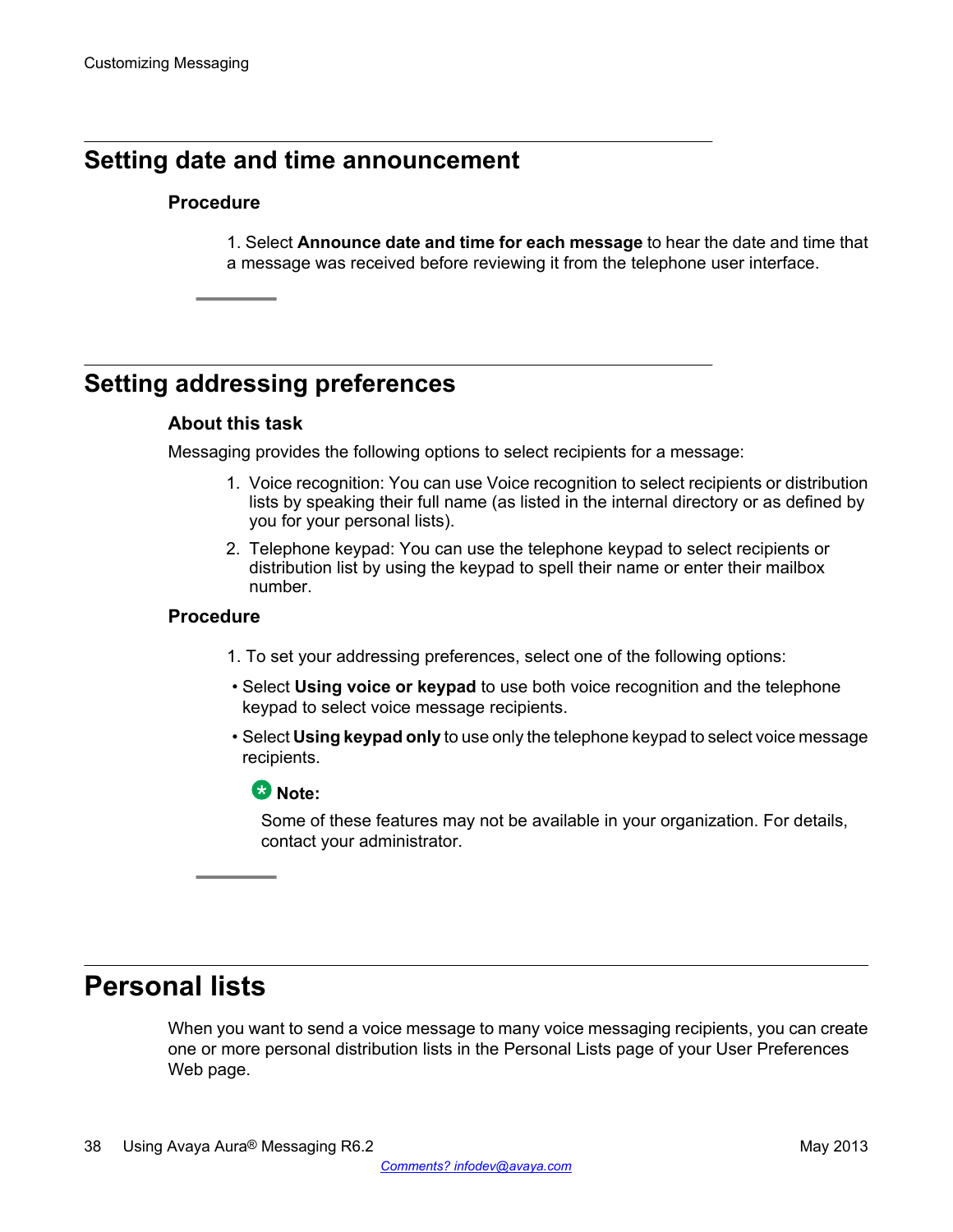#### <span id="page-38-0"></span>**Related topics:**

Creating a personal list on page 39 Editing a personal list on page 39 [Deleting a personal list](#page-40-0) on page 41

### **Creating a personal list**

### **Procedure**

- 1. In the User Preferences Web page, click **Personal Lists**.
- 2. In the Personal Lists Web page, click **Add New List**.
- 3. In the **List name** text box, specify a name for your personal list. You can use this name when addressing an outgoing message.
- 4. From the **List number** drop-down list, select a list number. The list number ranges from 11 to 99.
- 5. In the **New member (mail box)** text box, enter the mailbox number of the member that you want to add to your personal list, and then click **Add**. The system displays the **First Name**, **Last Name**, and **Mailbox** of the newly added member.
- 6. Continue adding members until you have all the names you would like to include in your personal list. The maximum number of members that you can add in a personal list is 100.
- 7. Click **Save**.

The maximum number of personal lists that you can create is 99.

# **Editing a personal list**

- 1. From the **Personal list:** drop-down list, select the personal list that you want to edit.
- 2. Click **Edit**.
- 3. You can perform the following actions:
	- Edit the list name
	- Change the list number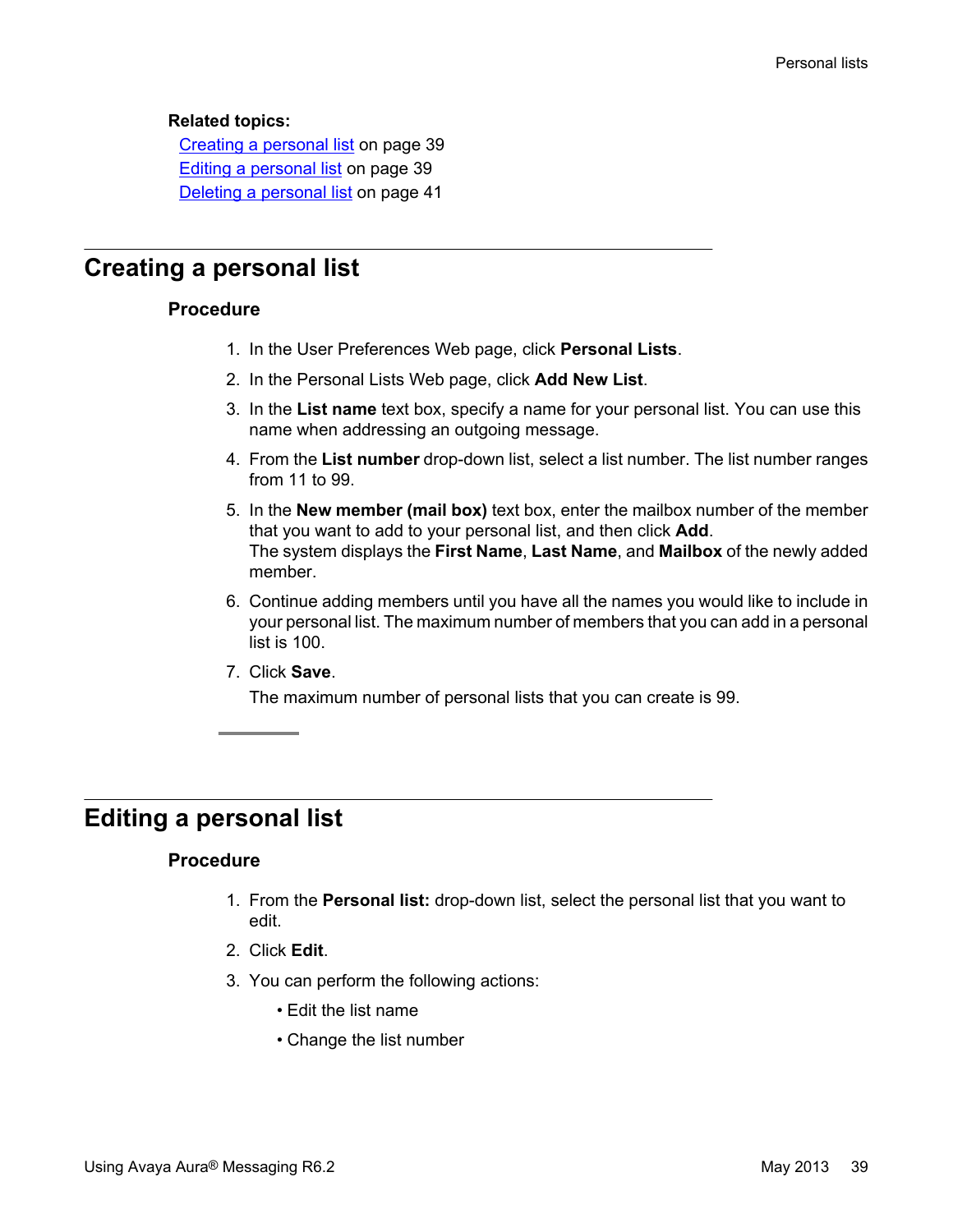- Delete existing members
- Add new members

### <span id="page-39-0"></span>**Related topics:**

Editing the list name on page 40 Changing the list number on page 40 Deleting existing members on page 40 [Adding new members](#page-40-0) on page 41

### **Editing the list name**

### **Procedure**

- 1. In the **List name:** text box, type the new name of the list.
- 2. Click **Save**.

### **Changing the list number**

### **Procedure**

- 1. From the **List number:** drop-down list, select an available new list number for your personal list.
- 2. Click **Save**.

### **Deleting existing members**

- 1. In the **Members: list**, identify the member you want to delete, and then click **Delete**.
- 2. Continue deleting members until you have deleted all the members you would like to remove from your personal list.
- 3. Click **Save**.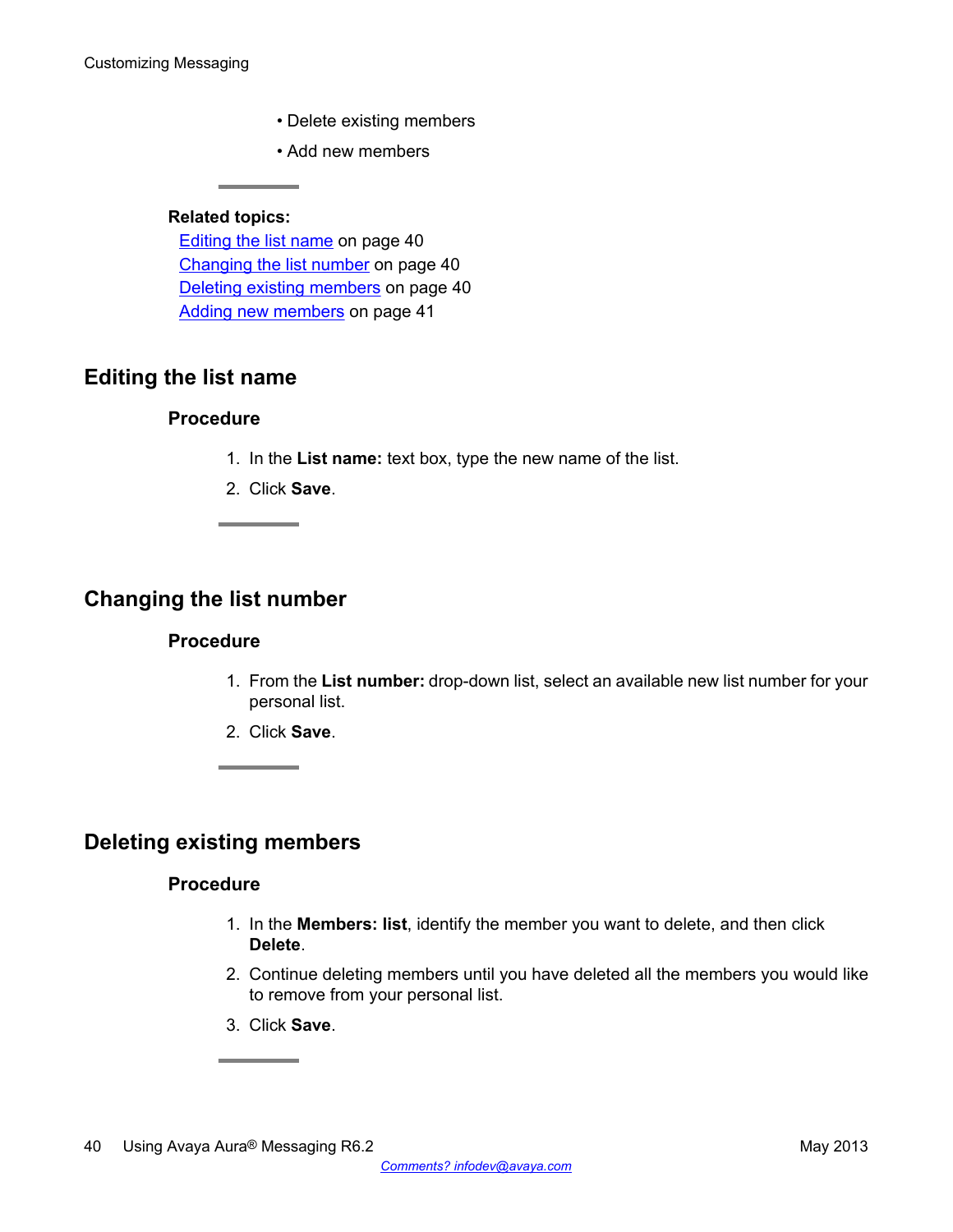### <span id="page-40-0"></span>**Adding new members**

### **Procedure**

- 1. In the **New member (mailbox):** text box, enter the mailbox number of the member you would like to add to your existing personal list.
- 2. Continue adding members until you have added all the members you would like to have in your personal list.
- 3. Click **Save**.

# **Deleting a personal list**

### **Procedure**

- 1. From the **Personal list** drop-down list, select the personal list that you want to delete.
- 2. Click **Delete**.
- 3. Click **OK** to confirm.

# **Enhanced lists**

Using the Enhanced List page, you can add or delete members of enhanced lists defined by the system administrator.

### **Note:**

You can only see the Enhanced List User Preferences Web page if the system administrator added you to the administrator list for at least one enhanced list.

#### **Related topics:**

[Editing an enhanced list](#page-41-0) on page 42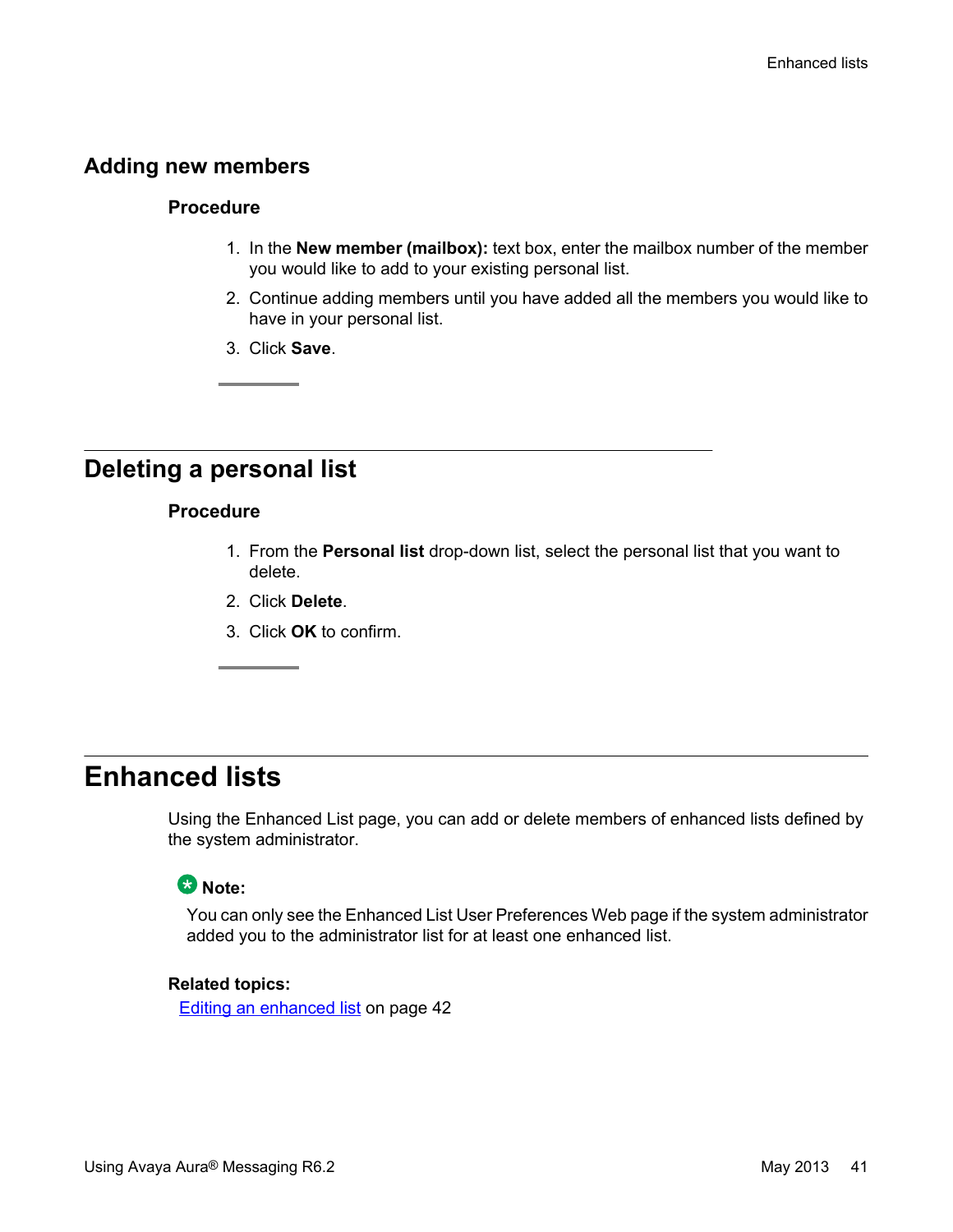# <span id="page-41-0"></span>**Editing an enhanced list**

### **Procedure**

- 1. In the User Preferences Web page, click **Enhanced Lists**.
- 2. From the **Enhanced list:** drop-down list, select the enhanced list that you want to edit.
- 3. Click **Edit**.
- 4. You can perform the following actions:
	- Delete existing members
	- Add new members

#### **Related topics:**

Deleting existing members on page 42 Adding new members on page 42

### **Deleting existing members**

#### **Procedure**

- 1. In the **Members:** list, identify the member you want to delete, and then click **Delete**.
- 2. Continue deleting members until you have deleted all the members you would like to remove from your enhanced list.
- 3. Click **Save**.

### **Adding new members**

- 1. In the **New member:** text box, enter the mailbox number or email address of the member you would like to add to your existing enhanced list.
- 2. Continue adding members until you have added all the members you would like to have in your enhanced list.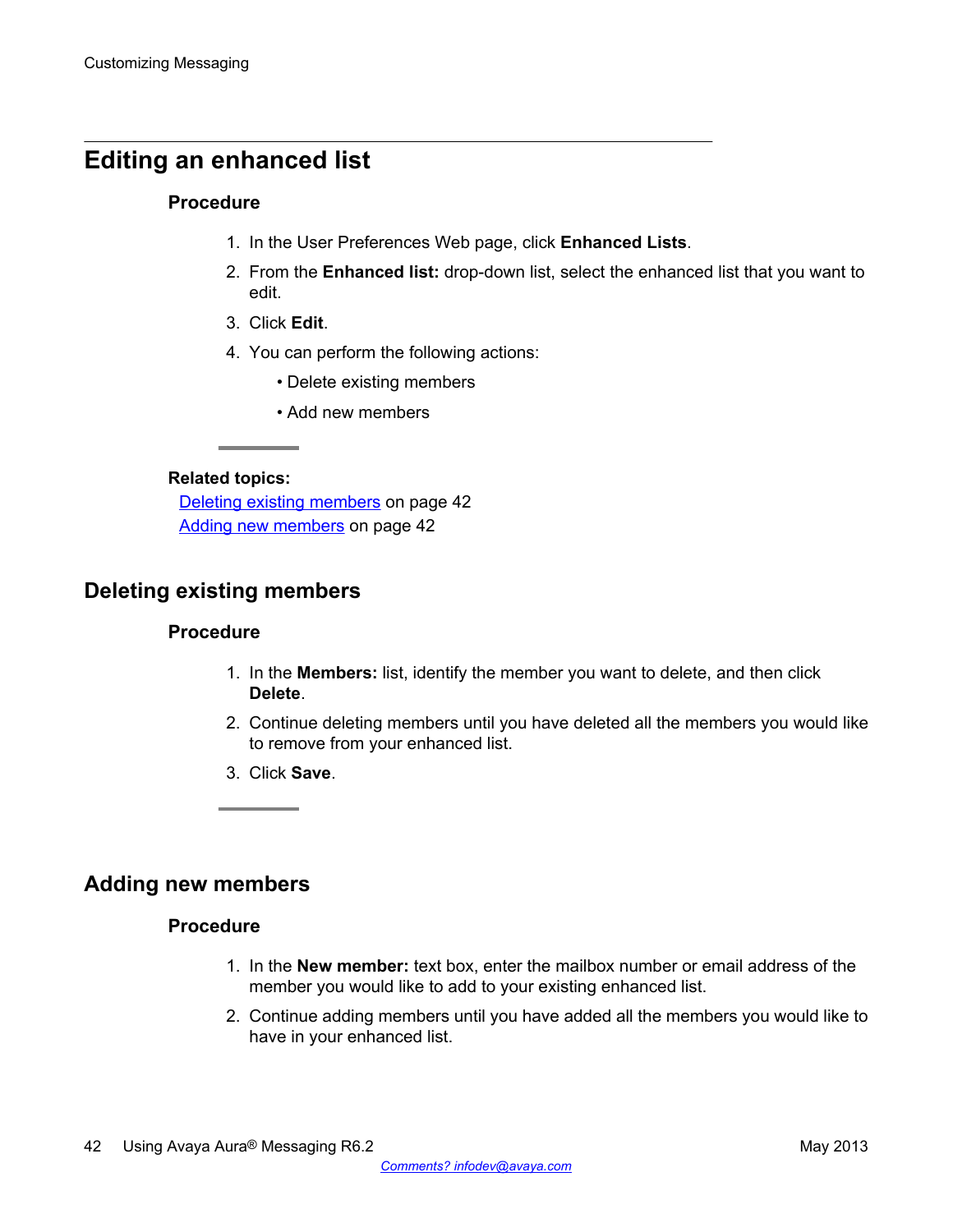<span id="page-42-0"></span>3. Click **Save**.

# **About Greetings**

Greetings are pre-recorded messages that are automatically played to callers, when a call goes to voice mail. If you do not customize your greetings, the default Messaging system greetings are played

Personal greeting: This is a standard greeting that is played when your line is busy or when you are unable to pick up the call. You can record a single greeting for all circumstances or one greeting for when your line is busy and another greeting for when you are unable to pick up the call.

Extended Absence Greeting (EAG): You can record an Extended Absence Greeting to let callers know that you will be away from the office and won't be able to reply quickly to their messages.

Optional greetings: These are greetings that play based on a set of configurable rules. For instance, you can set up optional greetings to play during office hours, to all internal callers who get no answer on your phone.

To configure your greetings from a phone, refer to one of the following documents:

- *The Quick Reference Guide for Avaya Aura® Messaging (Aria)*
- *The Quick Reference Guide for Avaya Aura® Messaging (Audix)*

Both these guides are available at the [Messaging User Guides Section at the Avaya Support](https://support.avaya.com/css/Products/P0792/User%20Guides) [Web site.](https://support.avaya.com/css/Products/P0792/User%20Guides) If you do not know which TUI you use, contact your administrator.

### **Related topics:**

Configuring standard greetings on page 43 [Configuring optional greetings](#page-43-0) on page 44 [Defining business hours](#page-44-0) on page 45

# **Configuring standard greetings**

If you use the Audix TUI, you can configure your standard greetings from the **Greetings** tab on the **User Preferences** Web pages. Aria users can configure standard greetings from the telephone. Your administrator must enable appropriate permissions for you to use standard greetings-related features.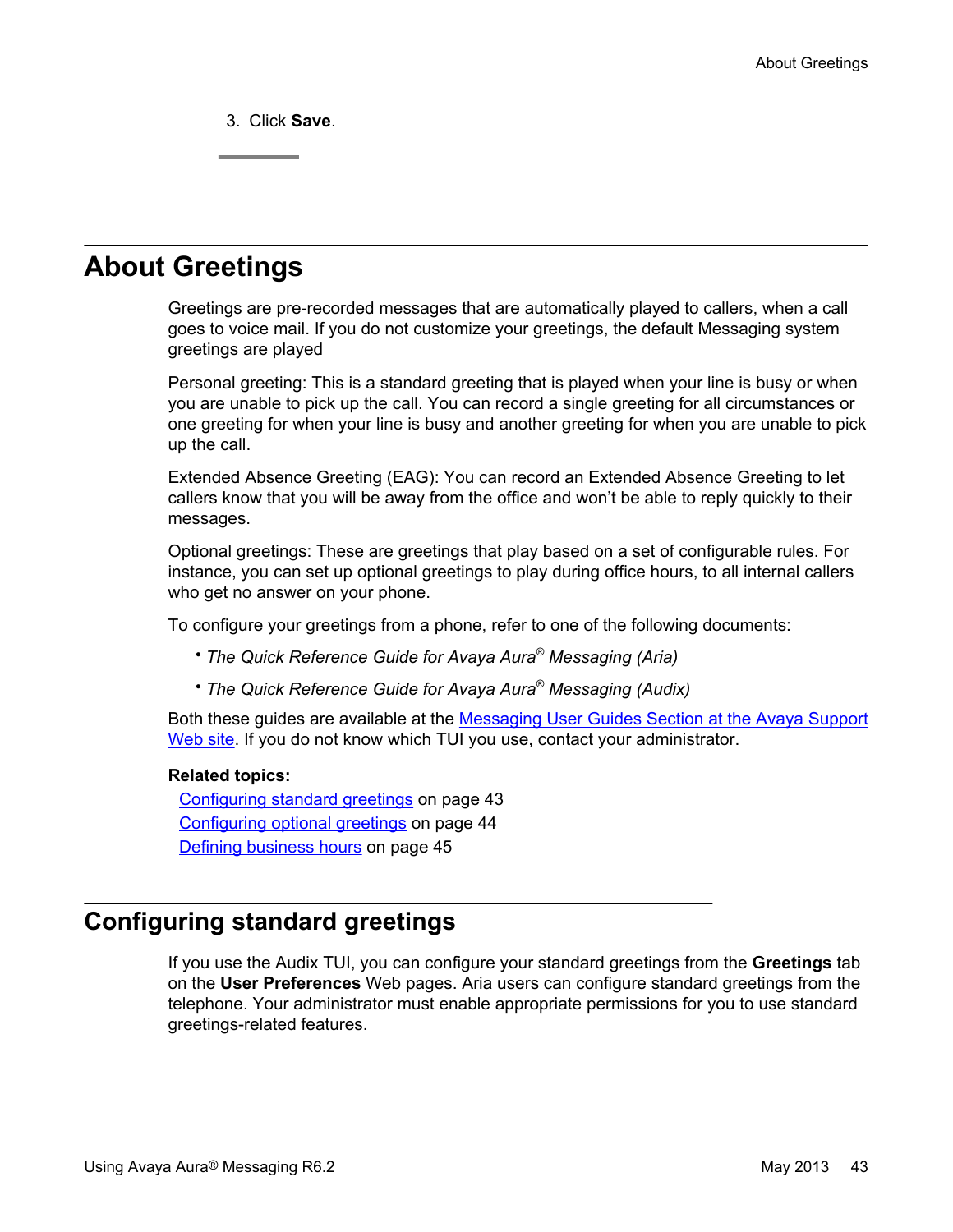### <span id="page-43-0"></span>**Procedure**

- 1. To activate your Personal greeting, select the **Active** check box on the personal greeting row.
- 2. To activate your Extended Absence greeting, select the **Active** check box on the extended absence greeting row.
- 3. If you want a greeting to expire within a certain time limit, select the **Enable Expiry** check box, and set the **Expiration Date/Time** for that greeting.
- 4. Click **Save**.

# **Configuring optional greetings**

If you use the Audix TUI, you can configure your optional greetings from the **Greetings** tab on the **User Preferences** Web pages. Your administrator must enable appropriate permissions for you to use optional greetings-related features.

- 1. Activate an optional greeting of your choice by selecting the **Active** check box for that greeting.
- 2. Enter a description for the selected greeting in the **Description** field.
- 3. Select a call type from the **All / Internal / External** drop-down list box.
	- To set the optional greeting to play for all calls, select **All**.
	- To set the optional greeting to play for internal calls only, select **Internal**.
	- To set the optional greeting to play for external calls only, select **External**.
- 4. Select a phone status from the **All / Busy / No Answer** drop-down list box.
	- To set the optional greeting to play for all calls, select **All**.
	- To set the optional greeting to play only when your phone is busy, select **Busy**.
	- To set the optional greeting to play only when a caller gets no answer on your phone, select **No Answer**.
- 5. Select a time zone from the **All / Office Hours / Non Office Hours** drop-down list box. The office hours are defined in the **Business Hours** section.
	- To set the optional greeting to play at all times, select **All**.
	- To set the optional greeting to play only during office hours, select **Office Hours**.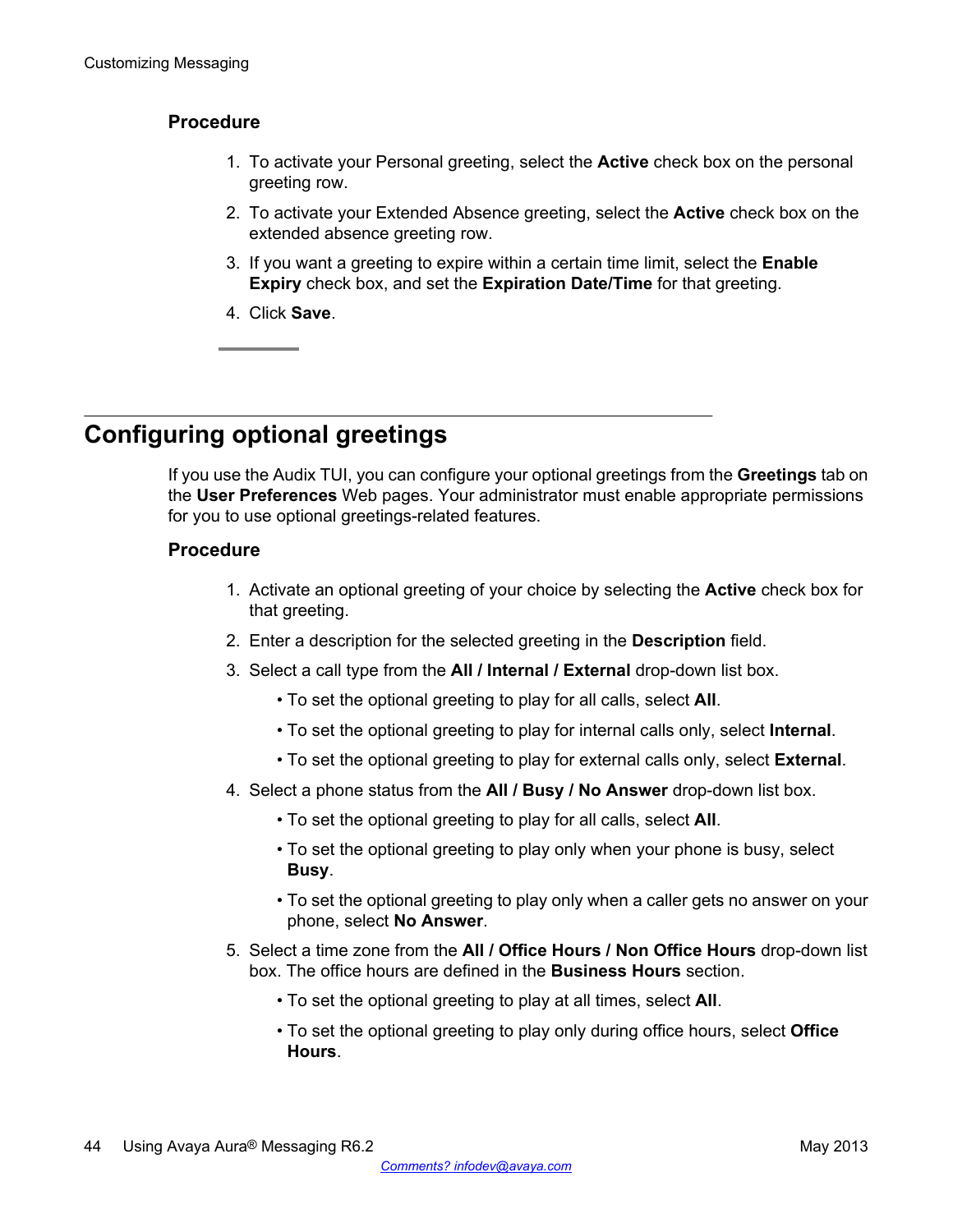- To set the optional greeting to play only during non office hours, select **Non Office Hours**.
- <span id="page-44-0"></span>6. Click **Save**.

# **Defining business hours**

### **Before you begin**

These settings are applicable only when greetings are enabled.

### **About this task**

You can customize your business hours and set up the time period on each day, for specific days of the week. By default, business hours are between 8:00 AM and 6:00 PM, Monday through Friday.

### **Procedure**

- 1. On the **Greetings** tab, set the start and end times for the **Business Hours Between** fields.
- 2. Define the days of your work week, by individually selecting the check box adjacent to each day of the week.

# **Changing your password**

# **From a phone**

### **About this task**

To change your password from a phone, refer to one of the following documents:

- *The Quick Reference Guide for Avaya Aura® Messaging (Aria)*
- *The Quick Reference Guide for Avaya Aura® Messaging (Audix)*

Both these guides are available at the [Messaging User Guides Section at the Avaya Support](https://support.avaya.com/css/Products/P0792/User%20Guides) [Web site.](https://support.avaya.com/css/Products/P0792/User%20Guides) If you do not know which TUI you use, contact your administrator.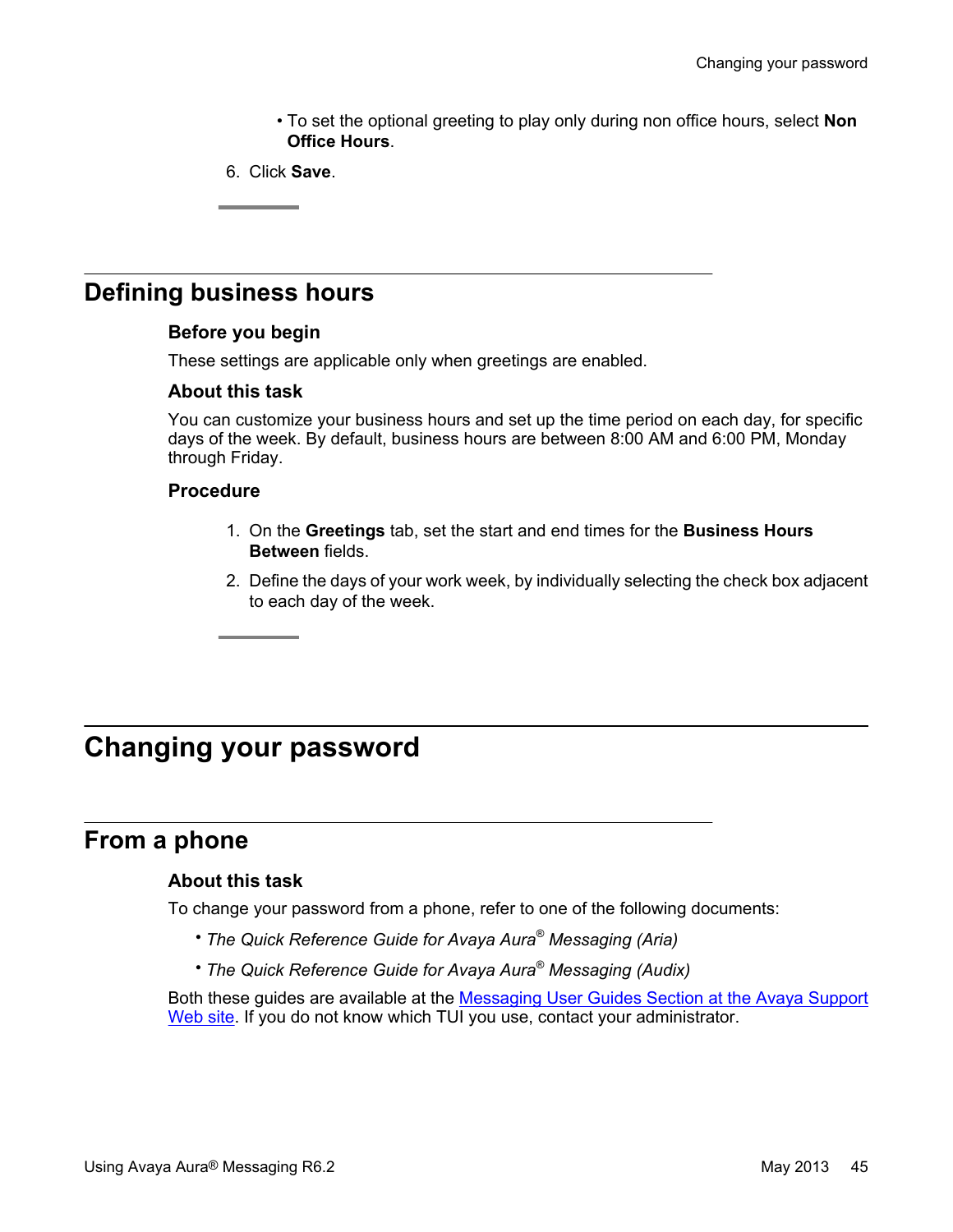# <span id="page-45-0"></span>**From User Preferences**

### **About this task**

To change the password using User Preferences, perform the following steps:

#### **Procedure**

- 1. On the User Preferences Web page, click **Password**.
- 2. Enter a new password, and confirm it.
- 3. Click **Change**.

# **Advanced Tasks**

The Advanced User Preferences screen allows you to reset the association between your Messaging mailbox and your email identity.

Select **Clear** to clear the association between your Messaging mailbox and your email identity.

### **Note:**

You will be prompted for your mailbox number the next time you use Play on Phone.

# **Broadcasting a message using the Aria TUI**

Using the Aria TUI, you can broadcast a system-level or site-level message to your organization. Messaging can store a maximum of only one system-level message and one site-level message for each site configured on the system. Recipients of a broadcast message can access at most two recent broadcast messages at any given time. If another broadcast message is received, Aria TUI overwrites the existing message. The system plays the broadcast messages in the following order.

- System broadcast
- Site broadcast

### **Before you begin**

Your user account needs to be set up with the broadcasting feature enabled. For details, contact your administrator.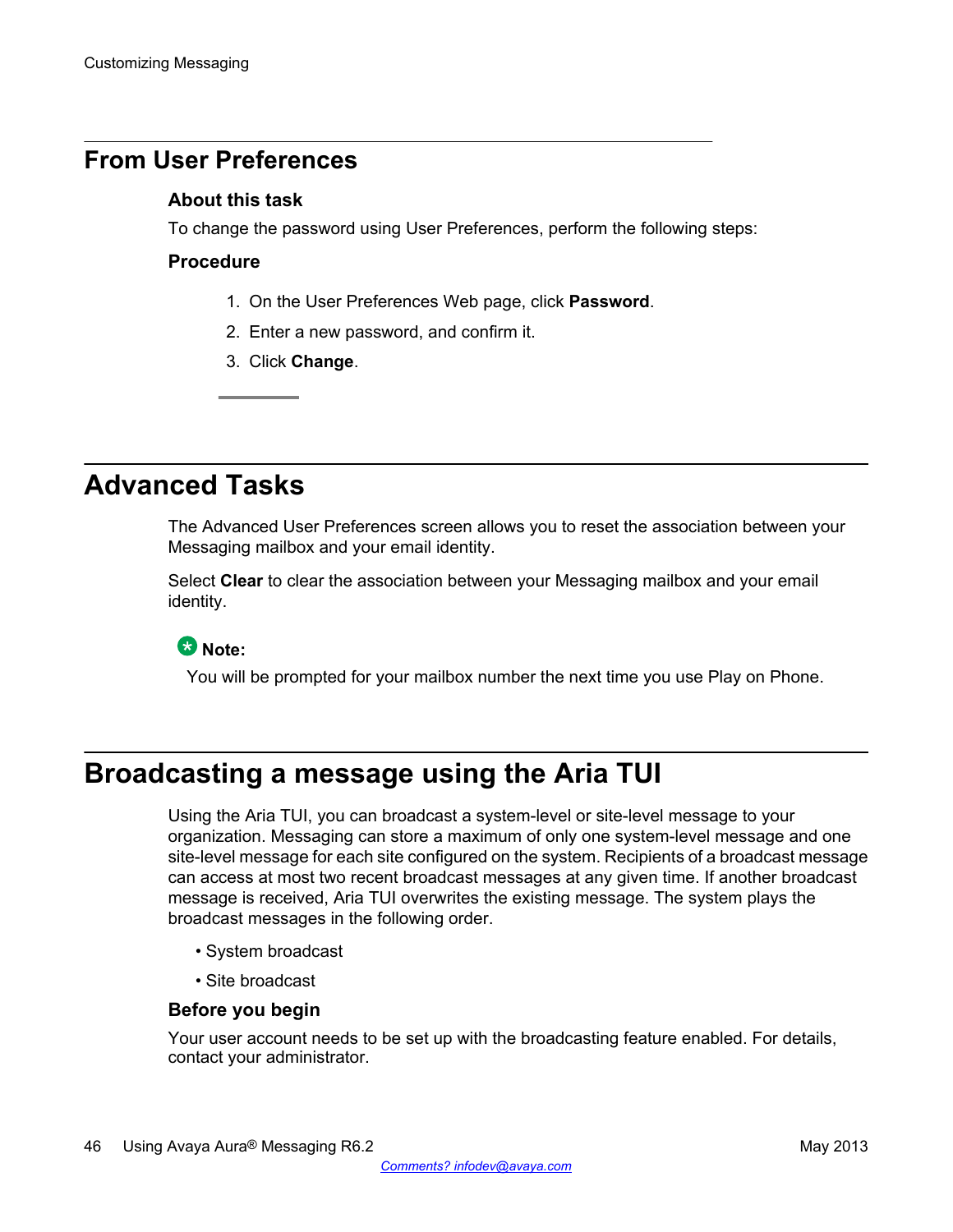### <span id="page-46-0"></span>**Procedure**

- 1. From the main menu, press 9 to access the broadcast menu.
- 2. To record a new broadcast message, press 2.
- 3. To approve the message you just recorded, press #.
- 4. To deliver the message, press # at the prompt.

# **Broadcasting a message using the Audix TUI**

Using the Audix TUI, you can broadcast a message to your organization. Recipients of a broadcast message can only access the most recent broadcast message at any given time. If another broadcast message is received, Audix TUI overwrites the existing message.

### **Before you begin**

Your user account needs to be set up with the broadcasting feature enabled. For details, contact your administrator.

- 1. Create a new message by pressing 1. Follow the prompts and record your message.
- 2. To approve the message you just recorded, press #.
- 3. When you are prompted to add recipients, press #. No recipients will be added.
- 4. To mark the message for broadcast, press 8.
- 5. To deliver the message, press #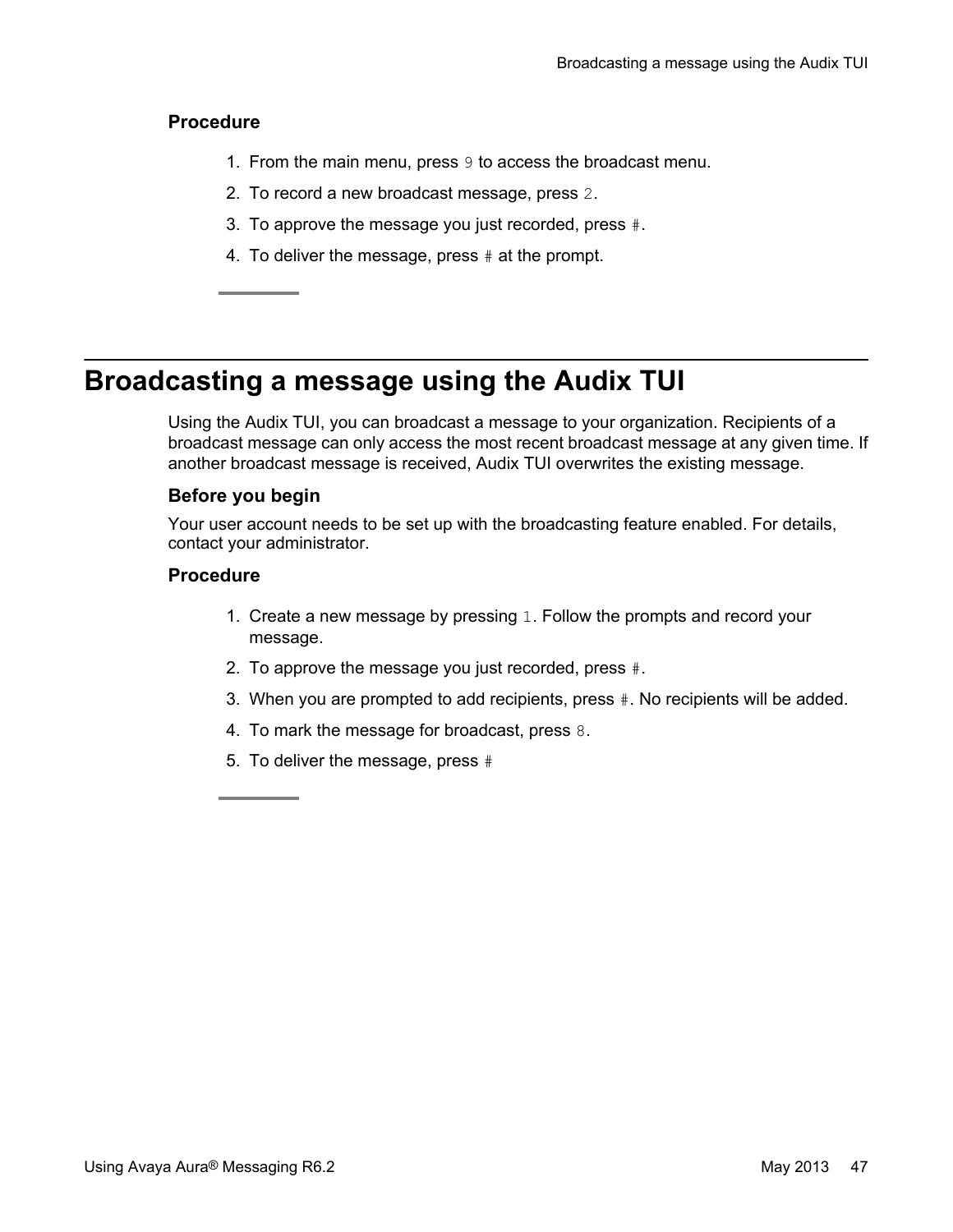Customizing Messaging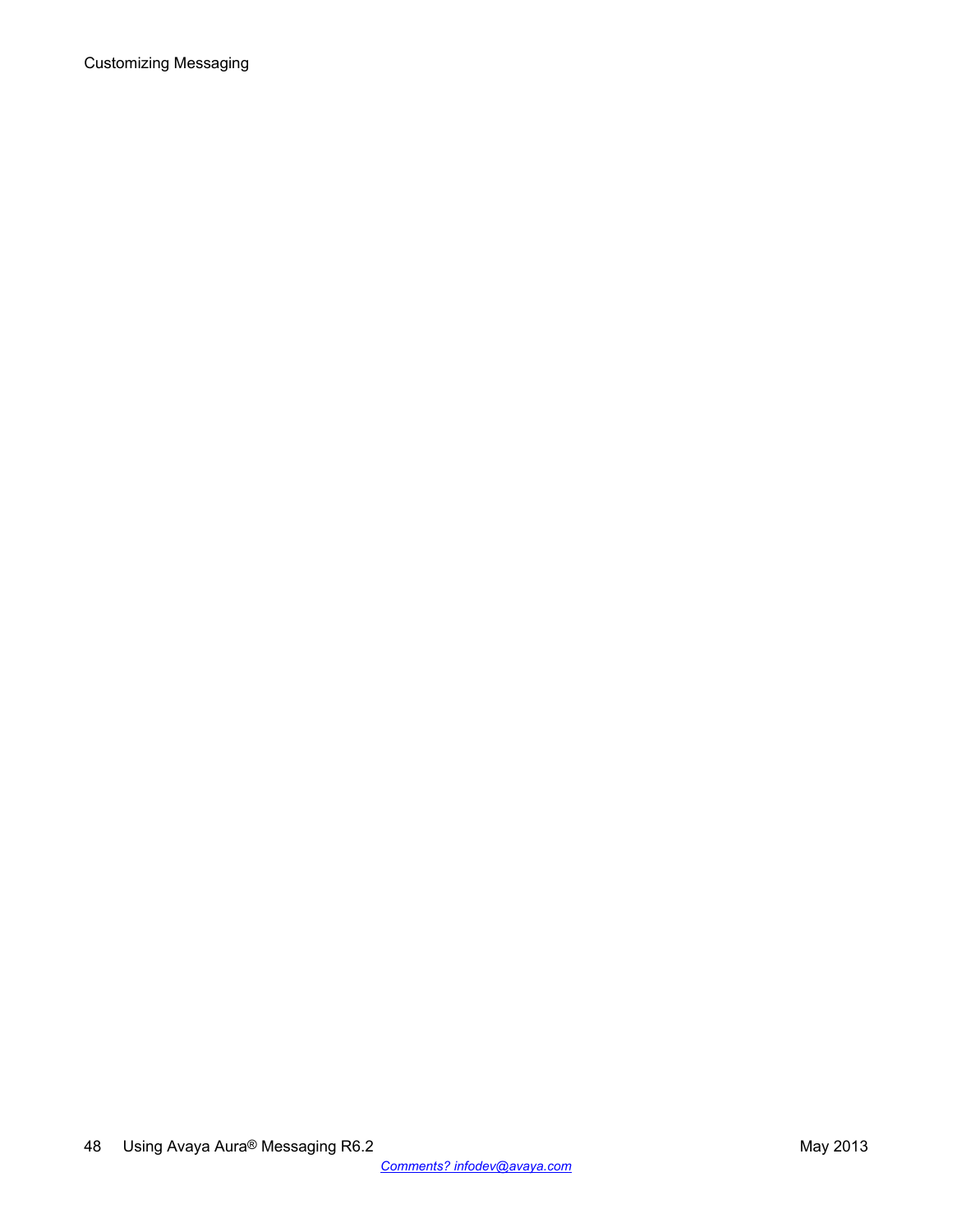# <span id="page-48-0"></span>**Teletypewriter overview**

A teletypewriter (TTY) is a data terminal that people who are hearing impaired or speech impaired can use to transmit and receive text through a telephone system. A TTY is also referred to as Telecommunications Device for the Deaf, or TDD. A typical TTY resembles the keyboard of a laptop computer with a one-line or a two-line alphanumeric display. The TTY is silent when it is not used to transmit text. As a user types on the device, the TTY emits audio tones that the telephone network transmits.

Not all TTY users transmit and receive messages with TTY devices. Approximately half of the people who rely on TTY devices are hearing impaired, but can speak clearly. They often prefer to receive messages on their TTY devices and then speak in response. This process is referred to as Voice Carry Over, or VCO.

Messaging only supports the Audix TUI with the TTY devices. Also, Messaging does not provide automatic TTY support in Messaging mailboxes. Administrators need to enable TTY support. In Messaging, administrators can configure mailboxes so that callers can select TTYformat, or voice prompting from the same mailbox.

# **Messaging teletypewriter user interface**

In Messaging, the administrator installs the US English TTY language pack to provide the TTY support. The TTY prompts make most Messaging features available to users of TTY devices. Messaging users can send, receive, and respond to TTY messages with a TTY device. Users press the same telephone keys to send, receive, and respond to TTY messages and voice messages.

Users whose mailboxes are set up for TTY can:

- Use the TTY language for most Messaging menus, prompts, and messages.
- Use Messaging to answer incoming telephone calls with a TTY greeting.

Callers can use the Messaging TTY or voice prompts when they record messages.

Messaging also supports the use of TTY and voice during the same call. For example, during a VCO session, a user can receive a prompt in TTY format and then record a voice message.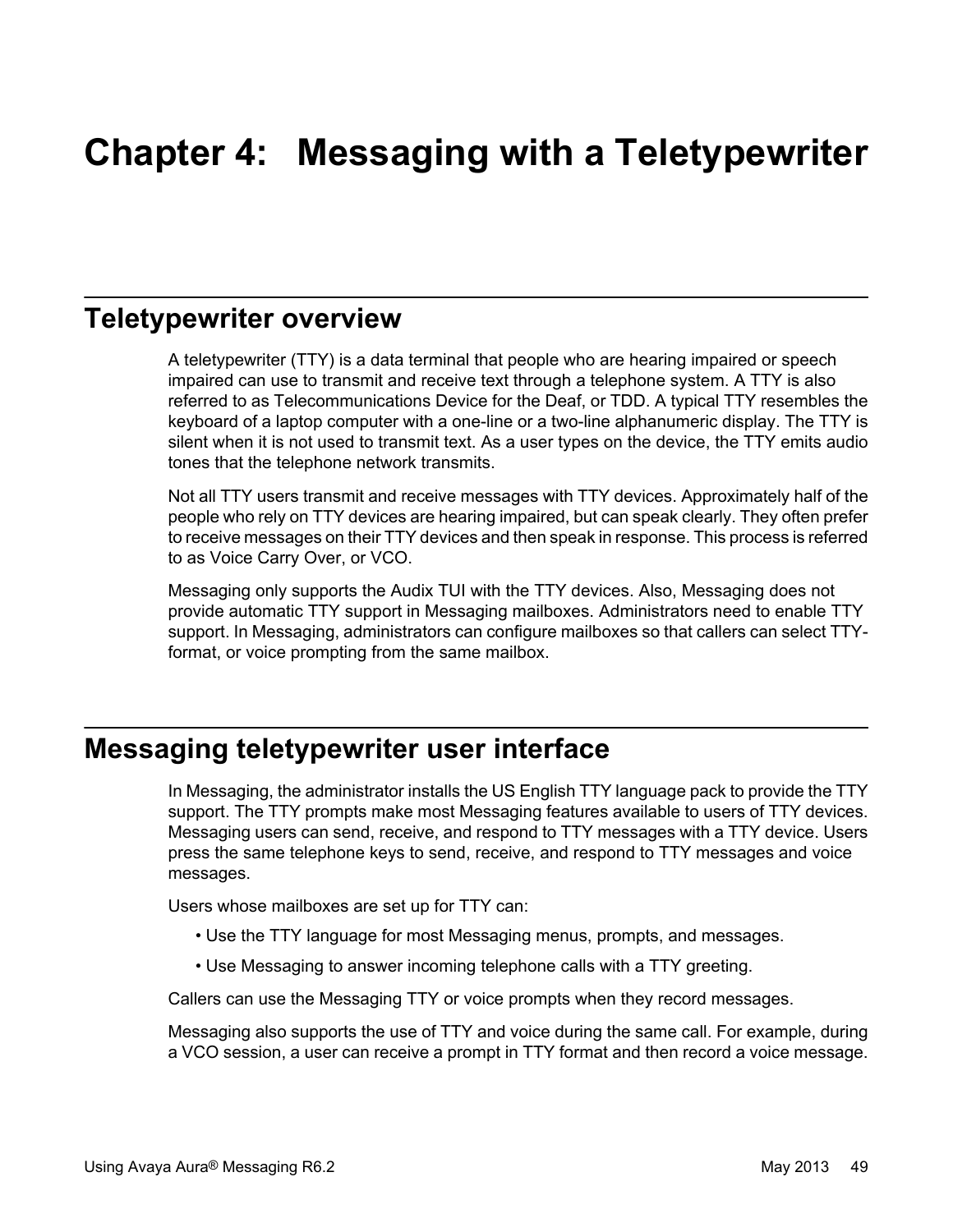<span id="page-49-0"></span>Hearing impaired people who speak clearly can receive messages with a TTY device and send a voice message during the same call.

# **Important information for TTY users**

#### **Obtaining the recommended hardware**

Ensure that you use push-button or touchtone dialing during your call to make menu selections or enter data. Many TTY devices, including the Avaya Model 8840 TTY, can generate touchtones to dial a number. However, after the call is connected, these devices switch automatically from touchtone mode to TTY mode. For this reason, you need to use a separate touchtone telephone with the TTY device. One way to do this is to use an acoustic coupler to connect the TTY device and the telephone.

An alternative approach is to use the TTY with an Avaya IP Softphone. Configure the IP Softphone to be in *Telecommuter* mode and designate the TTY device as the associated analog telephone. The IP Softphone user interface allows touchtones to be transmitted to Messaging.

### **Understanding the Messaging prompts**

When you use Messaging with a TTY device, the system displays menus and prompts on the TTY device. The menus and prompts present options for Messaging features. Frequently, you get Messaging prompts to press numbers or type letters and characters on the telephone keypad. When you press the keys on the telephone keypad in response to the prompts, you send commands in the form of touchtone signals to Messaging. The only time that you type on the TTY device is after you receive the Go Ahead (GA) prompt.

#### **Converting teletypewriter tones to text**

When you receive a voice message, the TTY device either displays no text, or occasional random characters. When a message contains voice, the signal indicator on the TTY device fluctuates randomly. The TTY device converts the TTY tones to text on the TTY device display, but cannot similarly convert audio voice messages to text. If necessary, request assistance from another person, such as a relay operator.

# **Messaging and Teletypewriter signalling**

Two Messaging TUI options interfere with the signaling between Messaging and TTY devices. TTY device users cannot use TUI features that:

- Adjust the playback speed of a voice message.
- Skip forward or backward within a message while the message is playing.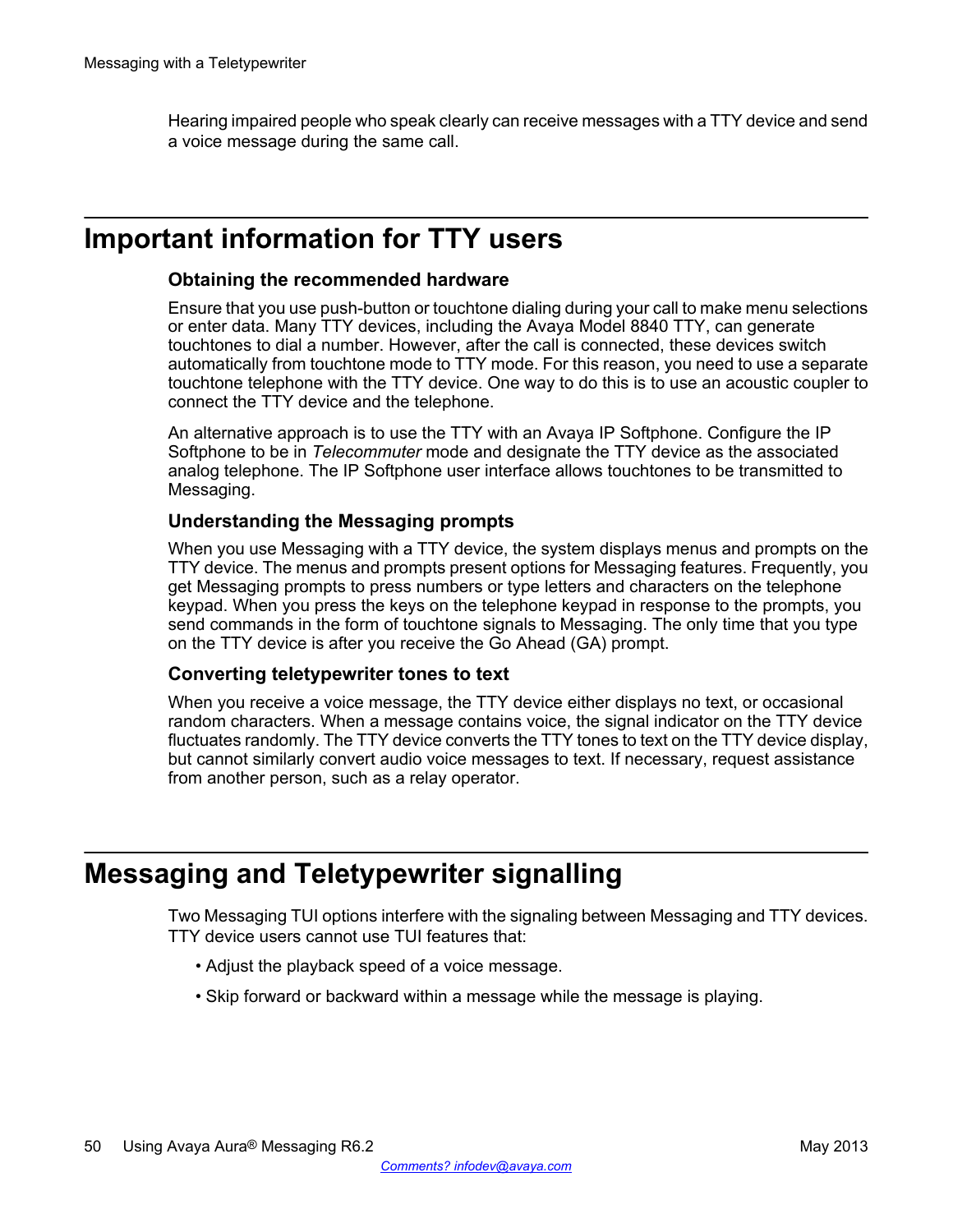<span id="page-50-0"></span>For example, if you change the playback rate of a Messaging TTY message, you also change the baud rate of the transmission. Messaging and the receiving TTY device are no longer synchronized.

### **Note:**

These TUI features might not be available for your TUI.

For more information about TTY related troubleshooting, see [Typographical errors and missing](#page-57-0) [characters in messages](#page-57-0) on page 58.

# **Log in to Messaging**

You can log in to Messaging in two ways:

### **Option 1: Dialing your extension**

If TTY is used as one of the default languages for your organization, then Messaging can send all prompts and messages in TTY format. See the related links for the detailed procedure.

### **Option 2: Dialing Messaging**

When Messaging answers your call, you receive instructions with prompts spoken in the default language for your organization. In this case, you need to select the TTY language option before you can proceed. If your organization has a separate number that will send prompts in TTY only, use that number to access Messaging. See the related links for the detailed procedure.

For more information, see [Mailbox access using a phone](#page-7-0) on page 8.

# **Dialing your extension**

### **About this task**

Use the following procedure to use a TTY device directly:

### **Procedure**

- 1. Dial your telephone number.
- 2. If the extension does not have an associated mailbox and TTY is not the Site default language for this Messaging number, and there are additional languages available:
	- a. If TTY is configured as first additional language, press 2. Messaging prompts "TO SEE ENGLISH TTY DIAL TWO".
	- b. If TTY is configured as second additional language, press 3. Messaging prompts "TO SEE ENGLISH TTY DIAL THREE".

If TTY is not selected, Messaging plays a spoken message.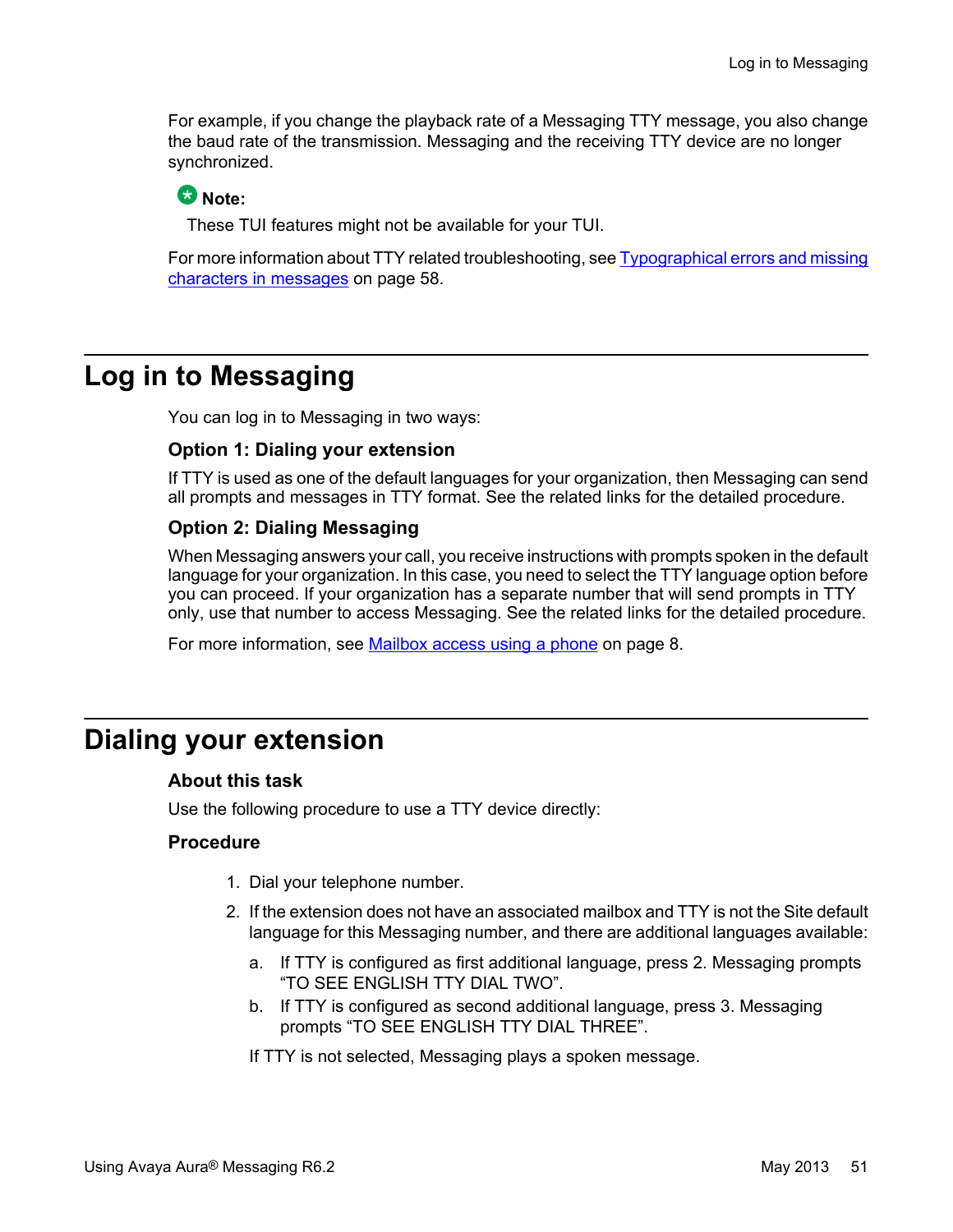# <span id="page-51-0"></span> **Note:**

The signal indicator light on the TTY device flickers to indicate that Messaging answered the call. Look at the signal indicator to determine whether Messaging answered the call. If you cannot determine that Messaging answered the call, wait 10 seconds after you dial and continue.

- 3. If you are placing the call from your office extension, you receive a Messaging prompt to enter your password in TTY. Dial your password, and press the pound key (#).
- 4. If you are calling from another extension or from outside your organization, use one of the following telephone key combinations:
	- If the extension does not have an associated mailbox, press the pound key (#).
		- Dial your mailbox number.
		- Dial your password. After that, Messaging switches to your selected language and prompts you to enter the password.
		- Press the pound key (#).
	- If the extension has an associated mailbox, you receive a Messaging prompt to enter your password in TTY. Dial your password, and press the pound key (#).

### **Result**

You are now logged in to your mailbox. The TTY device displays your name and informs you if have any new messages. The TTY device displays a menu of options.

### **Next steps**

To choose an option, press the appropriate telephone key.

# **Dialing Messaging**

### **About this task**

Use the following procedure to dial in to Messaging, and then use the TTY device.

- 1. Dial the telephone number of the Messaging system.
- 2. If the extension does not have an associated mailbox and TTY is not the Site default language for this Messaging number, and there are additional languages available:
	- a. If TTY is configured as first additional language, press 2. Messaging prompts "TO SEE ENGLISH TTY DIAL TWO".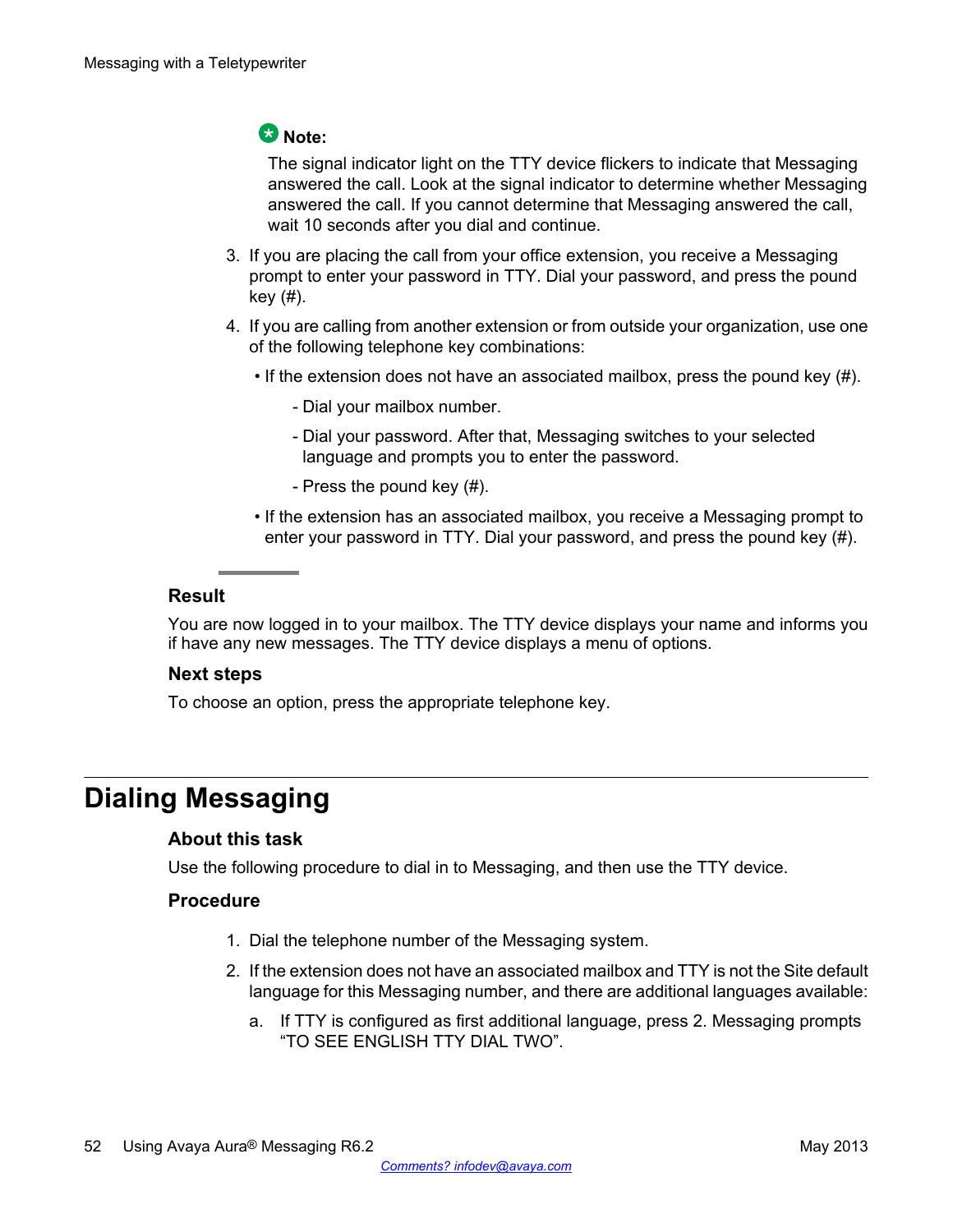- <span id="page-52-0"></span>b. If TTY is configured as second additional language, press 3. Messaging prompts "TO SEE ENGLISH TTY DIAL THREE".
- If TTY is not selected, Messaging plays a spoken message.

### **Note:**

The signal indicator light on the TTY device flickers to indicate that Messaging answered the call. Look at the signal indicator to determine whether Messaging answered the call. If you cannot determine that Messaging answered the call, wait 10 seconds after you dial and continue.

- 3. If you are placing the call from your office extension, you receive a Messaging prompt to enter your password in TTY. Dial your password, and press the pound key (#).
- 4. If you are calling from another extension or from outside your organization, use one of the following telephone key combinations:
	- If the extension does not have an associated mailbox, press the pound key (#).
		- Dial your mailbox number.
		- Dial your password. After that, Messaging switches to your selected language and prompts you to enter the password.
		- Press the pound key (#).
	- If the extension has an associated mailbox, you receive a Messaging prompt to enter your password in TTY. Dial your password, and press the pound key (#).

### **Result**

Your extension and password identify you as a valid user.

You are now logged in to your mailbox. The TTY device displays your name and whether you have new messages. The TTY device displays a menu of options.

### **Next steps**

To choose an option, press the appropriate telephone key.

# **Using the Messaging teletypewriter user interface**

### **Related topics:**

[Recording your name](#page-53-0) on page 54 [Recording and sending messages](#page-53-0) on page 54 [Getting and responding to messages](#page-54-0) on page 55 [Administer greetings](#page-55-0) on page 56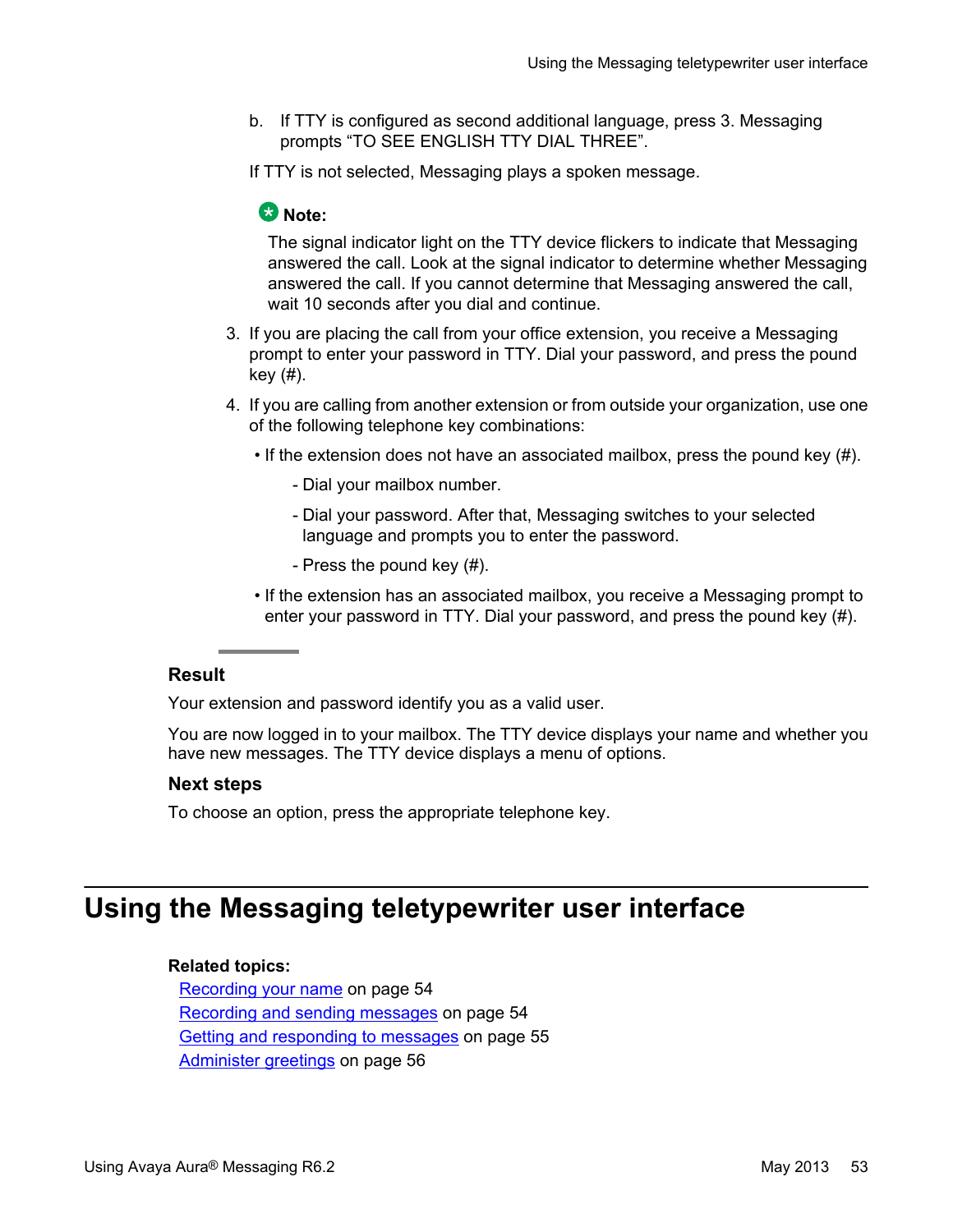<span id="page-53-0"></span>[Recording a combined spoken and TTY greeting](#page-55-0) on page 56 [Place a call to a another TTY user](#page-56-0) on page 57

# **Recording your name**

### **About this task**

The Messaging system stores your name in your mailbox. To change your name, follow the TTY prompts for your TUI. When Messaging prompts you to record your name, use your TTY device to type your name. Ensure that you wait for the GA prompt before you start to type.

### **Note:**

To ensure that the text you type displays correctly when played back, do the following on your TTY device before you type your name:

### **Procedure**

- 1. Log in to Messaging using your TTY device.
- 2. Press 5 twice to navigate to the Record Name menu.
- 3. Type a single digit or a forward slash (/).
- 4. Press **Spacebar** on your TTY device a few times.

# **Recording and sending messages**

### **About this task**

The TUI that you use determines how you record and send messages. For more information, see [Accessing help for your TUI](#page-6-0) on page 7.

- 1. Log in to Messaging using your TTY device.
- 2. Press the appropriate telephone key to record a message.
- 3. When the TTY device displays the GA prompt, type your message, and then press the pound key (#).
- 4. Dial the mailbox number of the person to whom you want to send the message.
- 5. Press the pound key (#).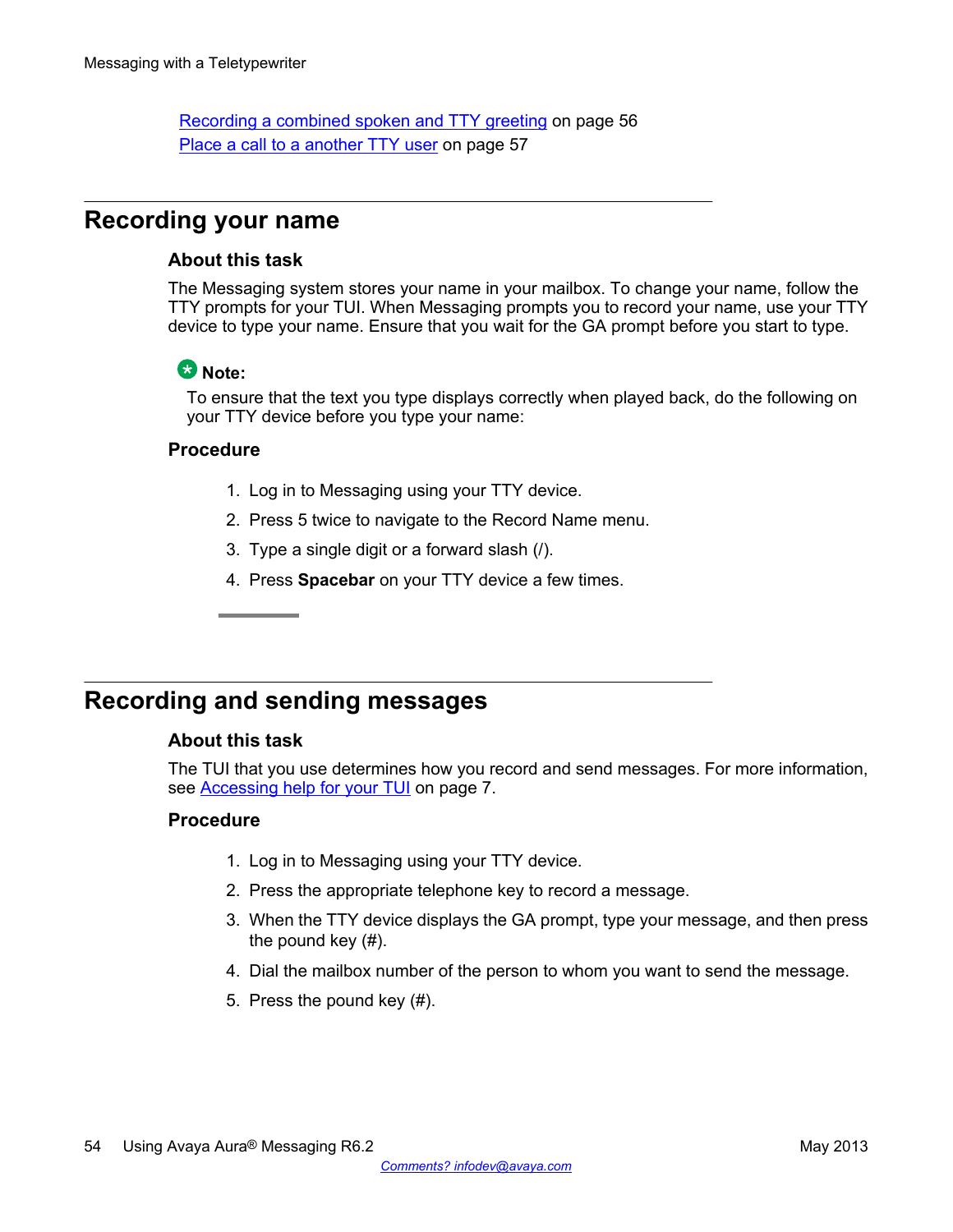<span id="page-54-0"></span>The TTY device displays the name of the person.

- If the TTY device display is blank, the name was not recorded for Messaging using a TTY device. If the mailbox number is correct, continue with Step 6.
- If the TTY device displays an incorrect name, you might have dialed the wrong mailbox number. Press the appropriate telephone key to delete the address, and repeat Step 4.
- 6. Press the pound key (#) to end the addressing.
- 7. Press the appropriate telephone key combination for your TUI to send the message. Depending on your TUI, you can send a message in the following ways:
	- Immediately or later.
	- As a private or a normal message.
	- As a high-priority or a standard priority message.
- 8. The system transmits your message and returns you to the main menu.

# **Getting and responding to messages**

### **About this task**

The TUI you use determines how you get messages. For more information, see [Accessing](#page-6-0) [help for your TUI](#page-6-0) on page 7.

- 1. Log in to Messaging.
- 2. Press the appropriate telephone key to get and respond to the messages that people sent you.
- 3. Messaging proceeds with the first new message and provides prompts for actions that you can perform. Depending on your TUI, you can send or forward messages by using the following methods:
	- Call the sender.
	- Reply to the message.
	- Forward the message with a comment.
	- Reply to all recipients.
	- Send a message now or later.
	- Send the message as a private message.
	- Send the message as a priority message.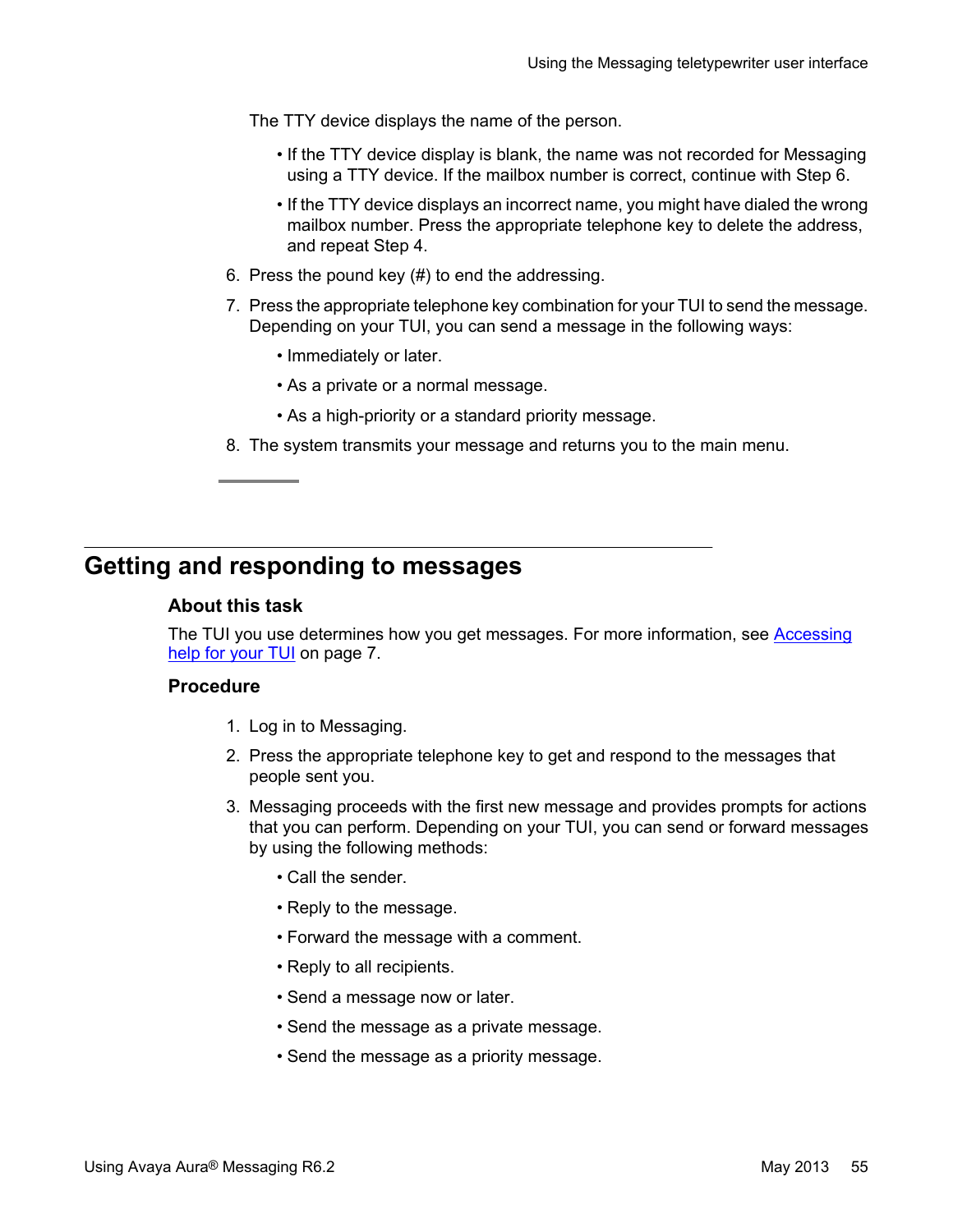- <span id="page-55-0"></span>• Delete the message.
- Save the message.
- Skip to the next message.

The TTY device displays the next message in your mailbox.

4. Repeat step 3 for each new message in your mailbox. When there are no more new messages, Messaging returns you to the main menu.

# **Administer greetings**

When you do not answer a call, the call is transferred to voicemail and Messaging plays the greeting that you recorded.

Ensure that your personal greeting contains both voice and TTY portions.

- *Voice portion*: You can record a brief voice message to tell callers that they reached a TTY mailbox. Tell callers that they can press 1 to leave a voice message.
- *TTY portion*: While recording the voice portion, add a TTY recording to the greeting. In the greeting, tell TTY callers to leave a TTY message after they receive the GA prompt.

You do not need to record a personalized greeting. If you choose not to record a personalized greeting, the system plays a predefined greeting.

If your active Call Answer language is TTY, Messaging displays the TTY prompt "Leave a message for <number>."

If the caller selects a spoken language, Messaging plays the spoken prompt "Please leave a voice message for <name>."

The TUI you use determines how you administer greetings. For more information, see [Accessing help for your TUI](#page-6-0) on page 7.

# **Recording a combined spoken and TTY greeting**

### **About this task**

To record a combined spoken and TTY greeting for your primary greeting:

### **Procedure**

1. Log in to Messaging.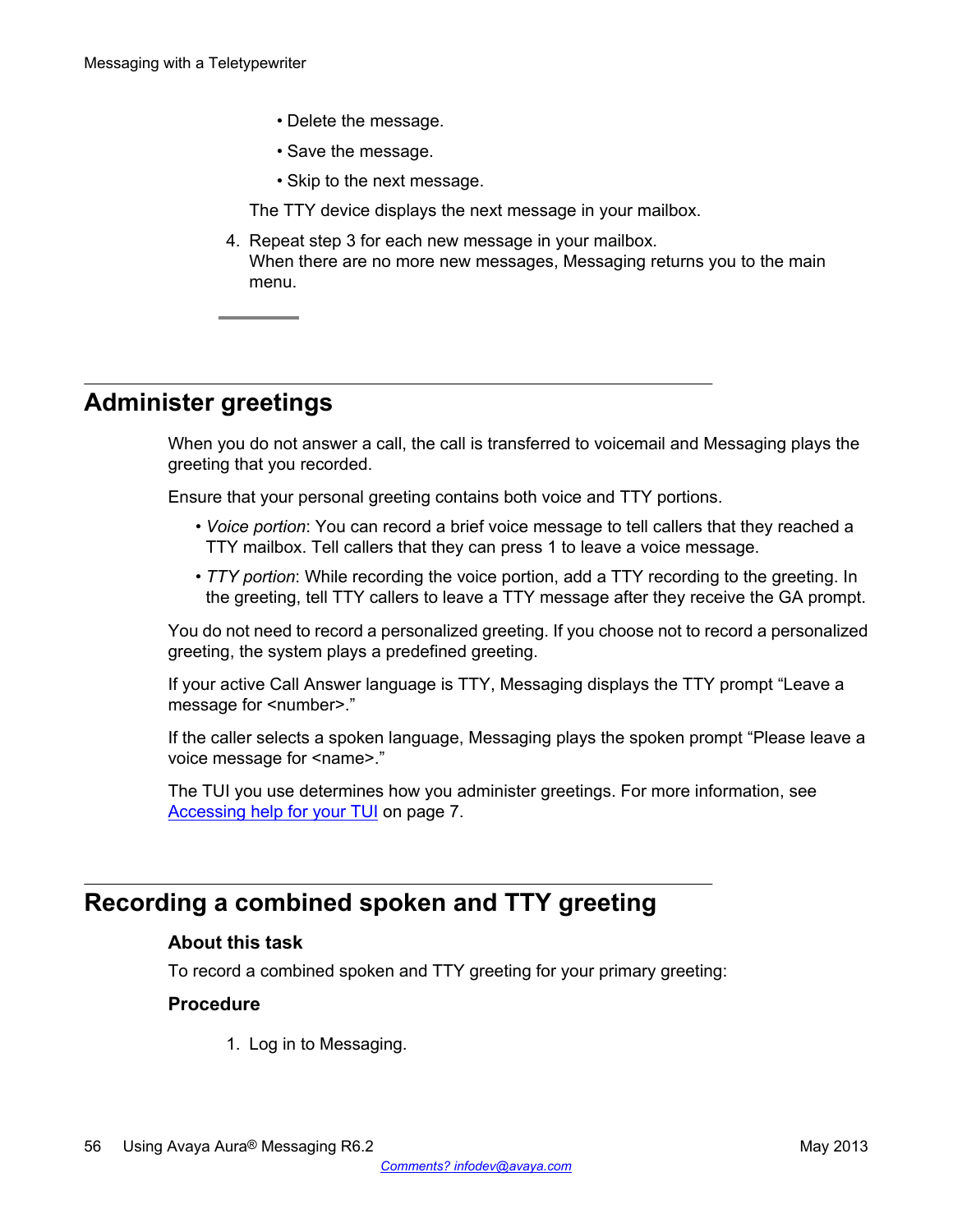- <span id="page-56-0"></span>2. Press the appropriate telephone key to select the Personal Configuration or greetings menu.
- 3. Press the appropriate telephone key to record the personal greeting.
- 4. When Messaging displays the GA prompt on the TTY device, use the telephone handset to record the brief spoken portion of your greeting.

### *U* Important:

Keep the spoken portion of your greeting brief, so that TTY callers do not think that they have reached the wrong number.

The following message is an example of what you can record:

"This is the TTY mailbox for John Smith. To leave a voice message, press 1 now"

- 5. Press the appropriate telephone key to stop recording the voice portion of the greeting.
- 6. Hang up the handset. If you use a TTY device with an acoustic coupler, place the handset into the coupler
- 7. Press the appropriate telephone key to resume recording
- 8. When you see the GA prompt, type your TTY greeting.

The following message is an example of what you can type:

"John Smith is not available. Please leave a message after you receive the GA prompt. When you finish, you can hang up or press 1 for more options"

- 9. Press the appropriate telephone key immediately to stop recording.
- 10. Press the appropriate telephone keys to accept, delete, or record the greeting again.

# **Place a call to a another TTY user**

A caller can use a telephone or a TTY device to place a telephone call to a user who uses a TTY device.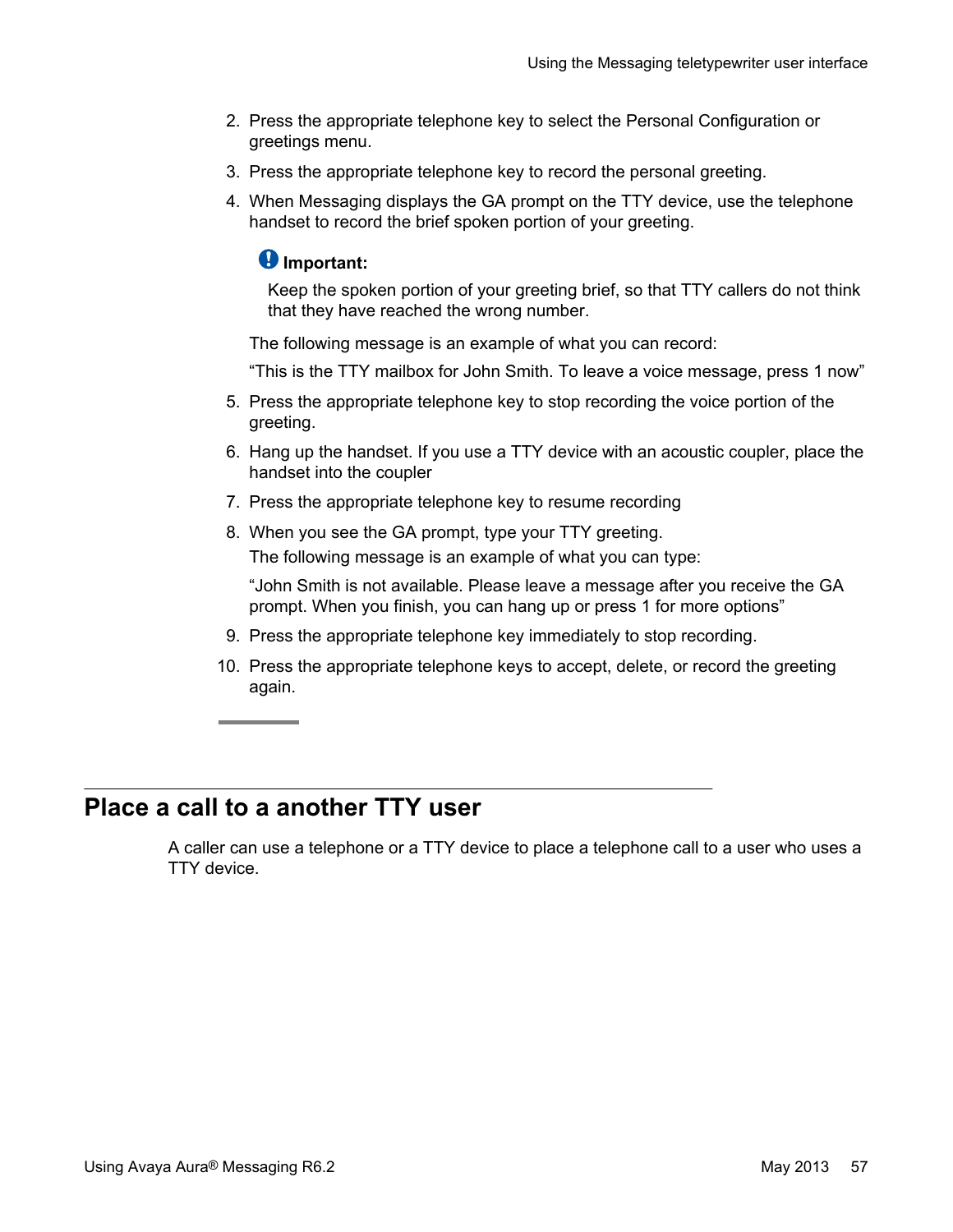# <span id="page-57-0"></span>**Troubleshooting the teletypewriter user interface**

# **Troubleshooting the teletypewriter user interface**

This topic describes how to correct common problems that can occur on TTY-enabled Messaging systems. If these suggestions do not correct the problem, contact your administrator.

### **Note:**

The TUI you use determines the telephone key that you press. For more information, see [Accessing help for your TUI](#page-6-0) on page 7.

### **Typographical errors and missing characters in Messaging messages**

Messaging transmissions might not be loud enough for your TTY device.

### **Potential solution Procedure**

1. On some TTY devices, you can adjust the *sensitivity* of the device in order to detect weak signals.

For more information about setting the device sensitivity to *high*, refer to the user guide for your TTY device.

2. Alternatively, you can increase the volume of the transmission while Messaging plays a message. Dial the appropriate telephone key for your TUI. For more information, see [Accessing help for your TUI](#page-6-0) on page 7.

### **Note:**

Do not try to increase the volume while Messaging plays prompts, or presents a menu.

### **Messaging does not respond to your commands or menu selections**

You might be sending "Baudot" TTY tones instead of the "touchtones" that Messaging requires for command entries and menu selections.

The Baudot tones produced by TTY devices and the touchtones produced by a telephone when dialing a telephone number are different. Many TTY devices that can generate touchtone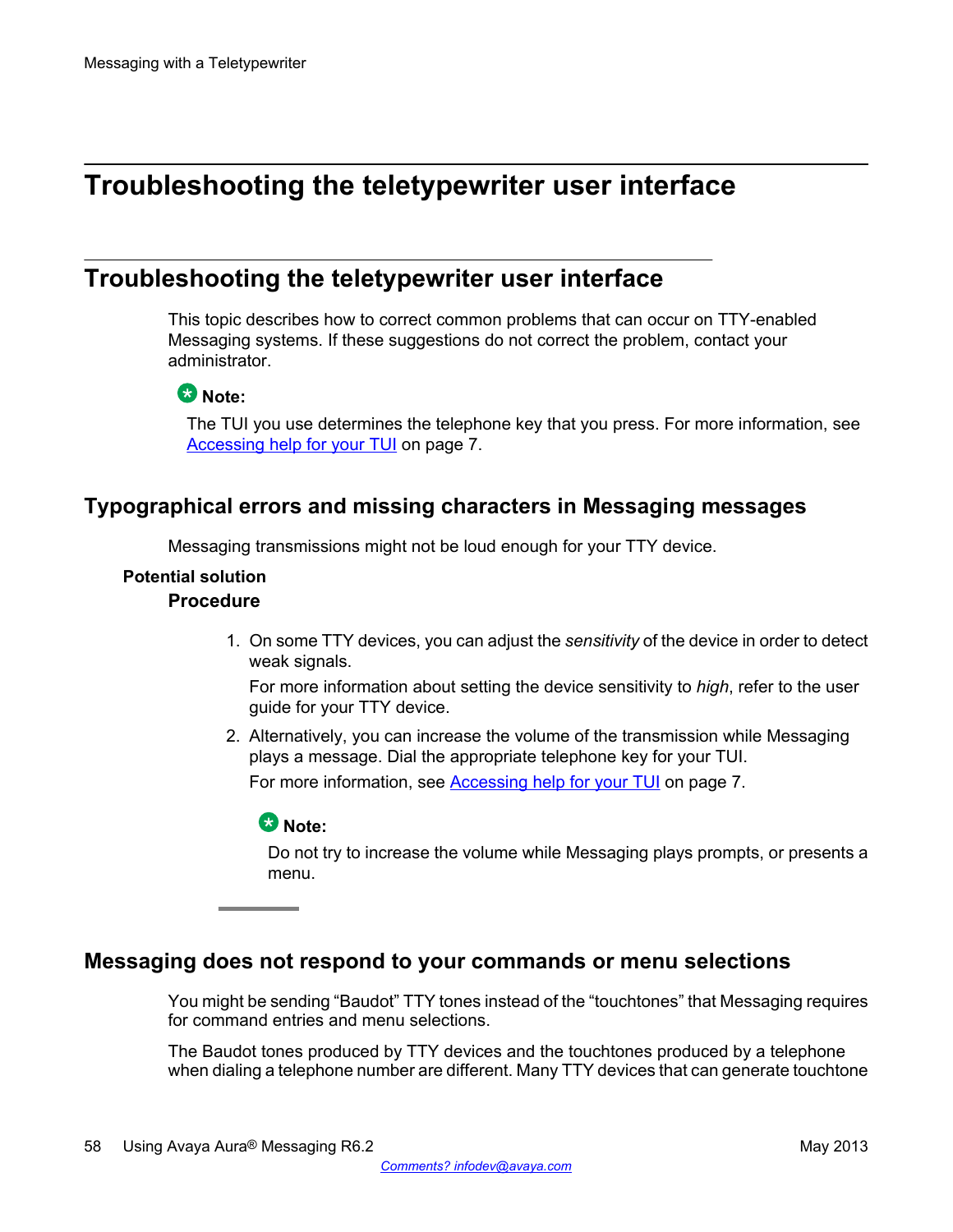<span id="page-58-0"></span>signals to dial telephone numbers switch automatically to TTY mode after dialing the number.

### **Potential solution**

#### **Procedure**

Use the TTY device with a standard telephone that is dialpad-equipped, or use the TTY device with the Avaya IP Softphone.

### **System does not respond to the telephone keys that you press**

While Messaging transmits text to your TTY, the system does not respond to the telephone keys that you press. In other words, you have to wait until Messaging stops transmitting before it responds to your touchtone commands.

Messaging transmissions can be so loud that Messaging cannot detect your touchtone signals.

### **Potential solution**

#### **Procedure**

- 1. After Messaging transmits a message, lower the volume of the transmissions.
- 2. Press the appropriate telephone key for your TUI.

### **Note:**

Do not try to lower the volume while Messaging plays prompts or presents a menu.

### **The TTY displays random characters, numbers, and punctuation marks rather than meaningful text**

Possible cause: Your TTY device is not synchronized with the Messaging system. Specifically, Messaging is in letters mode while your device is in figures mode.

### **Potential resolution**

#### **About this task**

Depending on the type of TTY device you use, you can re-synchronize your TTY device with Messaging in the following ways:

- 1. Press the **Spacebar** key.
- 2. Press the **LETTERS** key.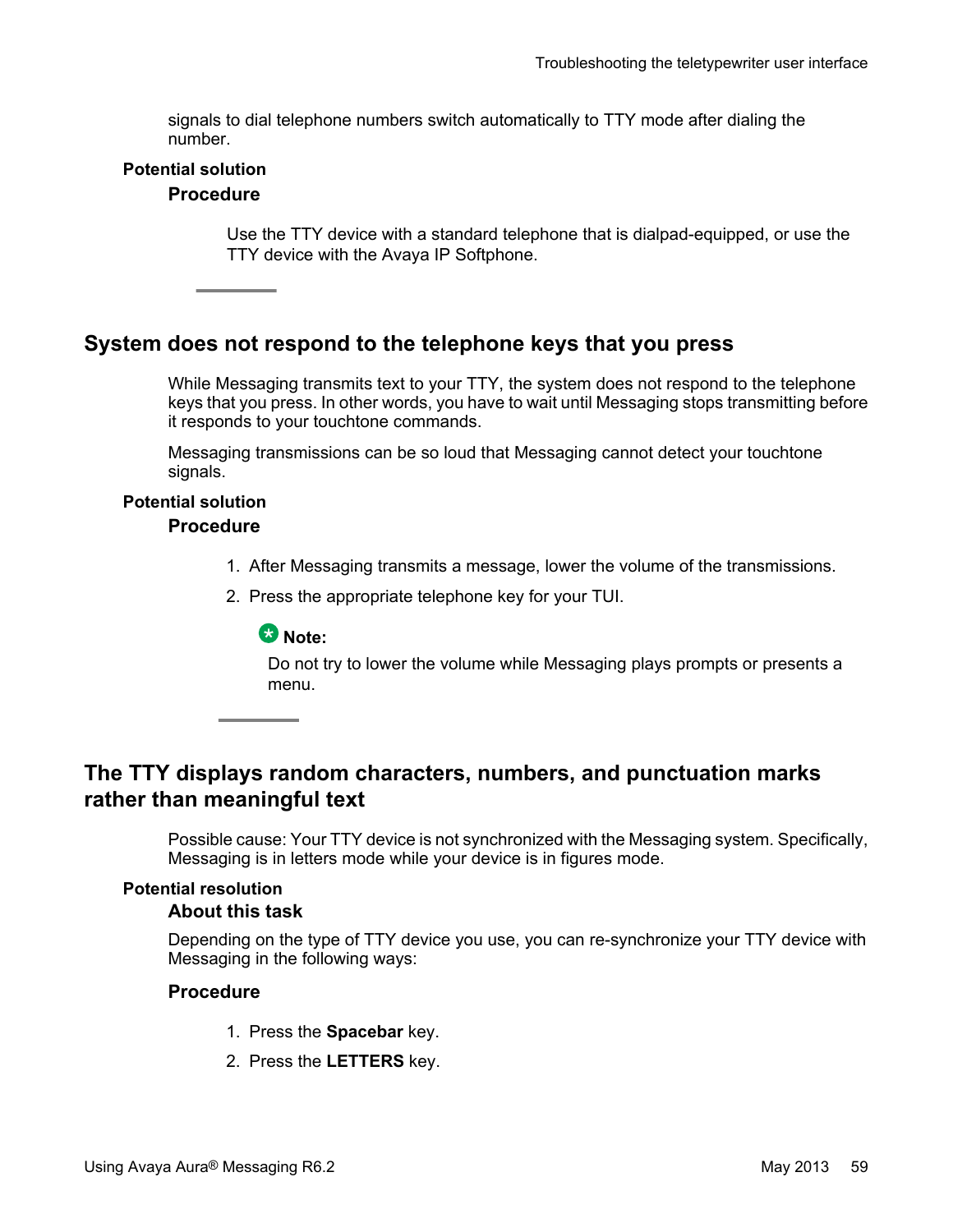<span id="page-59-0"></span>3. Type any letter.

### **Note:**

If you see letters where you expect to see numbers, press the **FIGURES** key on your TTY device, or type any digit.

### **Users see random characters, numbers, and punctuation marks on recorded messages**

When TTY users read a message or a conversation that you recorded using Messaging, they see random characters, numbers, and punctuation marks.

Possible cause: Your TTY device is not synchronized with the Messaging system.

### **Potential solution**

### **About this task**

To synchronize your TTY device with Messaging, use one of the following methods before you type in any content:

### **Procedure**

- 1. If your recording starts with a letter, press the **LETTERS** key before you type in any content.
- 2. If your TTY device does not have a **LETTERS** key, type a slash (/), press **Spacebar** a few times, and type the content.
- 3. If your recording starts with a figure, press the **FIGURES** key and type in your content.
- 4. If your TTY device does not have a **FIGURES** key, type the letter x, press **Spacebar** a few times, and then type in your content.

### **Note:**

In all cases, wait for the GA prompt before you start to type.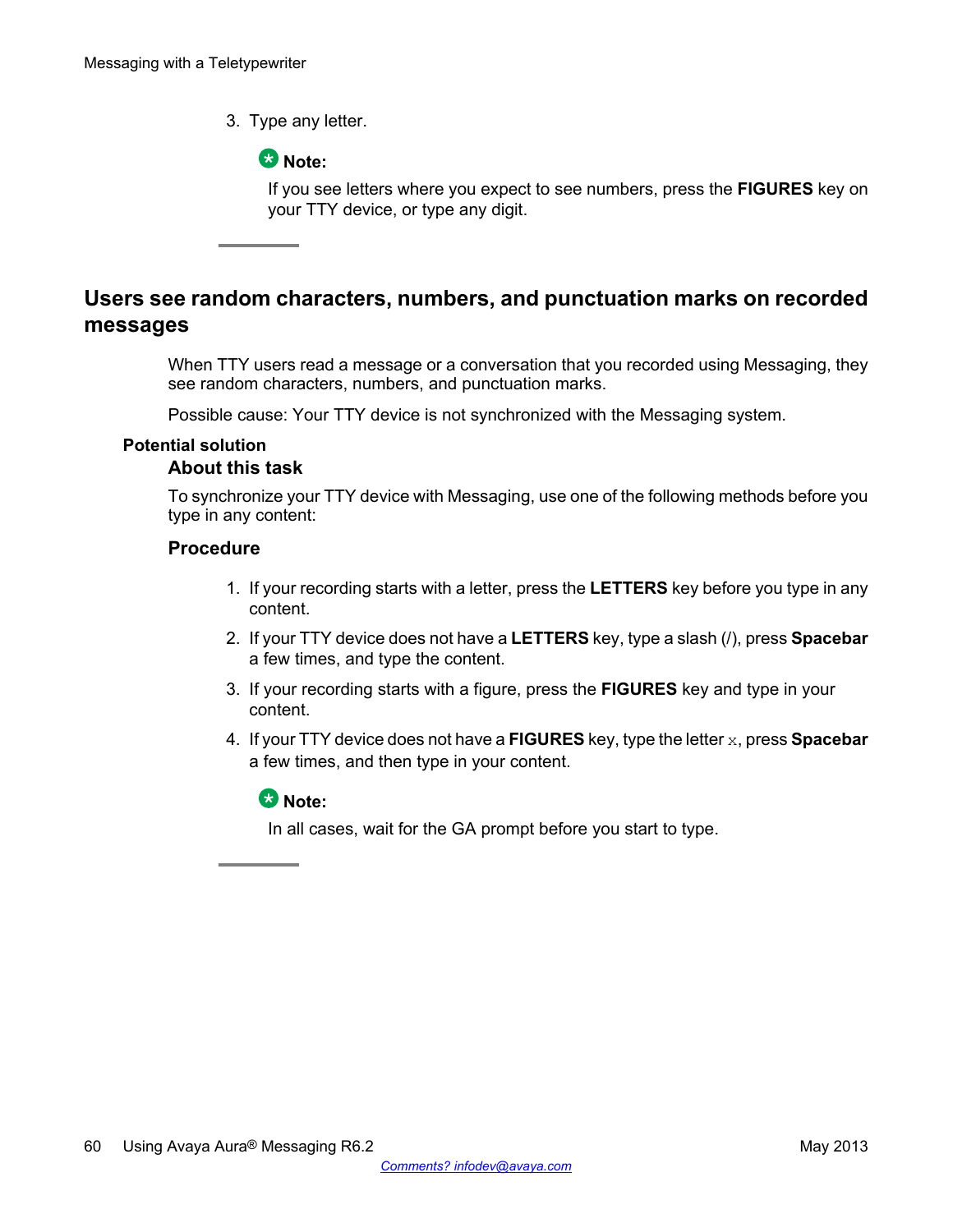### **Index**

### <span id="page-60-0"></span> $\mathbf{A}$

### $\mathbf B$

### $\mathbf C$

| changing password using user preferences 46              |    |
|----------------------------------------------------------|----|
|                                                          |    |
| Configuring incoming call handling when treating all     |    |
|                                                          |    |
| Configuring Incoming Call Handling with priority callers |    |
|                                                          | 31 |
| configuring Microsoft Office Outlook 2007  19            |    |
| configuring Microsoft Office Outlook 2010  17            |    |
|                                                          |    |
|                                                          |    |
|                                                          |    |

### $\mathbf D$

# $\mathsf E$

### $\overline{F}$

### $\mathbf G$

### $\overline{H}$

 $\mathbf{I}$ 

How to access your mailbox using a telephone ........... 8

### 

 $\overline{L}$ 

### M